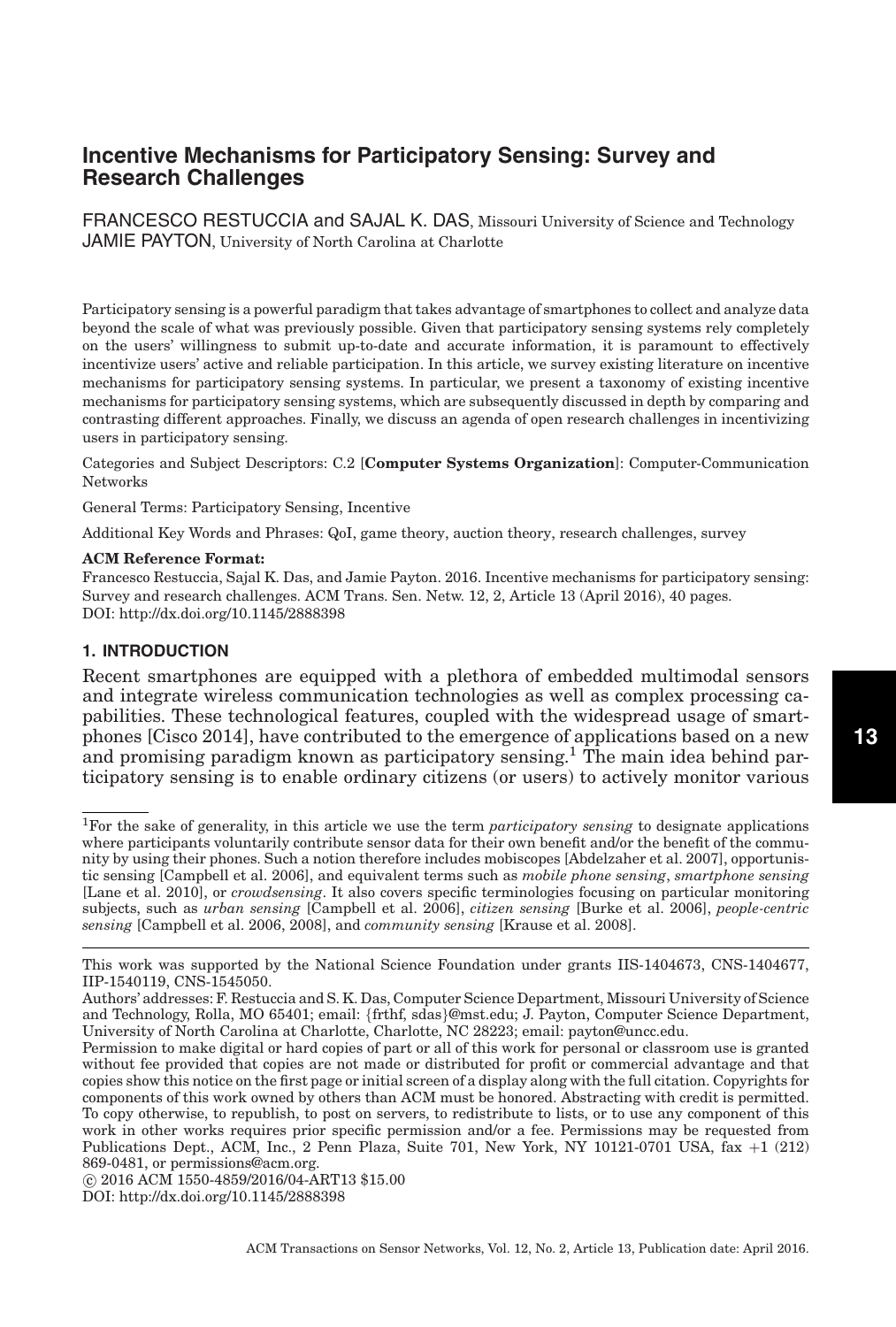phenomena pertaining to themselves (e.g., health, social connections) or their community (e.g., environment). For example, the cameras on smartphones can be used as video and image sensors [Bao and Roy Choudhury [2010\]](#page-32-2), the microphone can be used as an acoustic sensor [D'Hondt et al. [2013\]](#page-33-2), and the embedded global positioning system (GPS) receiver can be used to gather accurate location information, whereas gyroscopes, accelerometers, and proximity sensors can be used to extract contextual information about the user (e.g., if the user is driving [Nawaz and Mascolo [2014\]](#page-36-0)). Furthermore, additional sensors can be easily interfaced with the phone via Bluetooth or wired connections (e.g., temperature sensors [Thermodo [2014\]](#page-38-0)). Real-life applications, which can take advantage of both low-level sensor data and high-level user activities, range from real-time traffic monitoring applications like Nericell [Mohan et al. [2008\]](#page-36-1) or Waze [Waze [2014\]](#page-38-1) to air pollution monitoring [Méndez et al. [2011\]](#page-36-2) and social networking [Miluzzo et al. [2007\]](#page-36-3). For an excellent survey of applications based on the participatory sensing paradigm, please refer to Khan et al. [\[2013\]](#page-35-2).

Although a clear consensus on the best architecture for participatory sensing systems has not yet been reached, the majority of the existing participatory sensing applications utilize a centralized cloud-based architecture. In particular, volunteers use mobile phones to collect sensor data and submit (via wireless data communication links) to a participatory sensing platform (PSP) located in the cloud. The sensing tasks on the phones can be triggered manually, automatically, or based on the current context [Christin et al. [2011\]](#page-33-3). On the PSP, the data is analyzed and made available in various forms, such as graphical representations or maps showing the sensing results at an individual or community scale. The results may be displayed locally on users' mobile phones or accessed by the broader public through Web portals, depending on the application needs.

Participatory sensing provides a significant number of advantages with respect to previous sensing paradigms:

- —The lack of a fixed sensing infrastructure dramatically eases deployment and maintenance costs associated with the administration of the participatory sensing system.
- —The sheer number of smartphone users, coupled with the ubiquitousness of WiFi and 3/4G cellular-based Internet connectivity, allows a level of spatiotemporal sensing coverage impossible to achieve in previous paradigms, including wireless sensor networks.
- —The presence of people in the sensing loop provides the opportunity to acquire *opinions* along with sensor data, allowing the emergence of complex mobile applications such as real-time traffic monitoring [Thiagarajan et al. [2009;](#page-38-2) Waze [2014;](#page-38-1) Zhou et al. [2014\]](#page-39-0).
- —The widespread availability of software development tools and markets for smartphone applications (apps) makes development and distribution of participatory sensing software relatively easy.

The most distinctive characteristic of participatory sensing is that it relies completely on the voluntary commitment of participants to submit up-to-date and reliable information to the PSP. This implies that a key factor for the success of participatory sensing applications is incentivizing users' active participation in the sensing surveys. To this end, several incentive mechanisms, mostly based on game theory [Tadelis [2013\]](#page-37-0) and auction theory [Krishna [2009\]](#page-35-3), have been proposed to increase not only the collected amount of data but also its quality. The underlying idea of such incentive mechanisms is to reward users depending on their contribution to the participatory sensing campaign. For example, rewards made may be based on submitting a report close to a desirable location [Jaimes et al. [2012\]](#page-34-0), how a report contributes to social welfare [Luo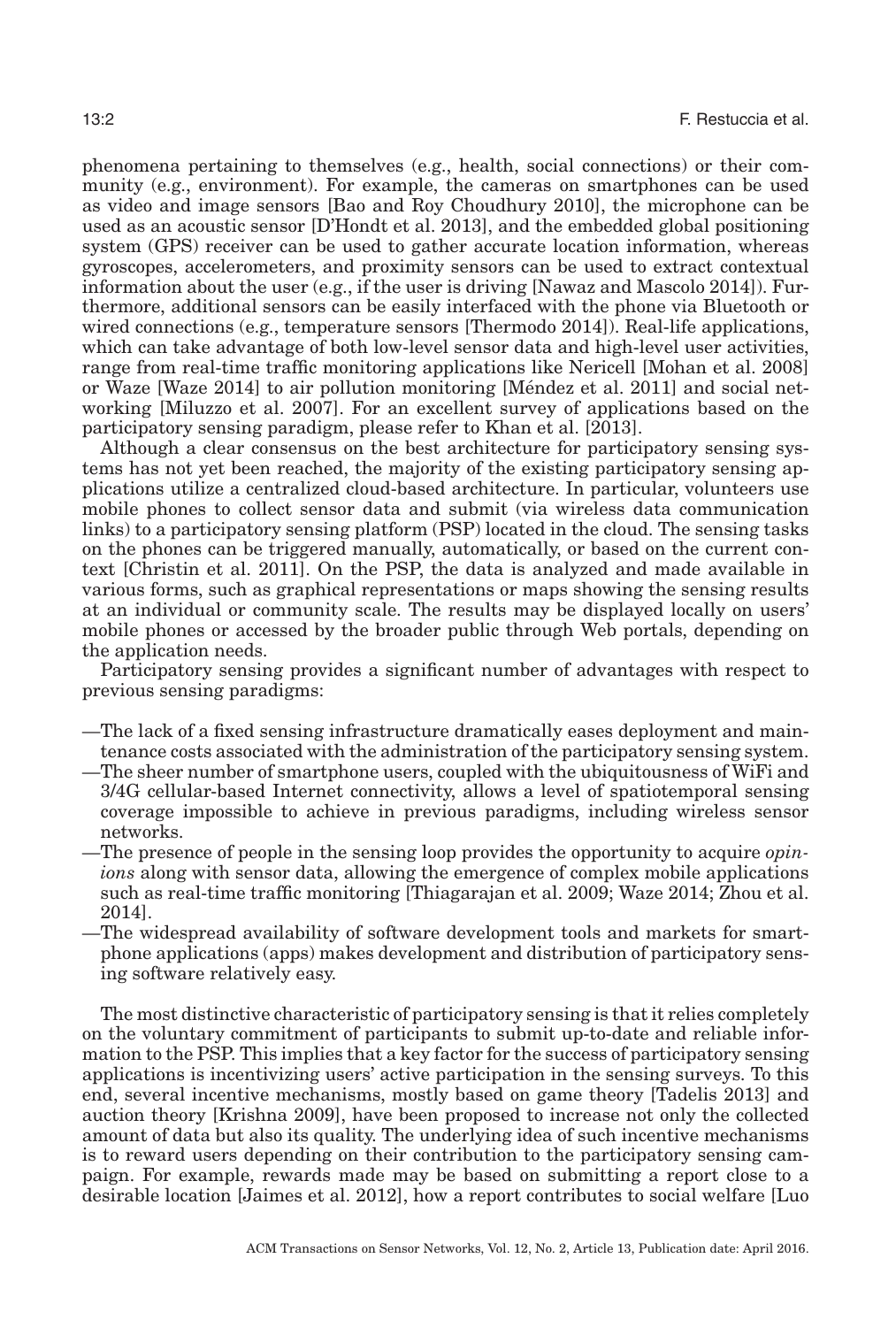and Tham [2012;](#page-36-4) Tham and Luo [2014\]](#page-38-3), the number of reports that a user sent, or the time dedicated to collecting and submitting sensing reports [Yang et al. [2012\]](#page-39-1).

However, several research issues regarding incentivizing users in participatory sensing systems still remain. For example, the best way to incentivize users in participatory sensing is unclear. In particular, whereas some people may respond to a monetary reward to participate, others may still be willing to participate for free, provided they receive sufficient value by gaining access to the crowdsensed data that is shared via the participatory sensing system. Thus, understanding the reasons that drive individuals to participate in participatory sensing campaigns could lead to designing more effective incentive mechanisms. Another challenge to overcome is the fact that participatory sensing apps may access particularly sensitive information, such as the visited locations of users, as well as personal multimedia data like photos and video. This may significantly discourage participation to the sensing campaigns, regardless of the amount of incentive put forth [Albers et al. [2013;](#page-32-3) Krontiris et al. [2010\]](#page-35-4). Furthermore, most existing incentive mechanisms reward users irrespective of the quality of the information contained in the reports, which may undermine information reliability and encourage abuse of the system by malicious participants [Restuccia and Das [2014\]](#page-37-1). Therefore, designing mechanisms that are able to estimate and enforce information quality becomes of primary importance. However, enforcing quality of information (QoI) in participatory sensing is extremely challenging due to the possible presence of unreliable humans in the sensing loop. These and other research challenges still need to be analyzed and discussed—and this motivates our work.

Within the scope of this article, we analyze the state of the art in incentive mechanisms as applied to participatory sensing campaigns; besides describing the solutions currently applied, we also highlight their limitations and discuss open issues as well as their impact on participation of users in sensing surveys. Specifically, our contributions can be summarized as follows:

- —We propose a taxonomy of existing incentive mechanisms for participatory sensing systems.
- —For each component of the taxonomy, we discuss and analyze existing incentive mechanisms.
- —Based on this analysis, we identify and discuss an agenda of open research challenges that must be addressed to support widespread participation of users in sensing campaigns.

These contributions are presented as follows. Section [2](#page-2-0) briefly describes the concept of participatory sensing, whereas Section [3](#page-3-0) introduces background concepts on motivation theory and work on incentivization in fields different from participatory sensing. In Section [4,](#page-5-0) we introduce a taxonomy of existing incentivization mechanisms for participatory sensing. Sections [5,](#page-8-0) [6,](#page-10-0) and [7](#page-17-0) present an overview and an analysis of existing incentives as they relate to the organizational structure of the taxonomy. In Section [8,](#page-27-0) we discuss open research challenges before concluding the article in Section [9](#page-32-4) with directions of future work.

#### **2. WHAT IS PARTICIPATORY SENSING?**

<span id="page-2-0"></span>Participatory sensing [Burke et al. [2006\]](#page-32-1) is a novel paradigm that leverages the widespread use of smartphones to acquire up-to-date and fine-grained information about a location (or event) of interest. As depicted in Figure [1,](#page-3-1) most existing participatory sensing systems are generally organized into an architecture where the main components are the *users*, the *sensing application* (app), and the PSP: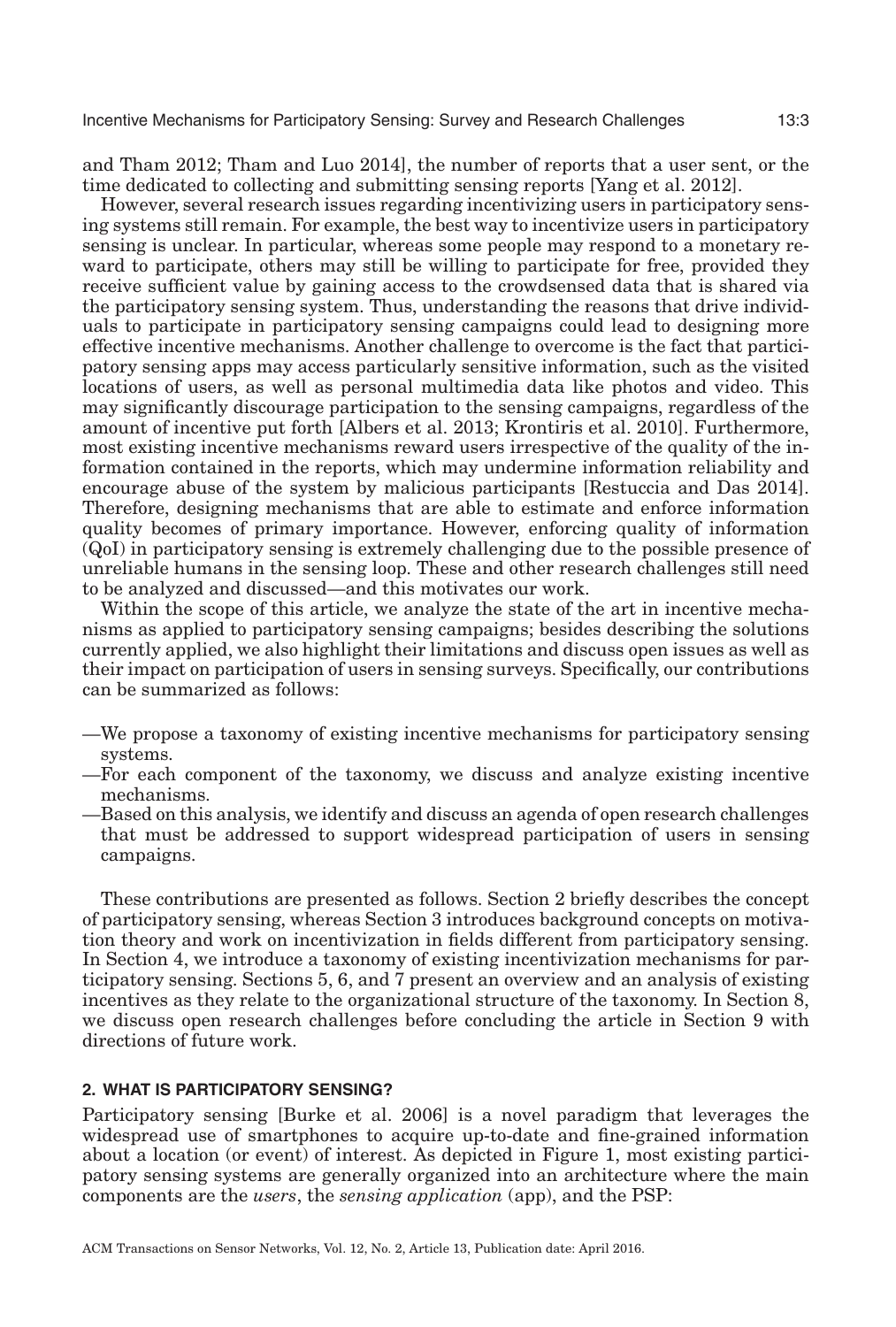13:4 F. Restuccia et al.

<span id="page-3-1"></span>

Fig. 1. Participatory sensing architecture.

- —The main component of the system is the *users*, whose task is to use their smartphones (particularly the sensing application) to capture different kinds of sensor data, such as location, images, sound samples, accelerometer data, biometric data, and barometric pressure. However, *opinions* about the sensing area or an environmental phenomenon, such as traffic status or weather information, may also be provided by the users. In practical implementations of participatory sensing systems, users typically register with the system by providing a username and password [Waze [2014\]](#page-38-1) that allows their contributions to be uniquely identified.
- —The *sensing application* (app), deployed on users' smartphones, is distributed through common application markets, like Google Play or App Store, or is retrieved from a mobile cloud computing system [Fakoor et al. [2012\]](#page-34-1). It is responsible for providing users with a friendly user interface for data acquisition and visualization. In particular, data acquisition may be triggered by users themselves or may be elicited by the app on a one-time on-demand basis or periodically.
- —The backend component of the system is the PSP, responsible for the filtering, elaboration, and redistribution of sensed data, as well as coordinating every operation performed by the system. This component is usually implemented by a set of servers dedicated to the processing of sensed data [Restuccia and Das [2014\]](#page-37-1). The PSP also ensures efficient storage and elaboration of the sensed data coming from the users, which may be stored in relational databases [Gaonkar et al. [2008\]](#page-34-2) or databases specially adapted to the management of sensor readings, such as *sensedDB* [Grosky et al. [2007\]](#page-34-3). Along with the main elaboration system, the PSP might leverage a *reputation system* and an *incentive mechanism*. Briefly, the target of a reputation system is to predict the reliability of the data sent by users based on their past behavior [Wang et al. [2013;](#page-38-4) Huang et al. [2010\]](#page-34-4) so as to filter out unreliable reports. Conversely, the target of an incentive mechanism is to encourage participation of users by appropriately rewarding users for their contributions to the participatory sensing campaign. The detailed discussion of such incentive mechanisms is the focus of this article.

#### **3. BACKGROUND**

<span id="page-3-0"></span>In this section, we introduce relevant background on motivation theory, and we briefly discuss incentivization mechanisms in other application domains.

Understanding the motivations that drive human beings to perform actions or tasks has been the object of abundant research, especially in the domain of psychology [Elliot and Covington [2001;](#page-34-5) Maehr and Meyer [1997;](#page-36-5) Maslow [1943\]](#page-36-6). In this context, the term *motivation* is used to describe the representation of the reasons for our actions, our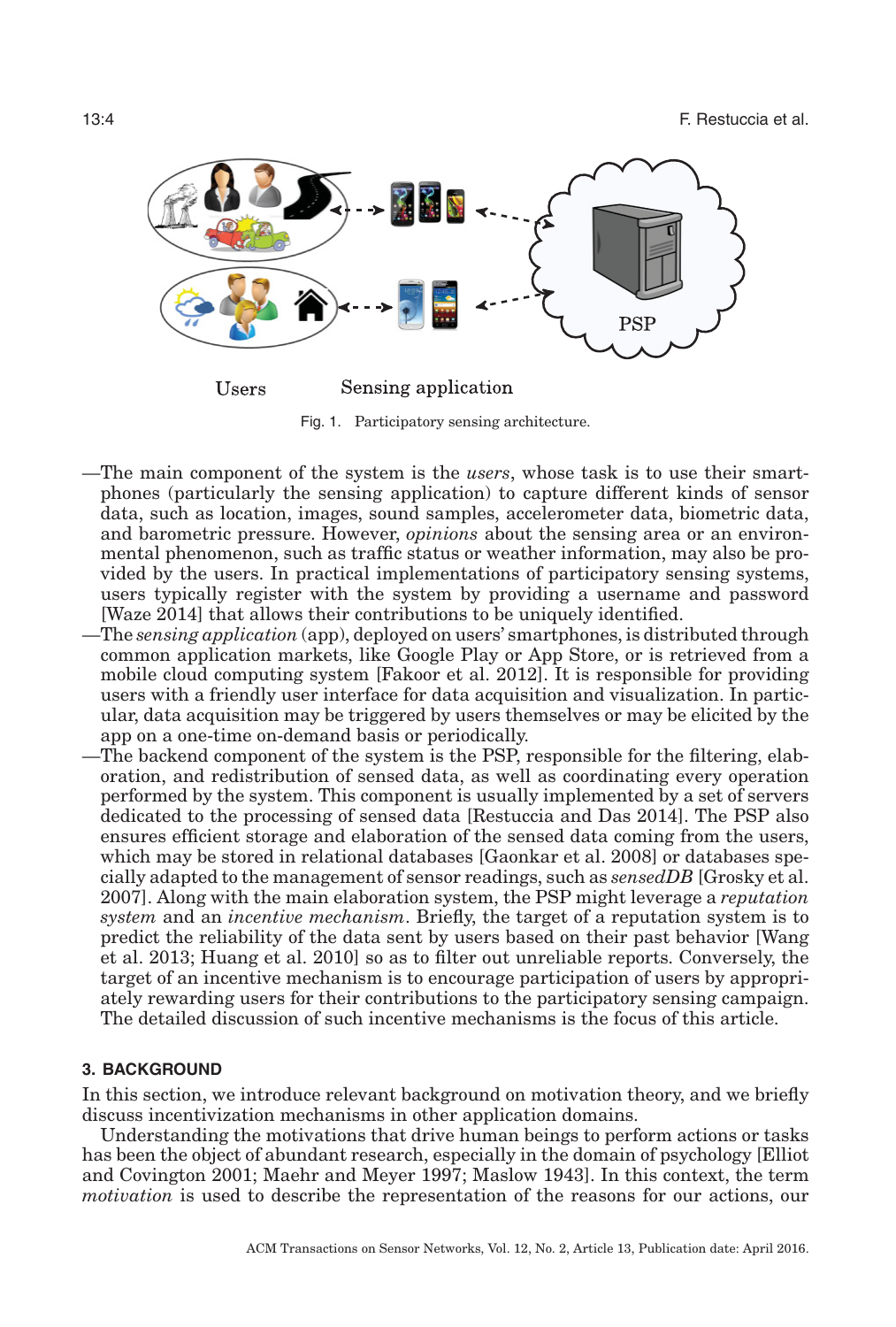desires, and our needs [Pardee [1990\]](#page-37-2). Motivation can be divided into two different categories: *intrinsic* and *extrinsic* motivation:

- —Intrinsic motivation can be defined as the self-desire to seek out new experiences and new challenges, to analyze one's capacity, to observe, and to gain knowledge [Ryan and Deci [2000b\]](#page-37-3). It is driven by an interest or enjoyment in the task itself and exists within the individual rather than relying on external pressures or a desire for reward. For example, a student may have intrinsic motivation when believing that he has the skills to be effective in reaching desired goals in a course [Ryan and Deci [2000a\]](#page-37-4). Intrinsic motivation is a natural motivational tendency and is a critical element in cognitive, social, and physical development.
- —Extrinsic motivation refers to the performance of an activity to attain a desired outcome [Ryan and Deci [2000b\]](#page-37-3). It comes from influences outside of the individual and is usually used to attain outcomes that a person would not get from intrinsic motivation. Common extrinsic motivations are rewards (e.g., money, prizes, recognition) for showing the desired behavior. Competition is considered to be an extrinsic motivator because it encourages the performer to win instead of simply enjoying the intrinsic rewards of the activity [Ryan and Deci [2000a\]](#page-37-4).

In motivation theory, an *incentive* is defined as something that motivates an individual to perform an action. The study of incentive structures is central to the study of all economic activities, both in terms of individual decision making and in terms of cooperation and competition within a larger institutional structure [Armstrong and Stephens [2005\]](#page-32-5). Incentives can be classified as either *positive* or *negative*. Positive incentives seek to motivate others by promising a reward, whereas negative incentives aim to motivate others by threatening a punishment. Incentives can be classified according to the different ways in which they motivate agents to take a particular course of action. A well-known taxonomy [Dalkir [2013\]](#page-33-4) divides incentives into four broad classes:

- —*Remunerative*: Such incentives provide an agent with a form of material reward (e.g., money) in exchange for acting in a particular way.
- —*Moral*: A moral incentive describes the appeal of a particular choice or activity that is widely regarded as "the right thing to do," or as particularly admirable, or where the failure to act in a certain way is condemned as indecent. A person acting on a moral incentive can expect a sense of self-esteem and approval or even admiration from his community.
- —*Natural*: Similarly to intrinsic motivations, natural incentives may be curiosity, mental or physical exercise, admiration, fear, anger, pain, joy, or the pursuit of truth, or the control over things in the world or people or oneself.
- —*Coercive*: A coercive incentive describes the case when the failure to act in a particular way will result in punishment being used against her by others in the community, such as by inflicting pain in punishment, or by imprisonment, or by confiscating or destroying their possessions.

# **3.1. Related Work on Incentivization Mechanisms**

There have been many investigations of the incentive issues in the broader area of crowdsourcing, which is defined as the process of obtaining needed services, ideas, or content by soliciting contributions from a large group of people, and especially from an online community, rather than from traditional employees or suppliers. Zhang and van der Schaar [2012] proposed reputation-based incentive mechanisms for crowdsourcing, where participants will earn reputations upon the completion of a task. Kamar and Horvitz [2012] designed incentive mechanisms for consensus tasks that have correct answers to incentivize users for reporting true information. They introduced a novel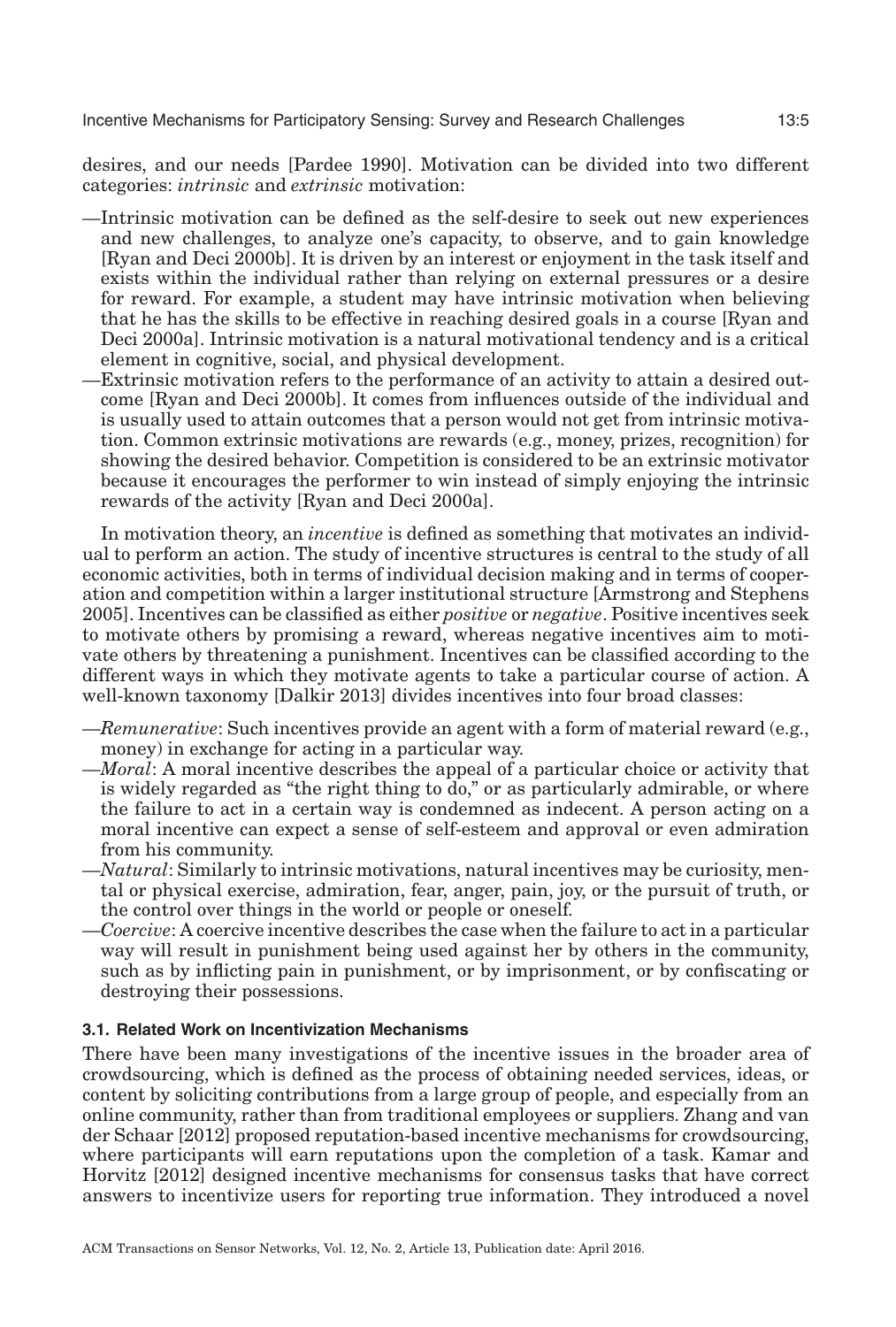payment rule, called the *consensus prediction rule*, for evaluating users' reports to determine the payments. Nath et al. [2012] focused on incentive mechanisms designed to minimize the total cost or minimize the total time for executing the task. However, they considered sybil proofness, budget balance, contribution rationality, and collapse proofness but not truthfulness. Singla and Krause [\[2013\]](#page-37-5) presented a novel, no-regret posted price mechanism in stochastic online settings. Using a different approach, Goel et al. [2014] proposed a truthful mechanism, TM-Uniform, for crowdsourcing markets with a budget constraint. They proved that TM-Uniform is budget feasible, individually rational, and truthful, and is 3-approximate compared to the optimum solution. However, they assumed that each user is only allowed to work on one task. Therefore, the task assignment process is basically a matching between tasks and users. Incentive mechanism design was also studied for problems more related to the networking field, such as spectrum trading [Yang et al. [2014\]](#page-39-2) and cooperative communications [Chen et al. [2011\]](#page-33-5), among others.

The design of incentive mechanisms for participatory sensing systems is particularly challenging and differentiates from the aforementioned forms of incentive mechanism design. Specifically, as participants move over the sensing area and submit reports through mobile devices, the *quality* of their sensing contributions changes dynamically and significantly over time. The quality of sensing reports and their value for the participatory sensing system also strongly depend on the *location* of the participant. For example, a traffic report submitted from a not particularly important location or delayed by several minutes might not be of much value for the system. The selection and reward assignment processes must therefore reflect this aspect, which has been neglected in most existing mechanisms.

# **4. OVERVIEW OF INCENTIVE MECHANISMS IN PARTICIPATORY SENSING**

<span id="page-5-0"></span>In this section, we first identify the main components of the sensing and incentivization process of existing systems. We then propose a taxonomy of incentive mechanisms for participatory sensing, which will be used to organize a detailed discussion of the state of the art in the following sections.

Figure [2](#page-6-0) depicts the main activities of the sensing and incentivization processes in a participatory sensing system. Since this collection of activities is performed again and again over the lifetime of the participatory sensing campaign, henceforth we will use the term *sensing round* to refer to the execution of the following four steps:

- (1) *Sensing task advertisement*: In this phase, the PSP communicates to the users the list of sensing tasks that need to be executed during the current sensing round. In particular, each sensing task specifies a series of requirements, such as the sampling rate requested [Koutsopoulos [2013\]](#page-35-5), minimum sensing time [Ji and Chen [2014\]](#page-35-6), maximum distance from specified location [Ueyama et al. [2014\]](#page-38-5), or task expiration time [Li and Cao [2013;](#page-35-7) Zhao et al. [2014\]](#page-39-3). For example, a sensing task might be "report the current traffic status near the Golden Gate bridge by 5:00 PM." Additional parameters may be sent, such as QoI requirements [Albers et al. [2013;](#page-32-3) Liu et al. [2011\]](#page-35-8). Sensing tasks can be advertised statically [Yang et al. [2012;](#page-39-1) Feng et al. [2014a;](#page-34-6) Duan et al. [2014\]](#page-33-6) or dynamically [Restuccia and Das [2014;](#page-37-1) Feng et al. [2014b\]](#page-34-7). In some cases, depending on the application, tasks can be retrieved by users asynchronously, such as each day [Li and Cao [2014\]](#page-35-9), or whenever requested by participants [Li and Cao [2013\]](#page-35-7).
- (2) *Private information disclousure*: After the advertisement of the sensing tasks, the PSP collects information about the participating user, often called the *type* [Yang et al. [2012\]](#page-39-1) of the user, which can be leveraged by the PSP to make a choice regarding the scheduling of sensing tasks. For example, users may supply a *bidding value*,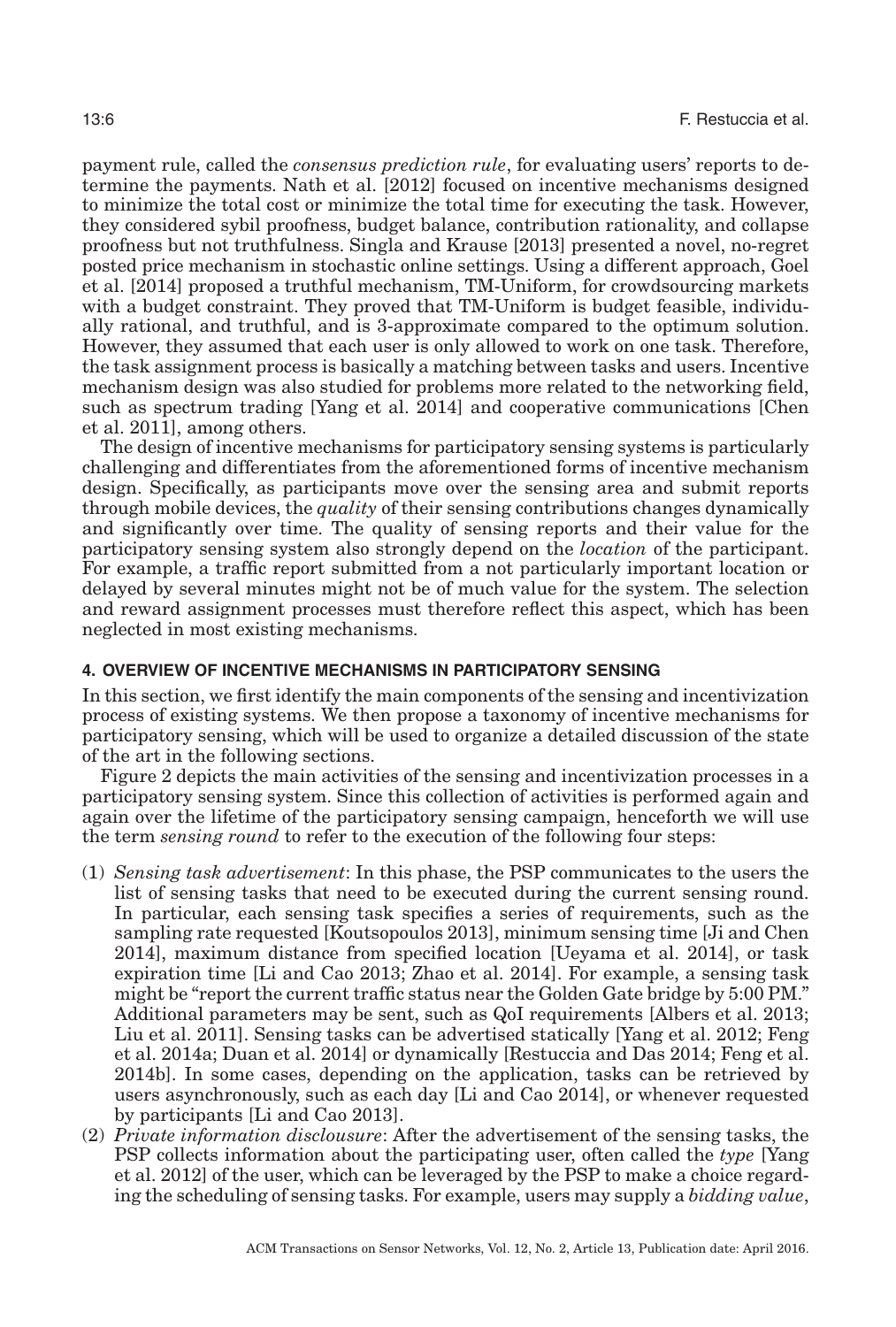<span id="page-6-0"></span>

Fig. 2. Sensing and incentivization activities within a sensing round.

which is included in the user type for use in auction-based incentive mechanisms. The PSP may collect temporal information about the user, which can be used to determine the user's availability to perform sensing services [Han et al. [2013\]](#page-34-8). The PSP may also acquire information regarding the characterization of the skills of a person [Luo et al. 2014b, 2014c] and the incurred cost for the required sensing services, such as privacy loss [Duan et al. [2012\]](#page-33-7), energy consumption, or mobile data charges [Luo and Tham [2012\]](#page-36-4).

- (3) *User selection, task scheduling, reward calculation, and assignment*: After receiving private information describing the users, the PSP selects a subset of users who will submit the sensed information to the PSP and schedules the sensing tasks for users. For example, users might be selected according to their geographical position [Ma et al. [2014;](#page-36-7) Feng et al. [2014a;](#page-34-6) Zhang et al. [2014\]](#page-39-4) or according to the submitted bid [Yang et al. [2012\]](#page-39-1), cost of sensing services [Duan et al. [2014\]](#page-33-6), or sensing effort [Luo et al. [2014b\]](#page-36-8). Furthermore, the PSP may schedule the sensing tasks according to the temporal availability of the users [Chen and Wang 2013; Feng et al. 2014b]. In this phase, the users are also rewarded for their services, usually according to the time dedicated to the sensing services. The information quality contained in sensing reports might also be a parameter to decide the amount of reward to assign to users [Restuccia and Das [2014\]](#page-37-1). User selection, task scheduling, and reward assignment algorithms are an important part of incentive mechanisms and are a focus of our analysis of the state of the art in Sections [5,](#page-8-0) [6,](#page-10-0) and [7.](#page-17-0)
- (4) *Execution of sensing task and data transmission*: After being selected and instructed on the sensing task to execute, a user is allowed to begin performing the sensing service using the sensing application. The sensing application may be designed to assist in collecting data according to one of the following sensing modes: manual, automatic, or context aware [Christin et al. [2011\]](#page-33-3). In the *manual*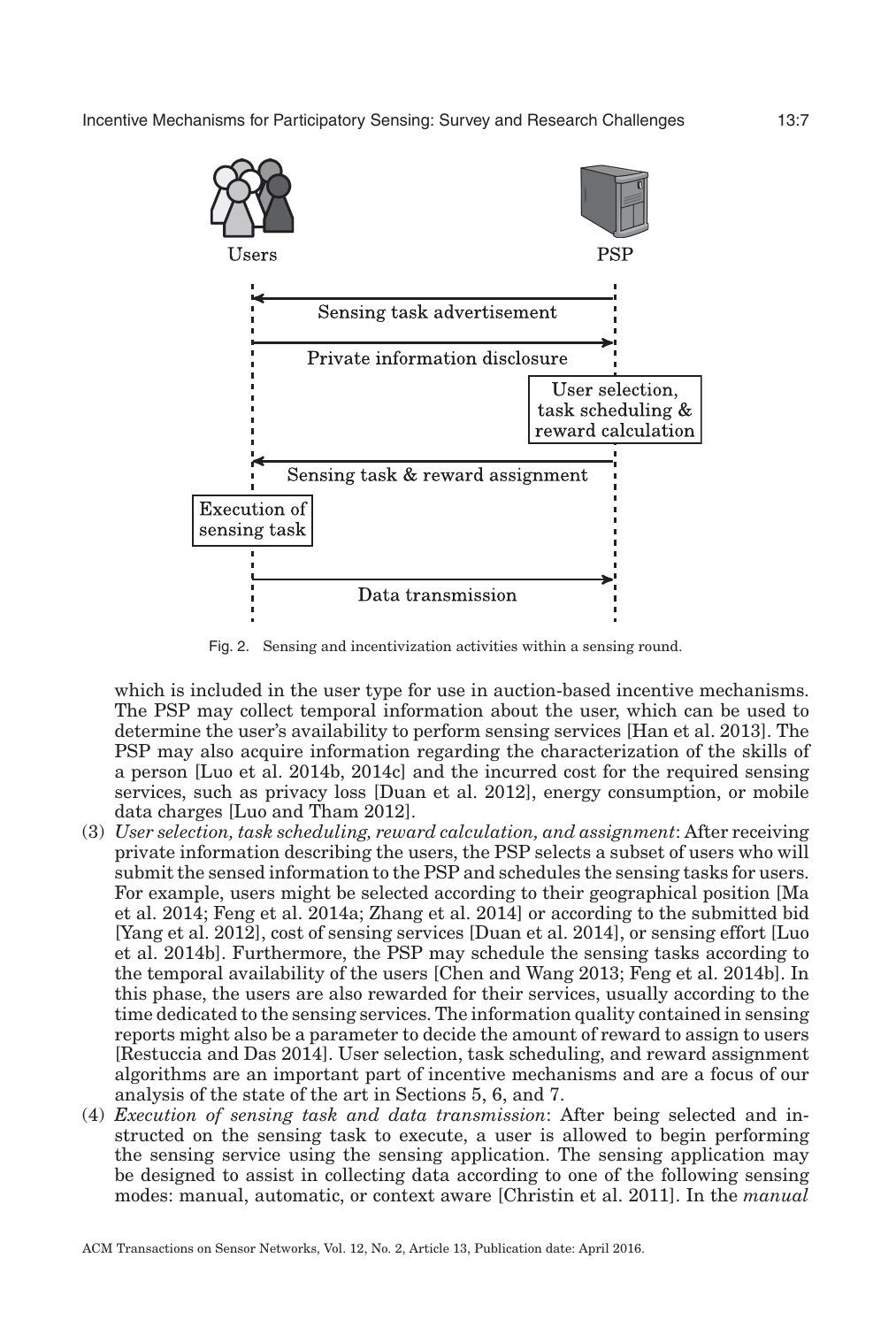<span id="page-7-0"></span>

Fig. 3. Taxonomy of existing incentive mechanisms.

mode, the participants explicitly trigger the collection of sensor readings when they detect what they perceive to be relevant events, such as traffic congestion. On the contrary, the participants are not directly involved in the *automatic* mode (also known as opportunistic sensing [Khan et al. [2013\]](#page-35-2)), where a sensing application continuously runs in the background and regularly sends the sensed information to the PSP, such as in Nericell [Mohan et al. [2008\]](#page-36-1). Data collection might also be triggered by leveraging the *context*, occurring upon the detection of an event or condition (e.g., clapping of hands, as in the work of Bao and Roy Choudhury [\[2010\]](#page-32-2)). The sensing application handles the transfer of the sensed data from the smartphone to the PSP, making use of communication infrastructure available to the mobile phone, such as WiFi or 3G/4G connectivity. For example, the sensor readings can be transmitted to the server using SMS or TCP connections [Gaonkar et al. [2008\]](#page-34-2), remote procedure calls [Miluzzo et al. [2007\]](#page-36-3), or Web interfaces [Fakoor et al. [2012\]](#page-34-1). Recently, opportunistic forwarding coupled with data fusion has been proposed as a viable method for data transmission [Ma et al. [2014\]](#page-36-7).

#### **4.1. Taxonomy of Incentive Mechanisms**

Figure [3](#page-7-0) illustrates the proposed taxonomy of the approaches used for incentivizing users in participatory sensing. The taxonomy first differentiates existing work based on the *purpose* of the mechanisms; specifically, the first distinction is made between *application-specific* and *general-purpose* incentive mechanisms. This distinction is necessary, as the former are ad hoc mechanisms proposed as a part of the participatory sensing system and are tailored to incentivize users' participation to the specific application only; in other words, they are not designed in a way that is generalizable for broader application. On the other hand, the latter are mechanisms that do not assume any particular participatory sensing application but instead are general in purpose and can be applied to a wide spectrum of systems satisfying the assumptions of the mechanism. As of yet, the majority of the mechanisms proposed have been in the general-purpose category.

Among the general-purpose mechanisms, another distinction is made based on the *methodology* being used to incentive participation. In particular, we differentiate between *game-theoretical* approaches, which are grounded in mathematical models that provide a foundation for reasoning about rational decision making, and mechanisms that exploit different concepts, such as micropayments [Reddy et al. [2010b\]](#page-37-6). Gametheoretical approaches can be further categorized, distinguishing between mechanisms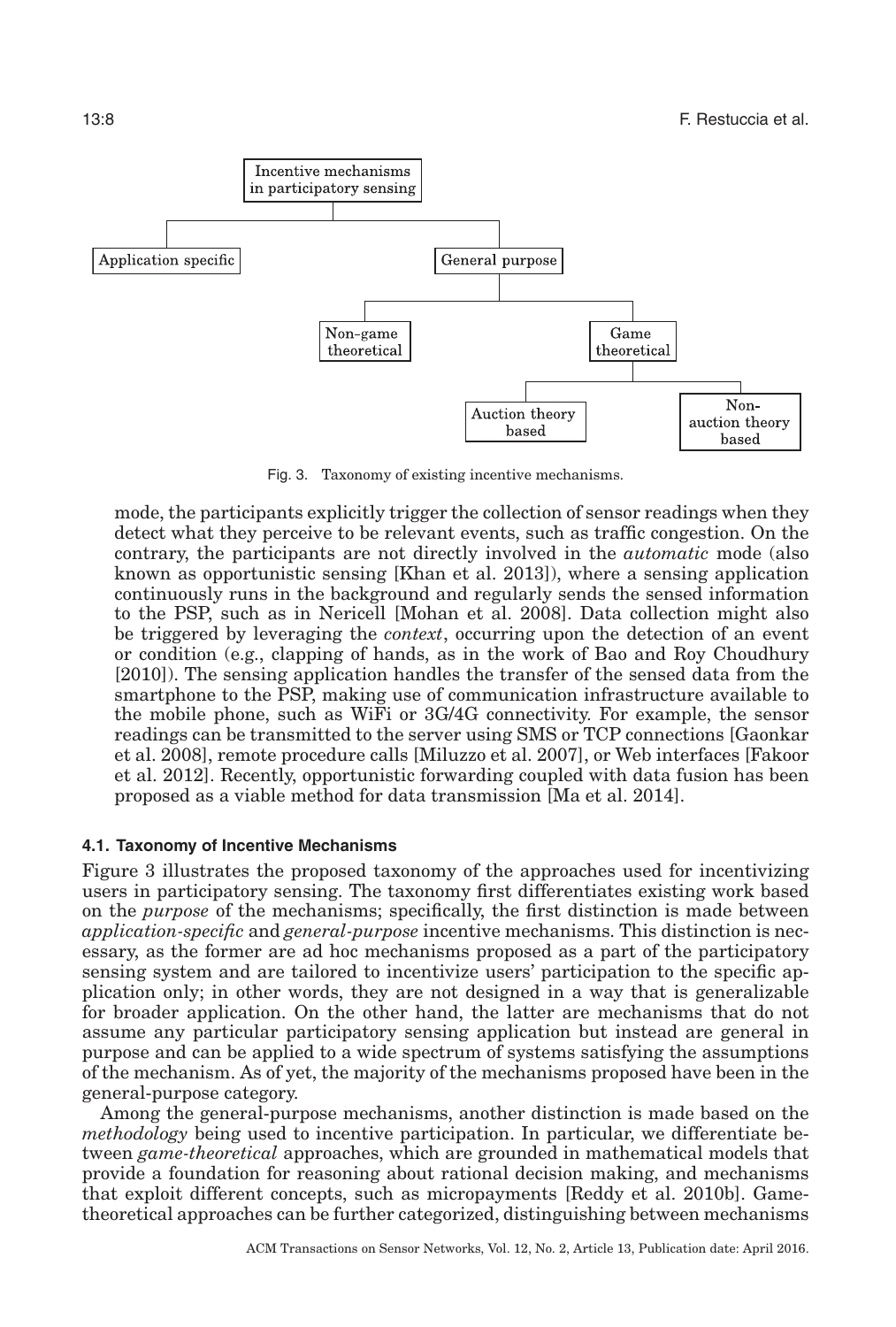that exploit auction theory [Krishna [2009\]](#page-35-3) and mechanisms that instead use other game-theoretical concepts, such as Stackelberg games [Tadelis [2013\]](#page-37-0).

In the following sections, we extensively discuss the most significant systems proposed so far in each category of the taxonomy. For each category, we will characterize the foundations of the class of participatory sensing incentive systems, review the state of the art to highlight key differentiating ideas, and analyze approaches, discussing advantages and limitations of key elements of individual approaches and, more broadly, the class of approaches.

#### **5. APPLICATION-SPECIFIC INCENTIVE MECHANISMS**

<span id="page-8-0"></span>Although many participatory sensing applications have been proposed so far [Khan et al. [2013\]](#page-35-2), the problem of incentivizing users' participation has been overshadowed by other design challenges, such as processing sensed data [Lane et al. [2010\]](#page-35-0). Indeed, we identified as few as three systems that include an incentivization mechanism as a first-class element of their design.

One such system is *LiveCompare* [Deng and Cox [2009\]](#page-33-8), which is designed to improve interstore grocery price comparisons for shoppers. LiveCompare addresses the challenge of user incentivization through a simple query protocol that results in a quid pro quo interaction. When a user at a grocery store wants a price comparison for a product of interest, he uses the LiveCompare app installed on his mobile phone to identify the product by snapping a photograph of the product's price tag; the photo is then provided to the LiveCompare PSP as a price comparison query. The product of interest is uniquely identified via a barcode included on the price tag. In exchange for submitting this price data point, the user receives pricing information for the scanned product at other nearby grocery stores. The photograph provided by the user is uploaded to a central repository for satisfying future queries.

Another system that embeds an incentive in the design is *CrowdPark* [Yan et al. [2011\]](#page-38-6). This system allows users to "loosely reserve" parking spots in urban areas and is based on the interesting idea that an individual who is currently parked can provide notification in advance about when she plans to leave. This information may be *sold* to a buyer who is willing to pay to reserve the parking spot. This simple protocol for drivers to buy and sell information about parking vacancies acts as an incentive mechanism for both buyers and sellers of parking information. The authors point out two interesting concepts when designing the CrowdPark incentive. In particular, they remark that the incentive mechanism should take into account the "utility" of a transaction that is, bonuses should be provided when a transaction leads to successful acquisition of a parking spot, and refunds should be provided when unsuccessful. However, on the other hand, there is also need to handle *malicious users*, whose goal is solely to maximize their monetary gain either by masquerading as fake sellers or by denying successful reservations to obtain a refund. To this end, the authors proposed a simple game-theoretical design of the parking reservation rules ensuring that buyers maximize their gain by telling the truth. The key idea behind the approach is that a buyer who successfully parks at a reserved spot can resell that spot through CrowdPark if he tells the truth. If he denies a successful instance of parking in a reserved spot, obviously he cannot resell this spot. Therefore, if reward parameters are set to ensure that the average gain of reselling is higher than the gain by lying and receiving a refund, a rational user will be inclined toward telling the truth. The extended problem formulation was extended by the same authors in Hoh et al. [\[2012\]](#page-34-9) and analyzed by using Amazon Mechanical Turk (AMT) [Amazon [2014\]](#page-32-6) as the experimental platform. They recruited 131 participants and designed a Web-based survey that replicates the actual scenario of consumer confirmation. Results indicate that the proposed methodology drives users toward cooperative behavior.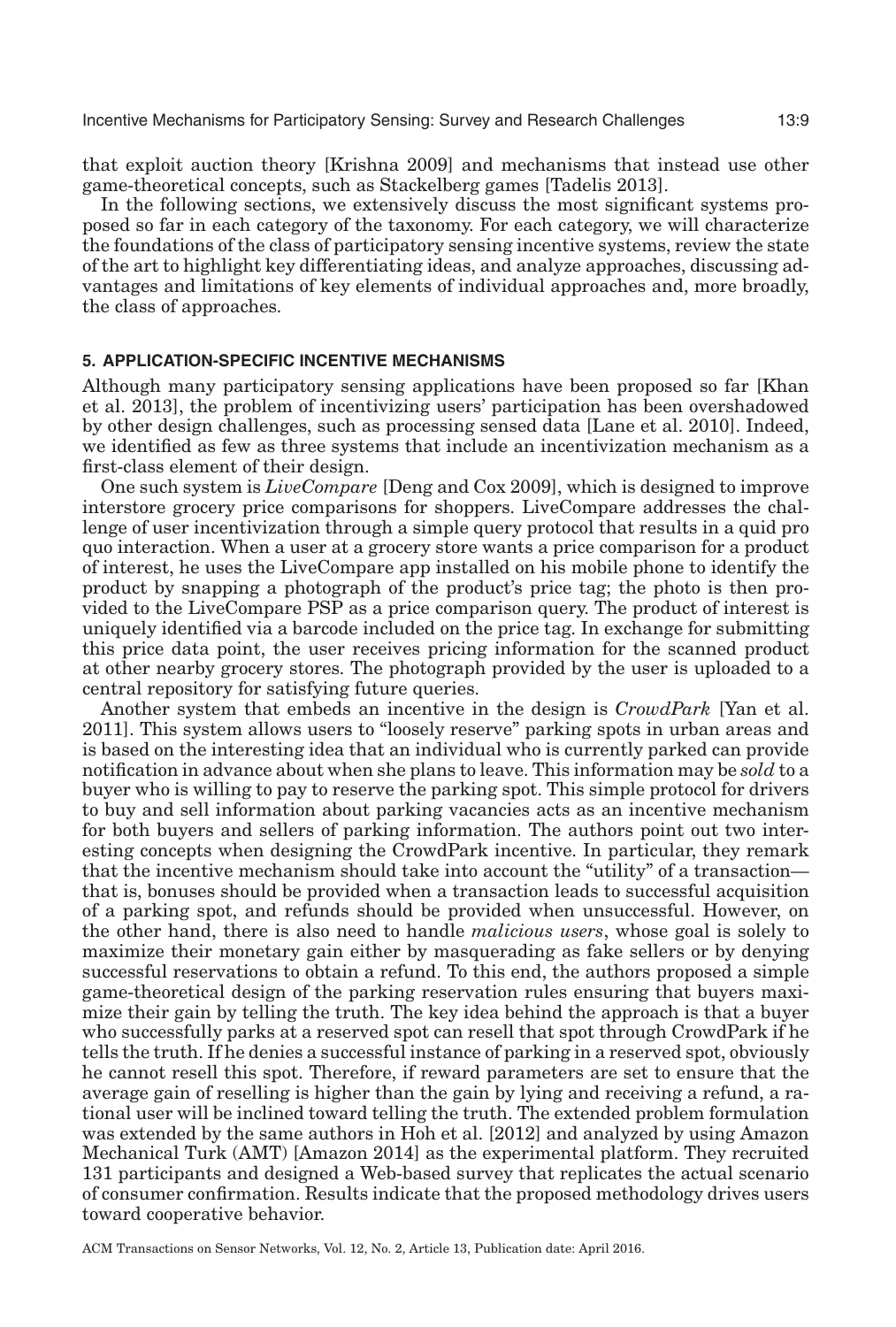To the best of our knowledge, the only other participatory sensing application to include an incentive mechanism as a key part of the system design is *Waze* [Waze [2014\]](#page-38-1). In particular, the reward strategy of Waze leverages the concept of "gamification" [Deterding et al. [2011\]](#page-33-9) to engage users and encourage them to provide more information without the need for monetary incentives. For example, it allows drivers to "drive over" icons of cupcakes and other objects to earn points. Waze also uses a point-based system to rank users based on their level of participation. Specifically, Waze offers points for traffic or road hazard reports, which can be used to change the user's avatar and to increase their status in the community. Users have their own personal "dashboard" where their ranking among worldwide users is shown. There is also a leaderboard, which shows who has accrued the most points overall, who has driven the most miles over the week, or who has filed the most reports [Furchgott [2010\]](#page-34-10). The concept of gamification as applied to participatory sensing has also been recently explored in Ueyama et al. [\[2014\]](#page-38-5) and will be detailed in Section [6](#page-10-0) as a non–game-theoretical mechanism to incentivize user participation.

#### <span id="page-9-0"></span>**5.1. Discussion**

The incentivization methods that have been proposed as part of the LiveCompare [Deng and Cox [2009\]](#page-33-8) and Crowdpark [Yan et al. [2011\]](#page-38-6) systems make strong assumptions that ultimately limit the applicability of the proposed mechanisms. For example, the effectiveness of the approach proposed in LiveCompare has not been validated through a systematic user study or mathematical analysis. In particular, since the study of LiveCompare relied on a user survey through AMT rather than a deployment that required users to perform the sensing task [Deng and Cox [2009\]](#page-33-8), it is unclear if a *quid pro quo* scheme in which users receive information from the PSP (e.g., receiving price information at nearby stores for a product of interest) is enough of an incentive for a user to perform high-burden sensing tasks (e.g., taking photos for a significant number of items while grocery shopping).

Furthermore, the CrowdPark approach, proposed in Yan et al. [\[2011\]](#page-38-6) and extended in Hoh et al. [\[2012\]](#page-34-9), assumes that mobile phones are trustworthy, and therefore a malicious user cannot manipulate location coordinates intentionally when reporting the location and availability of a parking space. However, it is well known that users can easily spoof GPS coordinates by using widely available applications such as *Fake-Locator*, available for both iOS- and Android-based smartphones. This piece of software is able to change the current GPS position of users by hijacking the communication between the smartphone location interfaces and applications accessing the location data [Restuccia and Das [2014\]](#page-37-1). For example, FakeLocator acts as an additional location provider that takes a higher priority than all others, forcing the Android system to distribute the fake location that it is advertising. The user can then specify any location on Earth to FakeLocator and let the other apps in the smartphone "believe" that the user is in that location. Hereafter, we refer to this kind of malicious behavior as a location-spoofing attack. Figure [4](#page-10-1) depicts the functioning scheme of FakeLocator and an example of a location-spoofing attack.

Waze has proven to be effective in incentivizing user participation, as more than 50 millions users participate daily as users of and contributors to the traffic map [Yahoo! [2012\]](#page-38-7). However, the gamification incentive used by Waze is also prone to the location-spoofing attack, as the system is not able to recognize between genuine and compromised users. This vulnerability of Waze was also demonstrated by a largescale attack in which a fake traffic jam was injected into the system [Atherton [2014\]](#page-32-7). Therefore, the game-based incentive system can be compromised by malicious users, who can continue to earn points through the gamification incentive without actually performing any sensing tasks of value.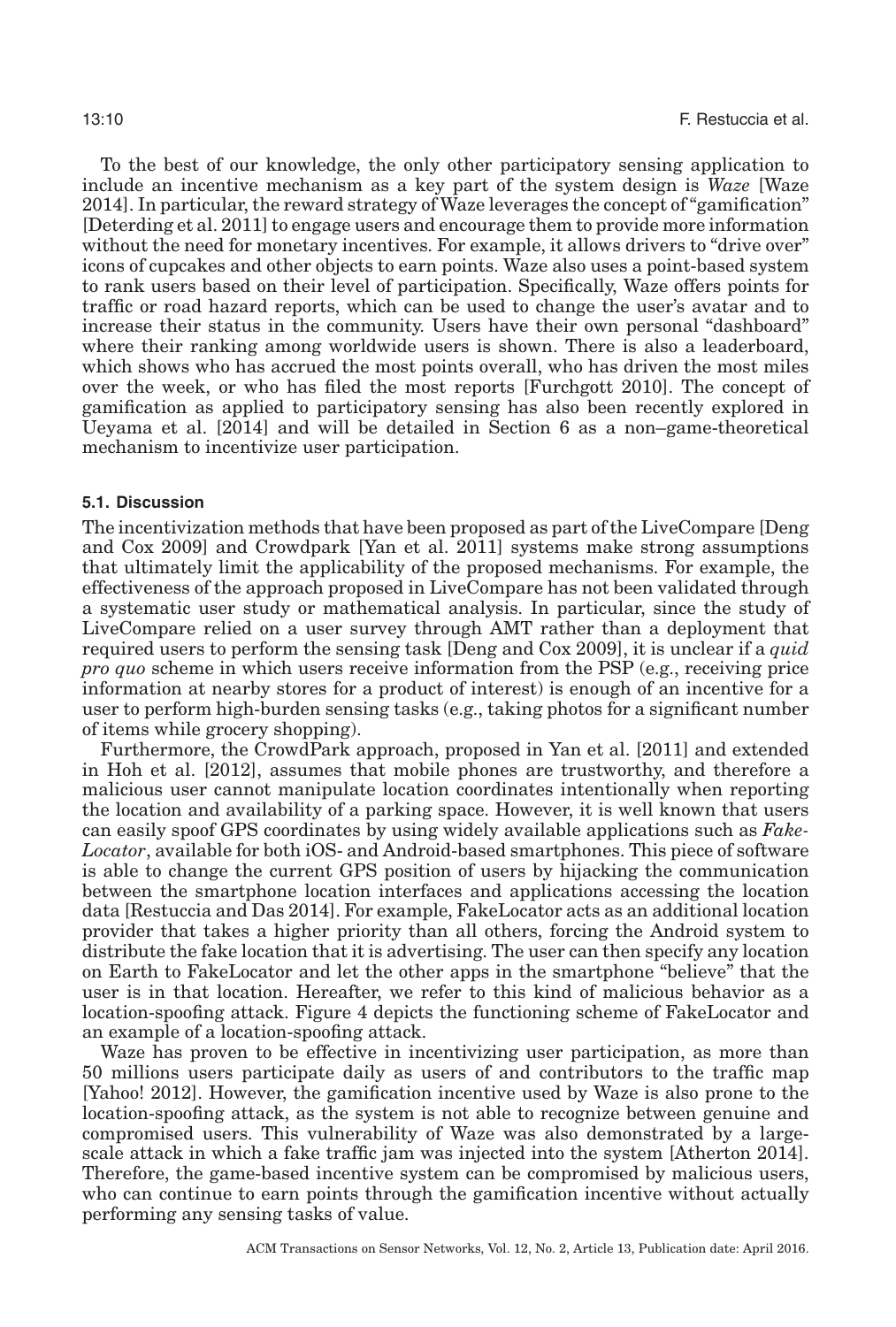<span id="page-10-1"></span>

Fig. 4. Functioning scheme of FakeLocator and a location-spoofing attack.

<span id="page-10-2"></span>

| Work                                       | Key Contribution                                                                                                      | QoI          | Resources    | Privacy      |
|--------------------------------------------|-----------------------------------------------------------------------------------------------------------------------|--------------|--------------|--------------|
| Cheung et al. [2014]                       | Resource-aware incentive mechanism                                                                                    |              | $\checkmark$ | $\times$     |
| He et al. [2015]                           | Recruitment framework for vehicle-based<br>crowdsourcing                                                              | ✓            | $\times$     | $\times$     |
| Kawajiri et al. [2014]                     | Gamification-based mechanism                                                                                          | $\checkmark$ | $\times$     | $\times$     |
| Li and Cao [2014]                          | Two privacy-preserving incentive mechanisms                                                                           | $\times$     | $\checkmark$ | $\checkmark$ |
| Li and Cao [2013]                          | Privacy-aware incentive mechanism including<br>multiple user contributions                                            |              | $\times$     | $\checkmark$ |
| Li et al. [2015]                           | QoI-aware recruitment framework                                                                                       | $\checkmark$ | $\times$     | $\times$     |
| Liu et al. [2011] and<br>Liu et al. [2014] | QoI-aware and energy-efficient incentive<br>framework                                                                 | $\checkmark$ | $\checkmark$ | $\times$     |
| Luo et al. [2014a]                         | Endorsement-based incentive mechanisms<br>through Web relations                                                       | $\checkmark$ | $\times$     | $\times$     |
| Mukherjee et al.<br>[2014]                 | Incentive mechanism based on types and<br>priorities of events, quality and timeliness of<br>reports, and user intent | $\checkmark$ | $\times$     | $\times$     |
| Reddy et al. [2010a]                       | User selection based on spacial and temporal<br>availability, as well as participation habits                         | $\checkmark$ | $\times$     | $\times$     |
| Reddy et al. [2010b]                       | Micropayments-based mechanism                                                                                         | $\checkmark$ | $\times$     | $\times$     |
| Ren et al. [2014]                          | Social impact and trustworthiness of users                                                                            | $\checkmark$ | $\times$     | $\times$     |
| Restuccia and Das<br>[2014]                | Trust-based framework based on mobile<br>security agents (MSAs)                                                       | $\checkmark$ | $\times$     | $\times$     |
| Song et al. [2014]                         | QoI-aware incentive mechanism with budget<br>constraints                                                              | $\checkmark$ | $\times$     | $\times$     |
| Tarable et al. [2015]                      | Reputation-based recruitment mechanism                                                                                | $\checkmark$ | $\times$     | $\times$     |
| Tham and Luo [2013,<br>2015]               | Incentive mechanism with novel definition of<br>quality of contributed service and market<br>equilibrium              | $\checkmark$ | $\times$     | $\times$     |
| Ueyama et al. [2014]                       | Gamification-based mechanism                                                                                          | $\times$     | $\times$     | $\times$     |
| Zhang et al. [2014]                        | Recruitment framework with budget<br>constraints                                                                      | ✓            | $\times$     | $\times$     |

# **6. NON–GAME-THEORETICAL INCENTIVE MECHANISMS**

<span id="page-10-0"></span>This section surveys general-purpose incentive mechanisms that do not exploit gametheoretical concepts in their design. Table [I](#page-10-2) summarizes the works (in alphabetical order) discussed in this section, with a brief description of the key contribution. To facilitate the discussion, we further divide the works into three categories:

ACM Transactions on Sensor Networks, Vol. 12, No. 2, Article 13, Publication date: April 2016.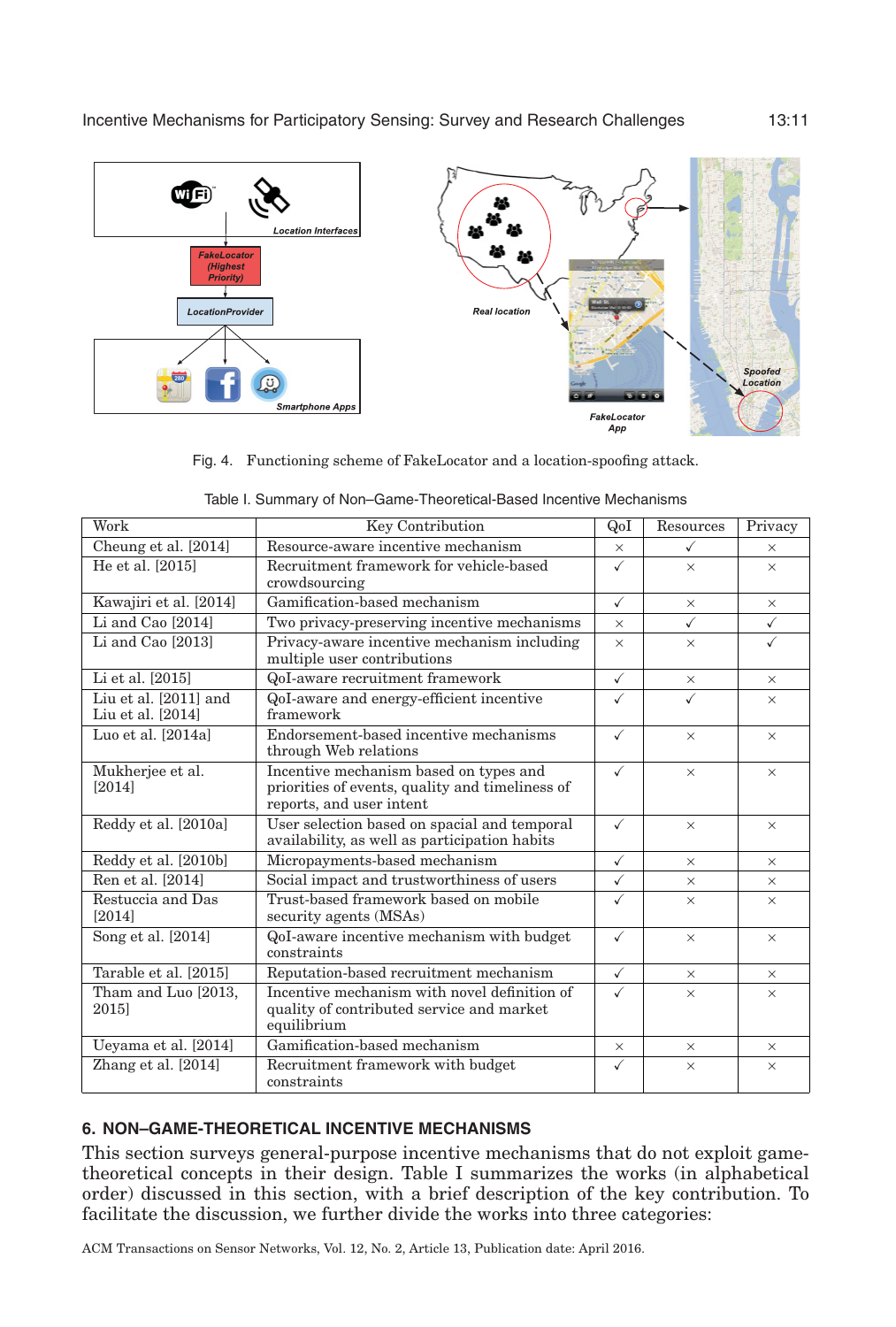- —*QoI-aware mechanisms*: These mechanisms take into account the QoI of each sensing report before making decisions on sensing task and reward assignment. Since QoI in participatory sensing systems has not yet been clearly defined, the characterization and assessment of QoI differ across the incentive mechanisms surveyed.
- —*Resource-aware mechanisms*: These mechanisms consider the resource consumption (e.g., energy, mobile cellular data) of the user in assigning sensing tasks.
- —*Privacy-aware mechanisms*: These mechanisms address the need to provide privacy to participating users who are exposing sensitive data.

#### **6.1. QoI-Aware Mechanisms**

For participatory sensing applications to be used as effective tools for collecting data that will be interpreted into high-level information used in decision making, it is essential to give careful consideration to the QoI that can be derived from participatory sensing data. Methods for assessing the QoI and encouraging participants to contribute data that meets QoI requirements for participatory sensing campaigns continues to emerge as an important research topic. Several definitions of QoI for participatory sensing have been put forth, including spatial coverage, temporal coverage, and timeliness. QoI metrics for participatory sensing also focus on the quality of the provider, assessing the reputation of the participant for providing useful data as part of the participatory sensing campaign. In the following, we discuss incentive mechanisms that are designed to improve the QoI provided by users in participatory sensing systems.

6.1.1. QoI by Recruitment, Micropayments, and Reputation. To improve the QoI achieved through participatory sensing, Reddy et al. [2010a] proposed a recruitment process to select participants who are likely to provide information that meet QoI requirements. In this work, QoI is defined in terms of the ability to collect a crowdsensed dataset that meets spatial and temporal coverage requirements. As such, the system considers availability predictions of volunteers for recruitment of participants, and their reputations are introduced for incentivization. In detail, the system relies on three steps to select the users:

- —*Qualifier*: Participants must meet minimum requirements, such as destinations and routes within time, space, and transportation mode constraints.
- —*Assessment*: Once participants who meet minimum requirements are found, the recruitment system then identifies which subset of individuals maximize coverage over a specific area and time period while adhering to the required transportation modes.
- —*Progress review*: As a campaign runs, the recruitment system must check participants' coverage and data collection reputation to determine if they are consistent with their profile.

To build the reputation score of users, the authors use sampling likelihood, as well as assessments of quality and validity of a user's contributions over several campaigns or by campaign-specific calibration exercises. In particular, they use a beta function– based algorithm to calculate the reputation, using the the correct and incorrect sensing reports as  $\alpha$  and  $\beta$  parameters, respectively. The authors demonstrate the application of the framework by analyzing data from a pilot mobility study of 10 users.

Similarly, Zhang et al. [\[2014\]](#page-39-4) propose *CrowdRecruiter*, a framework that aims to minimize incentive payments by selecting a small number of participants while satisfying a QoI requirement framed as a *probabilistic* spatiotemporal coverage constraint. To reduce the barrier to participation, CrowdRecruiter leverages piggybacking on 3G phone calls to send data in an effort to minimize energy consumption on users' mobile devices. Information about the 3G connection is also used to determine how to satisfy the QoI requirement. First, the framework predicts the call and coverage probability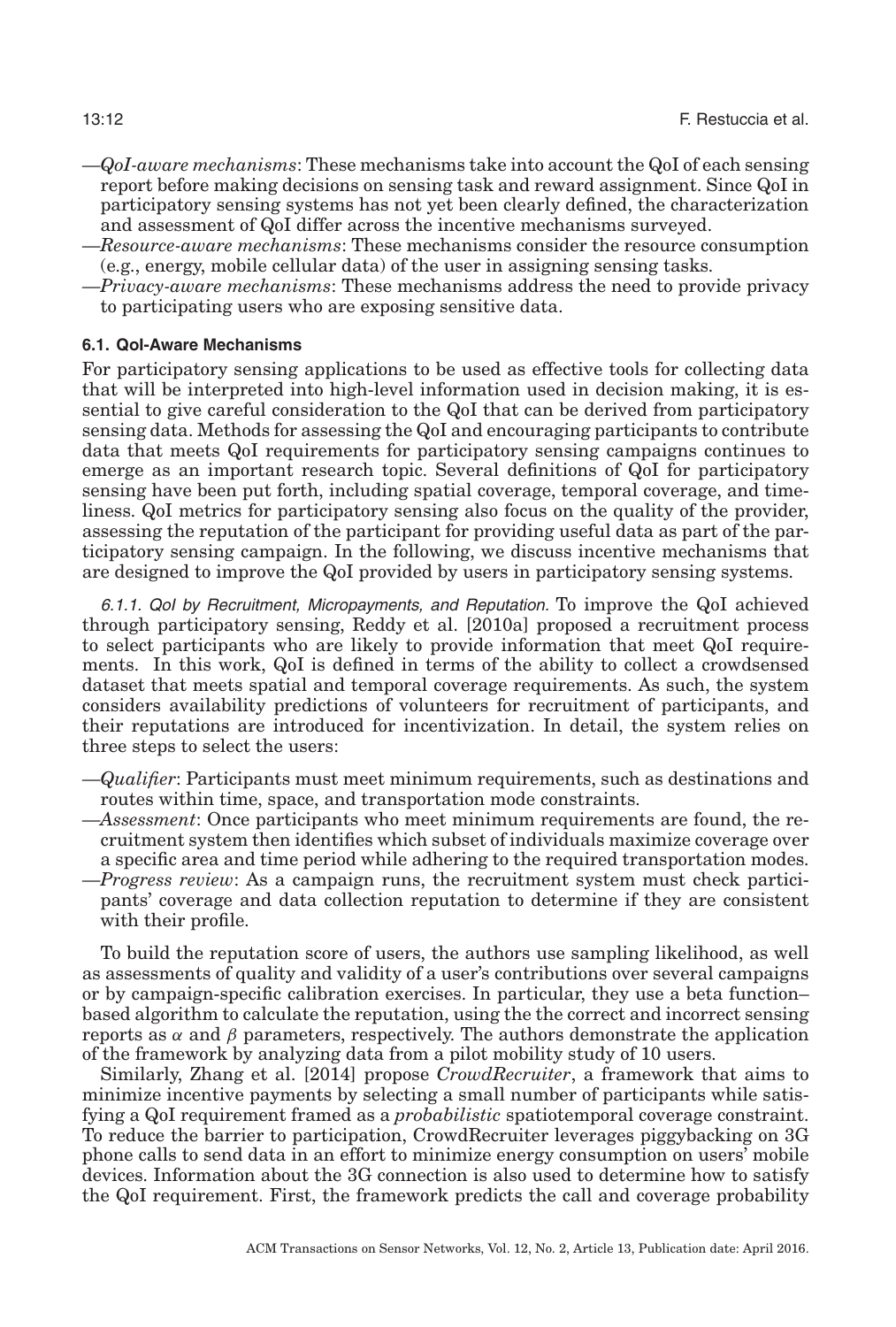<span id="page-12-0"></span>

Fig. 5. An MSA roaming over the sensing area [Restuccia and Das [2014\]](#page-37-1).

of each mobile user based on historical records. It then efficiently computes the joint coverage probability of multiple users as a combined set and selects the near-minimal set of participants, which meets the coverage ratio requirement in each sensing cycle.

The concept of *micropayments*, in which sensing tasks are matched with small payments, has been also proposed in Reddy et al. [\[2010b\]](#page-37-6) as an incentive model to increase high-quality contributions from users. As the first such effort, contributions of this work include the definition of a set of metrics that can be used to evaluate the effectiveness of an incentive to motivate an individual user. The set of metrics included the quantity of submissions, an application-specific measure of the quality of data submitted, and the spatial and temporal coverage. An evaluation of the approach was performed through a pilot study using various micropayment schemes in a participatory sensing application for a university initiative; users were asked to take photos of trash bins on campus with the goal of understanding recycling habits across the campus. Results indicated that micropayments were more effective than a single lump payment for increasing quantity of submissions, application-specific quality of data (here, clear and focused images of trash bins located on the campus), and spatiotemporal diversity of submissions.

Because participatory sensing relies on the contributions of users, researchers have pointed out the potential for developing systems that identify *reliable* users [Huang et al. [2014\]](#page-34-12) as a way to address QoI requirements. Although several reputation frameworks have been proposed (e.g., Christin et al. [\[2013b\]](#page-33-11) and Wang et al. [\[2014\]](#page-38-9)), Restuccia and Das [\[2014\]](#page-37-1) point out that previous incentive and reputation mechanisms lack a scalable and secure method for validating the QoI of sensing reports. For this reason, they propose a novel trust-based data verification system based on the concept of *mobile security agents* (MSAs). In detail, MSAs are defined as users who periodically report information about their surroundings to the PSP and are and considered to be *reliable*, which means that the information sent by MSAs is correct and reflects the real condition of the area nearby the MSA.

Figure [5](#page-12-0) shows a sensing scenario in which only one MSA is roaming the sensing area. Legitimate and malicious users are depicted by black and red dots, respectively. Figure [5](#page-12-0) also depicts the different locations of the MSA over time at different sensing rounds. At each sensing round, the MSA reports her sensed data to the PSP. Then, such information is used to update the reputation of the users near the MSA at that particular time. In particular, the reputation is updated only for users inside a portion of sensing area, defined as an *update area* and depicted as a blue circle in Figure [5.](#page-12-0)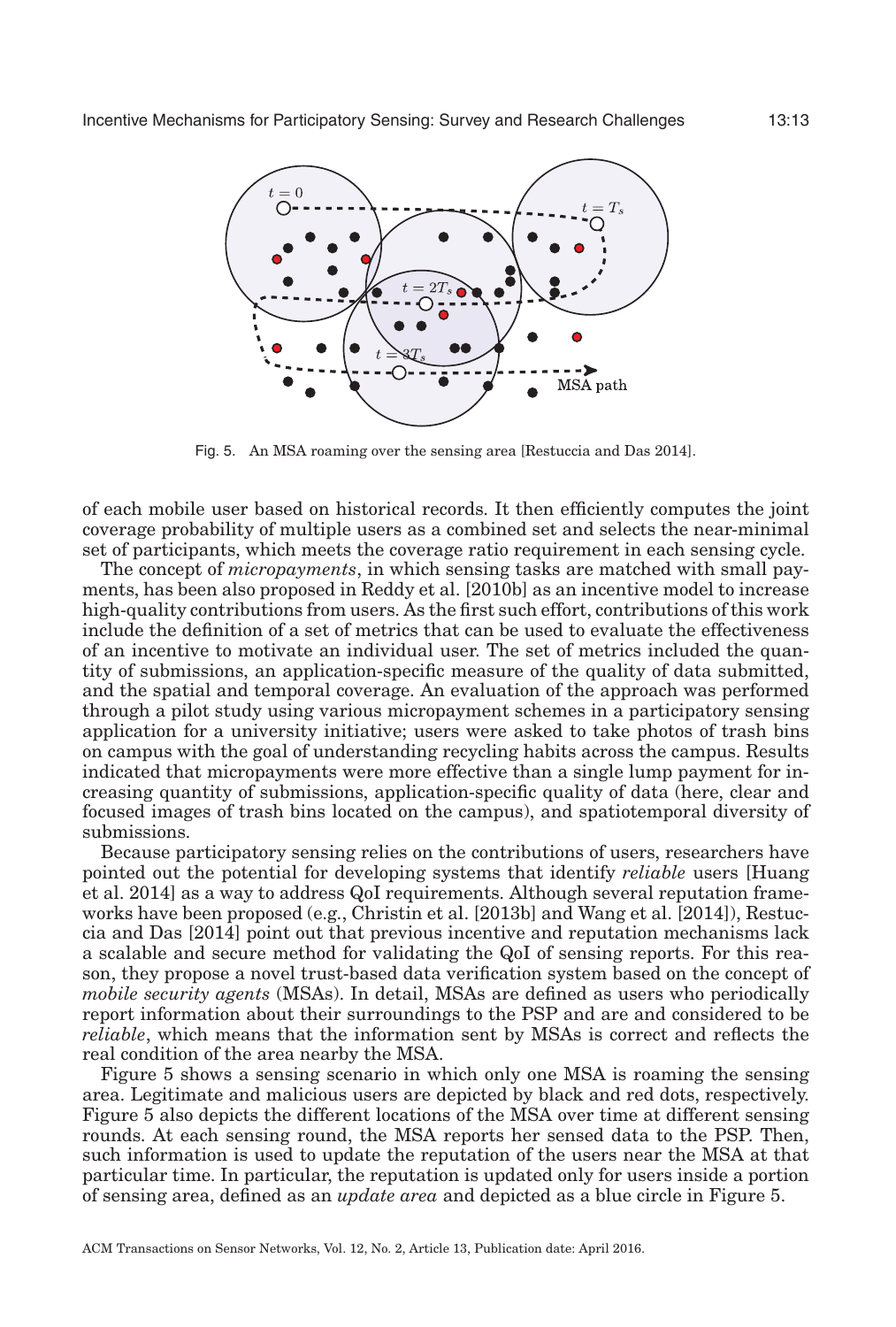Note that the purpose of the MSAs is not to tackle the issue of location spoofing, which is instead done in works such as Talasila et al. [2015] and Restuccia et al. [2015]. Instead, the MSAs are leveraged to improve the QoI by building a reputation index for each participant. Specifically, this is done by cross checking the report coming from the MSAs with that coming from the participants, and decreasing or increasing the reputation level according to the past history (i.e., current reputation level) and the QoI of the report being submitted. This approach provides benefits such as scalability and security from location-based attacks, as the location of users is not involved in computing their reputation.

Tarable et al. [\[2015\]](#page-38-8) study the optimal task assignment problem (which can be seen as a recruitment problem) when participants' reputation estimates are available. They formulate the problem as the maximization of a monotone (submodular) function subject to Matroid constraints. As the optimal problem is NP-hard, they propose a greedy heuristic task allocation algorithm. They also propose a simple maximum a posteriori decision rule and compare different solutions, showing that system performance can greatly benefit from information about participants' reputation.

Mobility information may be leveraged to increase the QoI by selecting an appropriate subset of users. He et al. [\[2015\]](#page-34-11) consider vehicle-based crowdsourcing, which has the distinct advantage of predictable mobility. They present a new participant recruitment strategy for vehicle-based crowdsourcing, which considers not only current location but also the future trajectories of participants. This strategy guarantees that the system can perform well using the currently recruited participants for a period of time in the future. The participant recruitment problem is proven to be NP-complete, and two algorithms are proposed—a greedy approximation and a genetic algorithm—to find the solution for different application scenarios.

Li et al. [\[2015\]](#page-35-11) consider a dynamic participant recruitment problem where the sensing tasks are dynamic (coming in real time) and heterogeneous (having different temporal and spacial requirements). They propose an online and offline algorithm that aim at minimizing the sensing cost while maintaining a certain level of probabilistic coverage. Extensive simulations over a real-life mobile dataset confirm the efficiency of the proposed algorithms.

6.1.2. QoI by Gamification. Exploiting gamification [Deterding et al. [2011\]](#page-33-9) has also been recently proposed as a viable and effective technique to incentivize users' participation and also increase QoI. Briefly, gamification is the use of game thinking and mechanics in nongame contexts to engage users in solving problems and increase users' selfcontributions. Widely known examples of systems that use gamification to encourage participation are the crowdsourced programming advice platform *Stack Overflow*, [2](#page-13-0) which rewards users who provide top-ranked answers; the job recruitment platform *HackerRank*, [3](#page-13-1) which presents users with coding "challenges" that relate to open positions for which employers are seeking candidates; and the participatory sensing system Waze [Waze [2014\]](#page-38-1), which uses several gamification elements, including leaderboards, as incentives for providing traffic information.

With respect to participatory sensing incentives that use gamification to address QoI requirements, Kawajiri et al. [2014] proposed a framework called *Steered Crowdsensing*. The system displays points to users to motivate them to move to a specific location, which increases QoI as the spacial coverage of the sensing area is increased. The authors formalize the calculation of points paid to users by introducing a quality indicator of service in an online machine learning setting. A strong contribution of their

<span id="page-13-0"></span>[<sup>2</sup>http://www.stackoverflow.com.](http://www.stackoverflow.com)

<span id="page-13-1"></span>[<sup>3</sup>http://www.hackerrank.com.](http://www.hackerrank.com)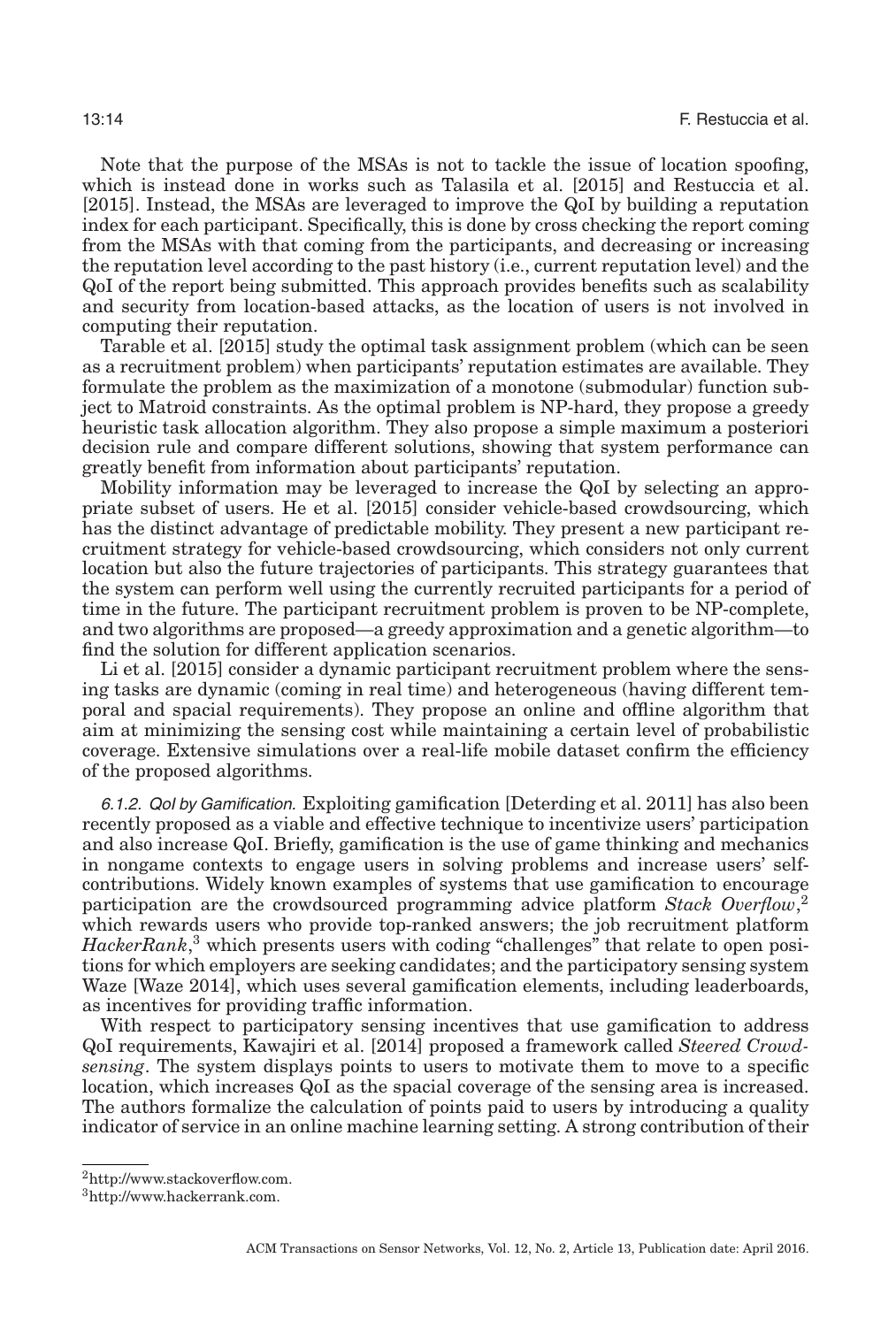work is the deployment of a crowdsensing system to test the framework. A similar approach was also proposed in Mukherjee et al. [\[2014\]](#page-36-10), where different incentives were managed based on types and priorities of events, as well as quality and timeliness of event reports; additionally, resident intent is used to incentivize users.

Another approach that uses gamification to address QoI requirements is that of Ueyama et al. [\[2014\]](#page-38-5), who proposed an incentive mechanism that incorporates a statuslevel scheme depending on earned reward points so that users with higher status can earn more reward points. They also introduced a ranking scheme among users and a badge scheme so that users are attracted by getting not only monetary reward points but also by engendering a sense of accomplishment. They then formulate the problem of sensing given points of interest (PoIs) with minimal reward points and devise a heuristic algorithm for deriving the set of users to which requests are sent and appropriate reward points are given for each request. The algorithm requires the participation probability distribution for each tuple of a user, reward points, and the burden of a sensing task. Similar to Kawajiri et al. [\[2014\]](#page-35-10), they performed an experiment with 18 users for 30 days; results indicate that the mechanism is effective in increasing the participation of users.

6.1.3. Miscellaneous Approaches. One of the first research efforts to include QoI in the design of the incentive mechanism was that of Liu et al. [\[2011\]](#page-35-8) (extended in Liu et al. [\[2014\]](#page-35-12)), which presented a QoI- and energy-efficient incentive mechanism framework that maximizes the quality of sensed data with minimization of the incentive cost and energy consumption of smartphones. This is accomplished by first defining the *QoI satisfaction index*, which measures how close the received QoI is to the expected/desired quality. Then, by arguing that the reward must be assigned according to the expectation of users, they introduce in an analogous manner the *credit satisfaction index*, which measures the degree of credit satisfaction for individual smartphone users. These quantities are used as input to a mathematical model based on a *Gur Game* [Tung and Kleinrock [1993\]](#page-38-10), where reward and energy loss guide the users' choice between QoI and energy efficiency.

The game proposed is represented by a nearest-neighbor discrete-time Markov chain (DTMC) of size 2*M*, where the set of states are divided in "positive" (from 1 to *M*) and "negative" states (from −*M* to –1). Depending on the credit and QoI satisfaction indices at timestep *j*, the state of the DTMC is shifted toward the right-most positive state *M*, which represents the maximum possible level of contribution, or toward the left-most state −*M*. If the current state at timestep *j* is positive (i.e., *j* is between 1 and *M*), then the user chooses to participate; otherwise, he does not. In such a way, the user autonomously chooses to participate or not depending on the desired trade-off between personal satisfaction and energy consumption.

Recently, Tham et al. [2013, 2015] also explored the problem of incentivization with QoI. They first propose a new metric called *quality of contributed service* (QCS), which characterizes the information quality and timeliness of a specific real-time sensed quantity achieved. The QCS is a cumulative time-decaying or timeliness-weighted quality of contribution: the more contributions, the higher the quality of the contributions, or the more up-to-date the contributions are in the consumable window, the higher the QCS value will be. Tham et al. also formulate a market-based framework with plausible models of the market participants comprising data contributors, service consumers, and a service provider. They analyze the market equilibrium under different conditions and obtain a closed form expression for the resulting QCS at market equilibrium. Some interesting theoretical findings are also shown, such as optimal contribution level and rate for maximizing participant payoff. An algorithm is also proposed to achieve market equilibrium.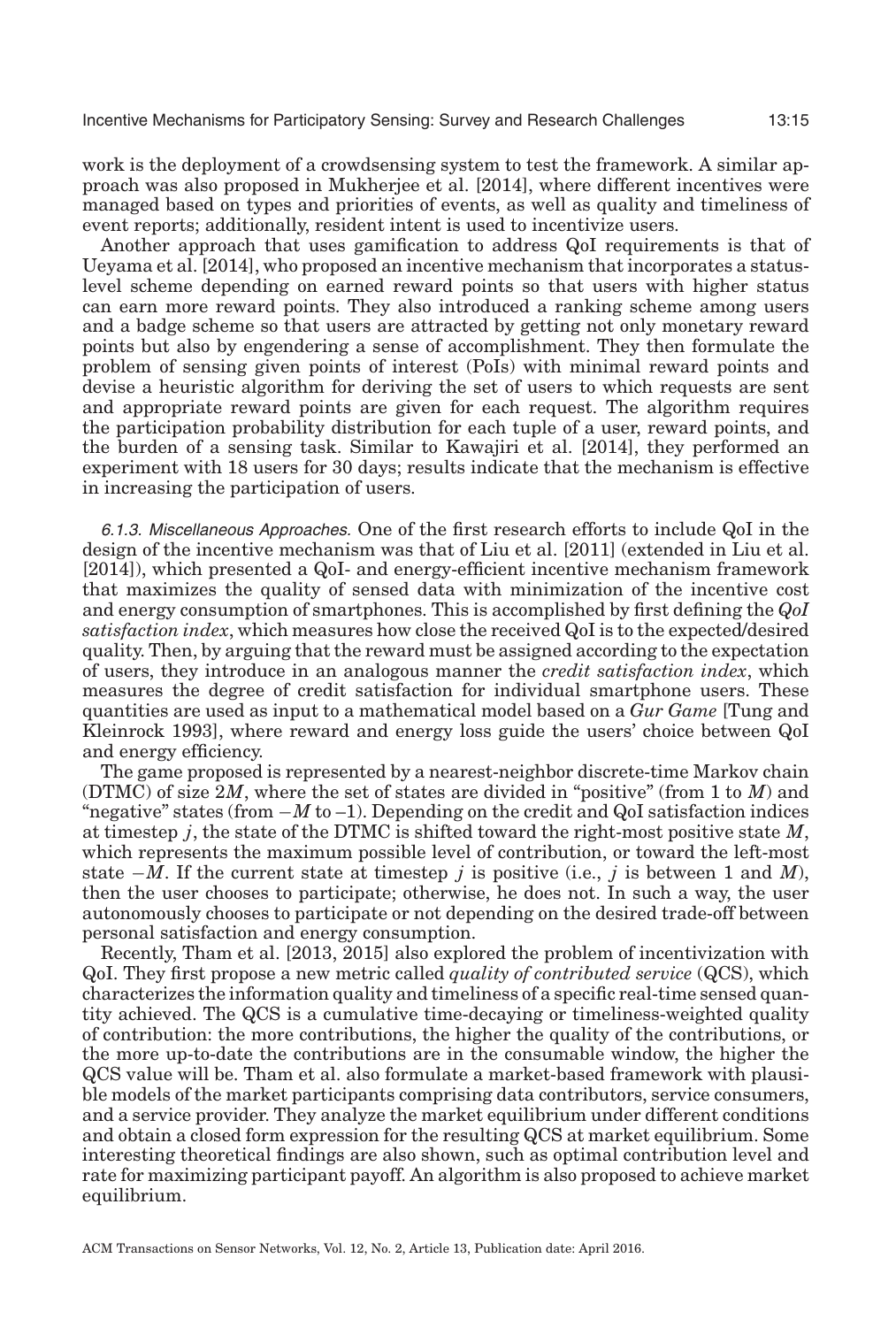Another interesting QoI-aware mechanism was recently proposed by Song et al. [\[2014\]](#page-37-9). Here, the target is to find a subset of participants whose sensor data collection can best satisfy QoI requirements of multiple concurrent tasks in both temporal and spatial dimensions by supposing a constrained budget for user reward. In particular, by defining as  $u_i(\mathcal{X})$  the QoI satisfaction index (definition similar to Liu et al. [\[2011\]](#page-35-8)) obtained for the task  $i \in \mathcal{Q}$  by a subset X of the set M of users, and by  $d_m$  the reward demanded by user *m*, the problem is defined as follows:

Maximize: 
$$
\overline{u}(\mathcal{X}) = \{u_1(\mathcal{X}), u_2(\mathcal{X}), \dots, u_Q(\mathcal{X})\}
$$
  
subject to:  $\mathcal{X} \subseteq \mathcal{M}$  and  $\sum_{m \in \mathcal{M}} d_m \leq C_{tot}$ . (1)

The authors argue that the optimization problem described in Equation (1) is multiobjective, and therefore the optimal solution may not exist. Therefore, they propose a Pareto-optimal<sup>4</sup> version of the problem, which is a modified nonlinear Knapsack problem, known to be NP-complete. To solve the problem, the authors propose a dynamic participant selection strategy called *DPS*, where participants are selected based on a greedy algorithm that explicitly considers their expected amount of data collected, required QoI of multiple tasks, and users' incentive requirements under the constraint of the aggregated task budget defined in Equation (1). To estimate the amount of data collected from each user, the authors introduce a Markov-based probability model based on the historical trajectory information of a user and the initial position. This information, joint with the sensing capabilities of the users, is used to predict the expected amount of data by all participants. The performance evaluation, conducted on real mobility traces, includes a comparison between DPS, a random selection algorithm, and Lee and Hoh [\[2010b\]](#page-35-13). Results indicate that DPS achieves better performance than both approaches.

#### **6.2. Resource-Aware Mechanisms**

A potential barrier to user contributions in participatory sensing campaigns is the consumption of resources associated with performing sensing tasks and providing sensing reports. Research in participatory sensing is beginning to address the need for resourceaware incentive mechanisms. Cheung et al. [\[2014\]](#page-33-10) studied the decision process of the PSP and the users in participatory sensing applications that involve photo or video transmissions, where the reporting cost through the cellular network is nonnegligible. This work differentiates from previous work in that the proposed system model assumes Markovian<sup>5</sup> user mobility and WiFi availability only at predefined locations (i.e., connectivity is constrained). Data collection and user incentivization are modeled as a two-stage decision process, involving both the PSP and the users. In the first stage, the PSP announces the reward to the potential participants. Specifically, the authors propose a deadline-discounted reward scheme, where any participant who obtains measurement at its initial location  $l_i(1)$  at time  $t = 1$  and reports its data to the PSP at time *t* will be given a reward  $r = \theta^{t-1} \cdot R$ , where  $R \ge 0$  is the initial reward and  $0 < \theta \le 1$ is a discount factor. The PSP does not grant any reward for data reported after deadline *T*. In the second stage, each user makes its participation and reporting decisions to maximize its expected payoff by considering its sensing cost, its transmission cost, and the reward scheme of the sensing platform. To this end, they propose an optimal

<span id="page-15-0"></span><sup>4</sup>A solution is Pareto optimal if it is not possible to move from that solution and improve at least one objective function without detriment to any other objective function.

<span id="page-15-1"></span> $5$ When the mobility is Markovian, time is divided into a set of time slots T, whereas space is divided in a set of locations L. The current location  $l_i(t) \in \mathcal{L}$  of user *i* at time t can be calculated by using the location transition matrix of user *i*, defined as  $P_i \triangleq [p_i(l'|l)]_{L \times L}$ , where  $p_i(l'|l)$  is the probability that user *i* will move to location *l* in the next time slot given that she is currently at location *l*.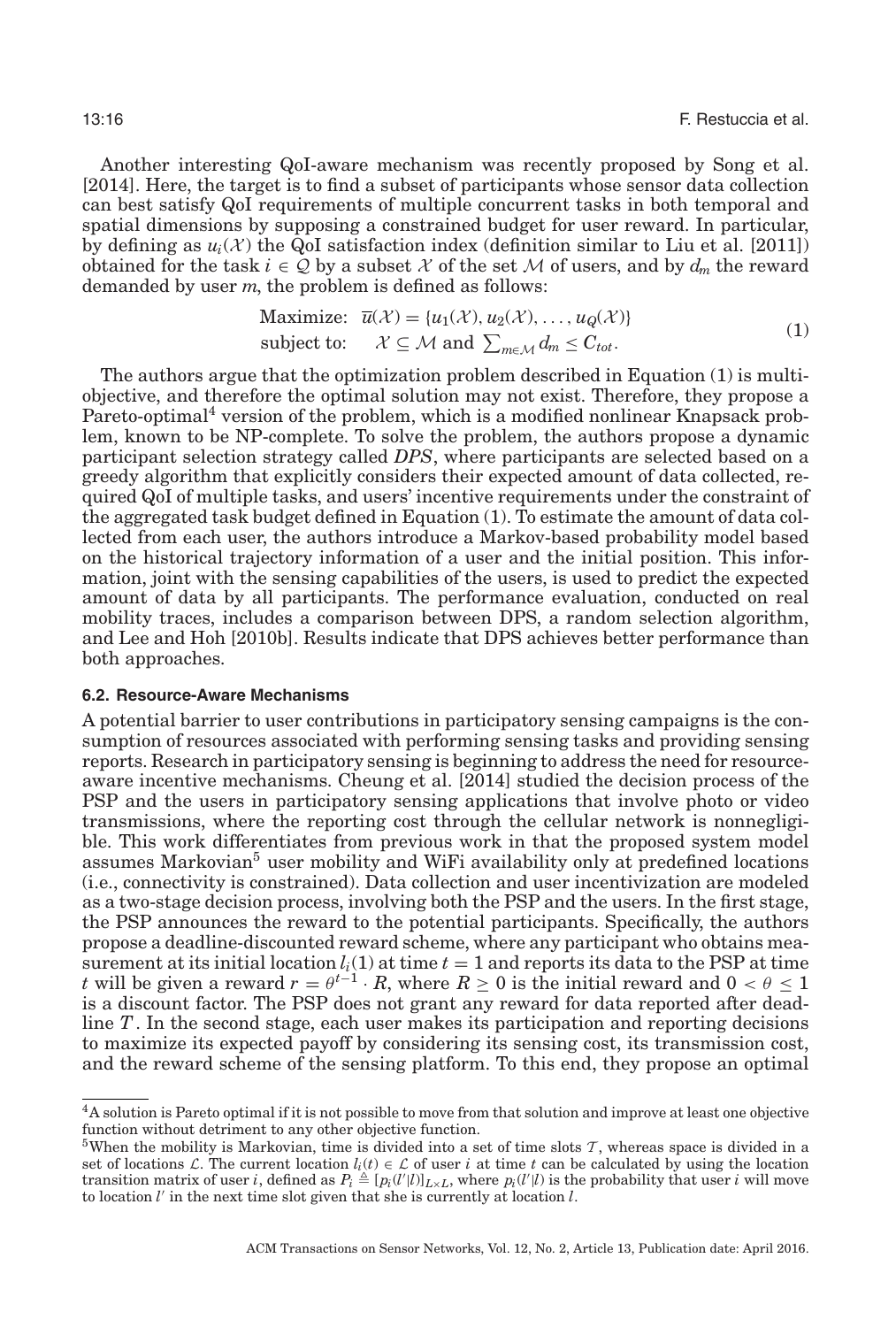participation and reporting decision (OPRD) algorithm, which achieves the maximal user payoff.

# **6.3. Privacy-Aware Mechanisms**

Privacy is a key concern that can potentially limit the widespread adoption of participatory sensing. The work of Li and Cao [2013] offered the first approach to simultaneously deal with incentivization of users with privacy. In this work, they proposed two privacyaware incentive schemes for participatory sensing to promote user participation. These schemes allow each mobile user to earn credits by contributing data without leaking which data she has contributed, at the same time ensuring that dishonest users cannot abuse the system to earn unlimited amount of credits. To achieve such goals, the basic idea was to issue one *request token* for each task to each user. The user consumes the token when she accepts the task. Since she does not have more tokens for the task, it cannot accept the task again. Similarly, to satisfy the second condition, each user will be given one *report token* for each task. When the PSP receives a report, it issues *pseudocredits* to the reporting user, which can then be transformed into actual credits later on. To achieve the privacy goals, all tokens are constructed in a privacy-preserving way such that a request (report) token cannot be linked to a user and credit tokens cannot be linked to the task and report from which the token was earned. The first scheme considers scenarios where a trusted third party (TTP) is available. It relies on the TTP to protect user privacy and thus has very low computation and storage cost at each mobile user. The second scheme removes the assumption of TTP and applies blind signature and commitment techniques to protect user privacy. The ideas were extended by the same authors in Li and Cao [\[2014\]](#page-35-9), where the problem is extended to the more general case in which sensing tasks may require multiple reports from each user (e.g., in environmental monitoring applications).

#### **6.4. Discussion**

Although the problem of simultaneously incentivizing users and guaranteeing QoI has been recently tackled by a significant amount of research, the majority of existing approaches fail to consider the impact of users that *voluntarily* submit low-quality information. In particular, only Restuccia and Das [\[2014\]](#page-37-1) consider and tackle the locationspoofing attack described in Section [5.1.](#page-9-0) Furthermore, some assumptions in existing work oversimplify the actual complexity of estimating and enforcing information quality of sensing reports in participatory sensing systems. For example, Liu et al. [\[2011\]](#page-35-8) and Liu et al. [\[2014\]](#page-35-12) characterize the QoI as "the amount of information contributed by user *i* corresponding to the *l*-th QoI attribute," which does not include any information directly related to quality, such as accuracy and timeliness of report. In addition, the proposed strategy based on a Gur Game assumes that the user will always be rational and there will be no interaction of the user with the system, which is not entirely true in most of the existing participatory sensing applications. Similarly, Tham and Luo [2013, 2015] define QoI as "the detection accuracy of the system whose information quality is reflected in the degree of confidence that an event of interest has occurred" (i.e., yes/no decision). Although this assumption makes the analysis more tractable, it restricts the scope of the incentive framework only to applications handling binary opinions. The same problem is present in the work of Reddy et al. [\[2010a\]](#page-37-7), where the very simple approach based on beta function is unable to capture the complexity of sensing reports. The aspect of understanding and characterizing QoI is also ignored by Restuccia and Das [\[2014\]](#page-37-1), as they assume that an MSA can always postulate a binary decision (i.e., yes or no) regarding the QoI of a report. Finally, the system proposed by Zhang et al. [\[2014\]](#page-39-4) relies on piggy-backing crowdsensing, and therefore it may not be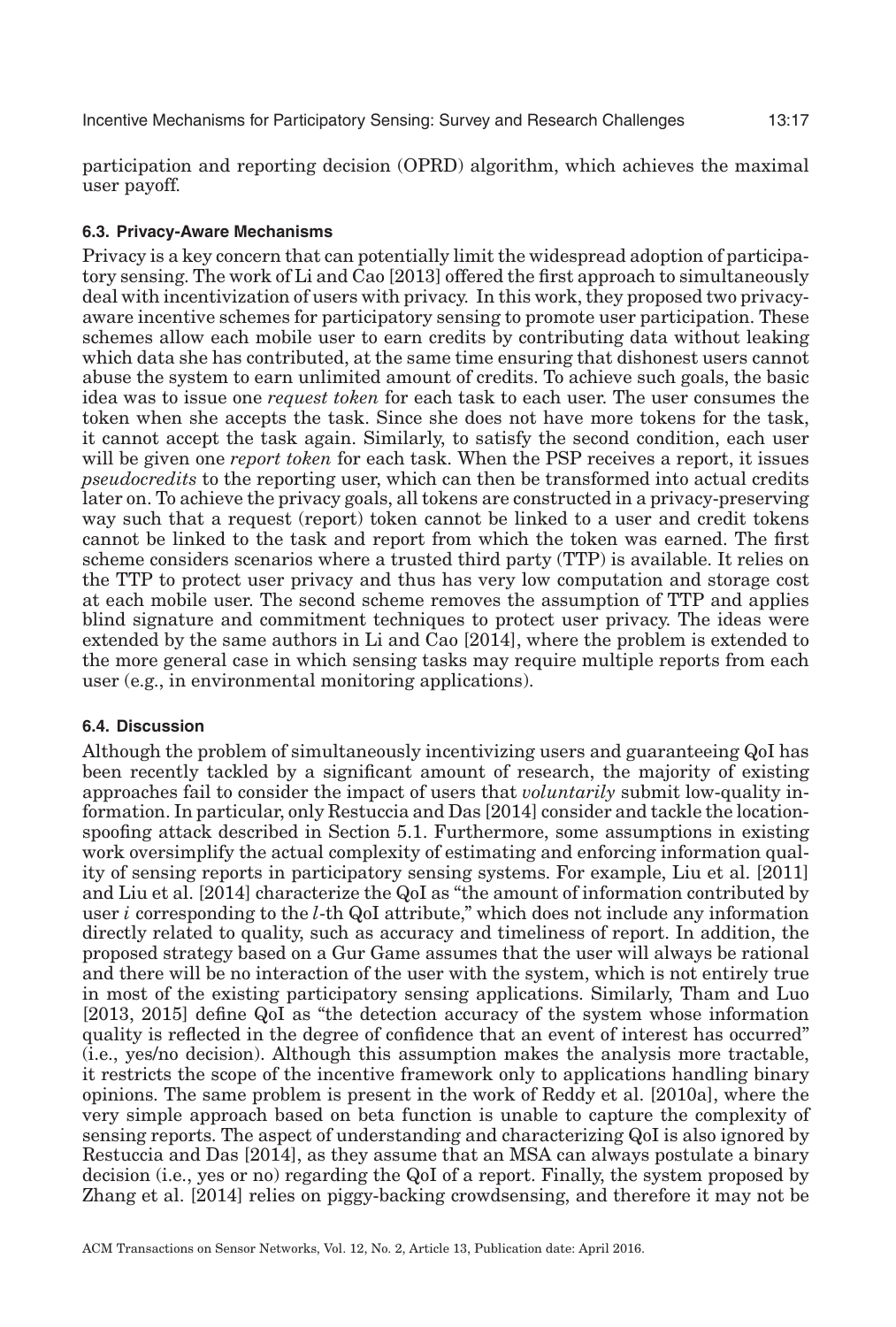achievable in practice, as it assumes that 3G cellular data submitted by participants during phone calls is available to the participatory sensing application.

On the other hand, proposed gamification- and micropayments-based incentive mechanisms still lack systems to predict the QoI that will be collected by users and are based on heuristics rather than on strong mathematical principles. Additionally, strong assumptions on how QoI is determined undermine the applicability of the proposed mechanisms. For example, Kawajiri et al. [\[2014\]](#page-35-10) consider settings where sensory data can be continuously collected and analyzed, and sensory data arrives at regular time intervals, which is unrealistic in participatory sensing environments. As far as resourceaware systems are concerned, Cheung et al. [\[2014\]](#page-33-10) only consider transmission cost and network availability as resource parametersand fail to consider the aspect of energy consumption in the analysis. Privacy-aware incentives proposed by Li and Cao [2013, 2014], although technically sound, do not consider the aspect of QoI and resource awareness in their design, and therefore their applicability to real-world campaigns is limited. However, the most serious limitation of existing work on resource-aware and privacy-aware incentives is the lack of validation of the systems through actual participatory sensing campaigns. In particular, experimenting with real participants could allow us to understand the real value of privacy and resource consumption for participants and therefore design more efficient and cost-effective mechanisms.

# **7. GAME-THEORETICAL INCENTIVE MECHANISMS**

<span id="page-17-0"></span>This section presents incentive mechanisms that include game-theoretical aspects in their design. First we discuss auction-based approaches, and then we focus on approaches that are based on other game-theoretical foundations. For each of these categories, it is necessary to discuss first some preliminary concepts before analyzing approaches that exploit those foundations to incentive contributions to participatory sensing campaigns.

# **7.1. Preliminaries on Auction Theory**

Auction theory is a branch of game theory that studies how the properties of *auctions* and how people act in auction markets. Auctions are decentralized market mechanisms for allocating resources [Krishna [2009\]](#page-35-3) and are particularly interesting because they may be used to sell any item (i.e., auctions are *universal*), and the outcome of the auction does not depend on the identity of the bidders (which means that auctions are *anonymous*). Auctions have extensively been used in participatory sensing and have been effective in modeling the economic interactions between the PSP and the users.

There are two types of auctions: *regular* and *reverse* auctions. Figure [6](#page-18-0) depicts the functioning scheme of a regular and reverse auction. In regular auctions, a *seller* wants to sell an item, whereas a group of people, called *buyers* (or *bidders*), compete to buy the item by offering a *bid*. The seller then selects the highest bidder and assigns the item to her. Conversely, in reverse auctions, a single buyer offers a reward to execute a *task* (which might be a sensing task in case of participatory sensing). Multiple sellers are then able to offer bids to execute the task. As the auction progresses, the price *decreases* as sellers compete to offer lower bids than their competitors while still meeting all of the specifications of the task. The task is then assigned to the lowest bidder(s).

Auction mechanisms are often modeled mathematically. More specifically, an auctionbased mechanism computes (1) an output  $o = f(b_1, b_2, \ldots, b_n)$ , representing the outcome of the auction (who is the winner), and (2) a payment vector  $p_i = (p_1, p_2, \ldots, p_n)$ , where  $p = g(b_1, b_2, \ldots, b_n)$  is the money given to the *i* buyer (eventually zero to every buyer except the winner).

Based on the number of objects auctioned on the market, auctions can be categorized into *single-object* and *multiobject* auctions. Among single-object auction schemes, which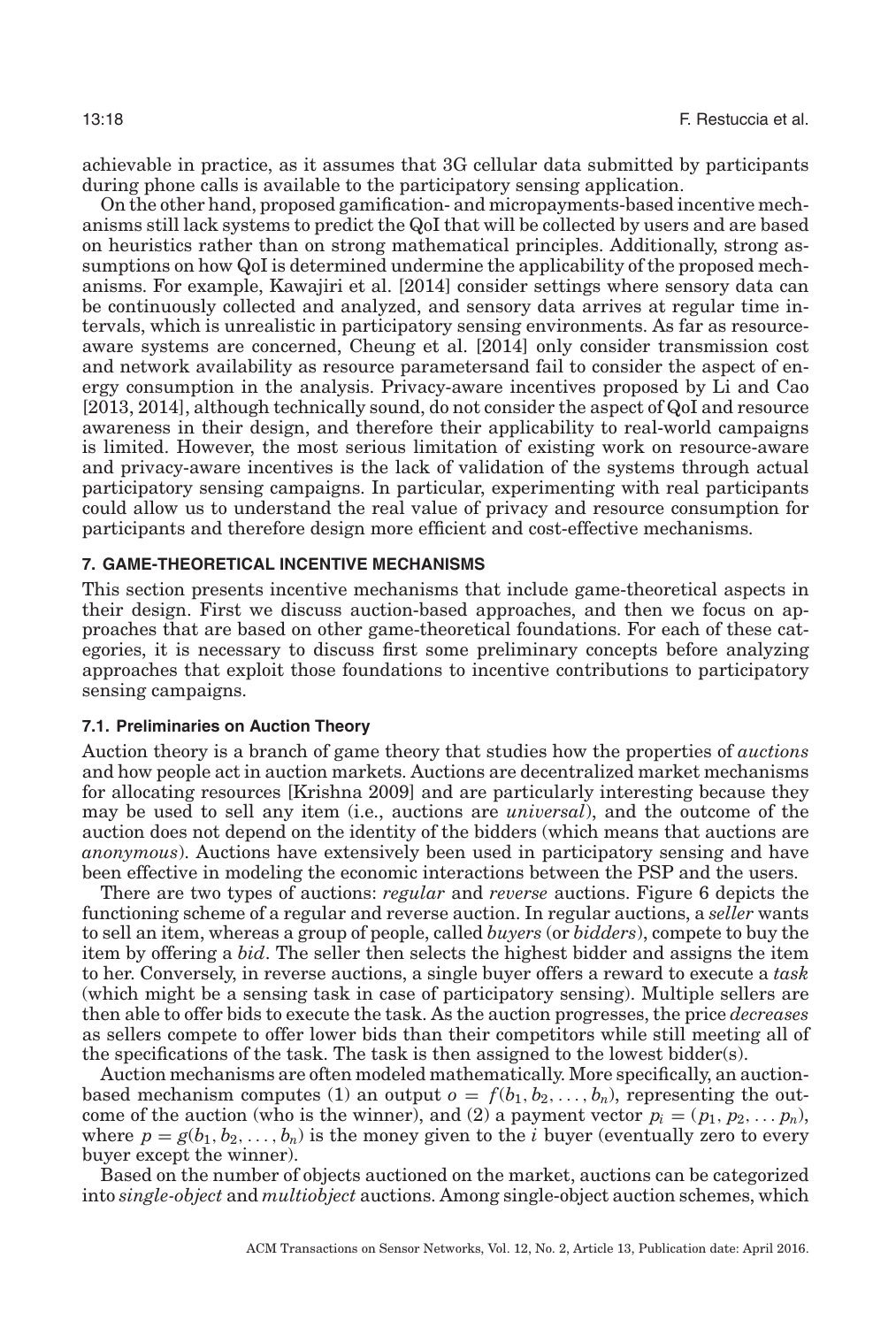<span id="page-18-0"></span>

Fig. 6. Regular versus reverse auction.

are commonly applied in participatory sensing systems, the most important are *first price* and *second price*. In first-price auctions, the auctioneer grants the item to the highest bidder and charges the highest bid. In second-price auctions, the auctioneer grants the item to the highest bidder but charges the second highest bid. Another type of auction is *all-pay* auction, in which every bidder pays the proposed bid regardless of whether the bidder wins the prize, which is awarded to the highest bidder as in a conventional auction.

Four characteristics should be achieved when designing an auction-based incentive mechanism:

—*Individual rationality*: Each user (or bidder) can expect a nonnegative profit.

- —*Truthfulness*: Revealing true private valuation is the dominant strategy for each bidder. In other words, no bidder can improve its utility by submitting a bid different from its true valuation, no matter how others submit.
- —*System efficiency*: An auction is system efficient if the sum of valuations of all winning bids is maximized over the possible sets of valuations.
- —*Computation efficiency*: The outcome of the auction, which means the set of winners among all bidders, can be computed in polynomial time.

Truthfulness of a mechanism can be guaranteed by using the following theorem.

<span id="page-18-1"></span>THEOREM 1. *[Singer [2010\]](#page-37-10) An auction mechanism is truthful if and only if:*

- —*The selection rule is monotone: if user i wins the auction by bidding bi, then that user*  $a$ *lso wins by bidding*  $b'_i \leq b_i$ *;*
- —*Each winner is paid the critical value, which means that user i would not win the auction if that user bids higher than this value.*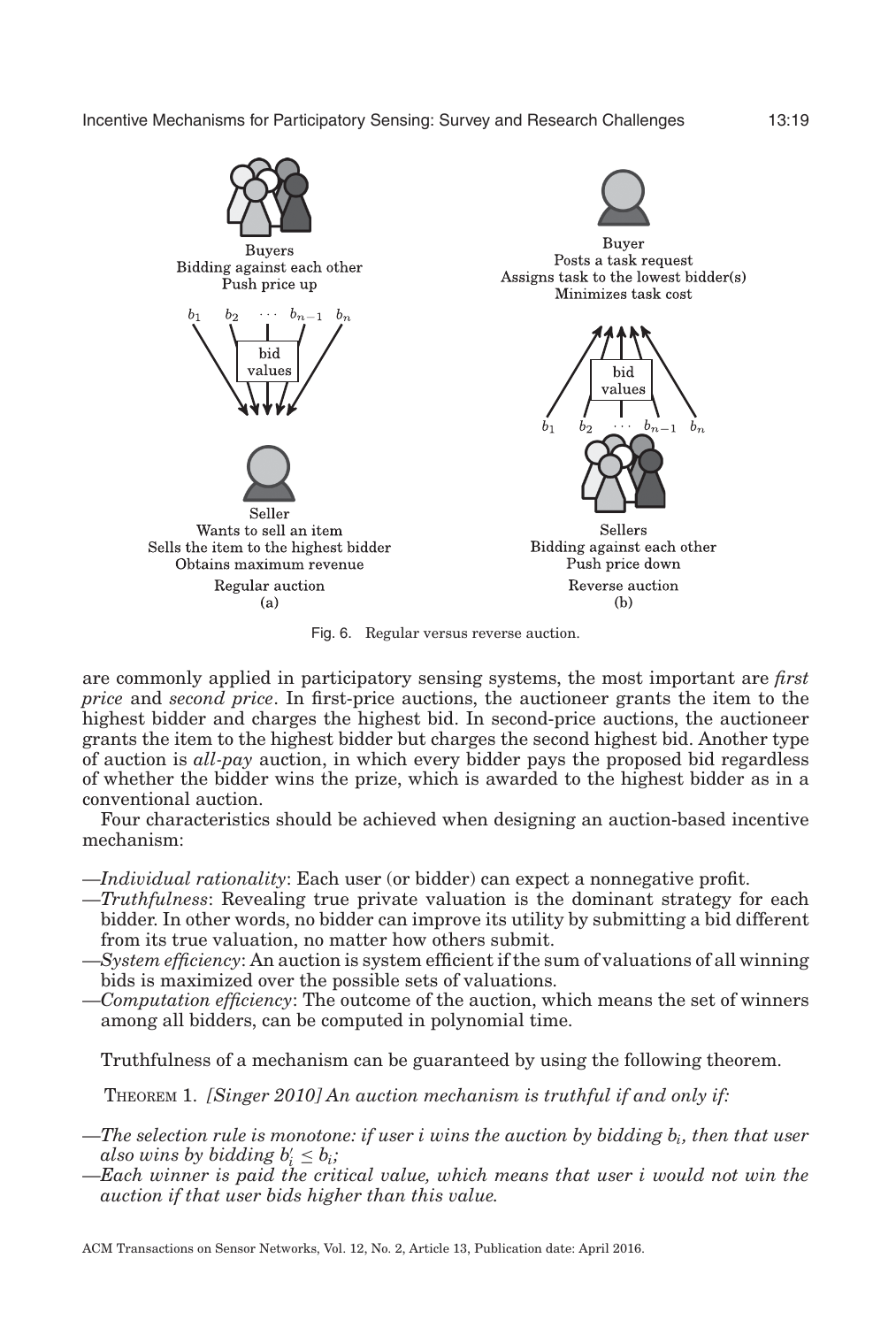<span id="page-19-0"></span>

| Work                                      | Summary of Contributions                                                     |              | T            | SE           | CE           |
|-------------------------------------------|------------------------------------------------------------------------------|--------------|--------------|--------------|--------------|
| Feng et al. [2014a]                       | Location-aware incentive mechanism                                           |              | ✓            | $\times$     | $\checkmark$ |
| Feng et al. [2014b]                       | Incentive mechanisms with dynamic sensing task<br>arrival                    |              | ✓            | $\times$     | $\checkmark$ |
| Gao et al. [2015]                         | Incentive mechanisms in offline and online bidding<br>settings               | $\checkmark$ | $\checkmark$ | $\times$     | $\times$     |
| Han et al. [2013]                         | Incentive mechanisms in offline and online bidding<br>settings               | $\checkmark$ | $\checkmark$ | $\times$     | ✓            |
| Jaimes et al. [2012]                      | Greedy incentive algorithm (GIA) based on RAPD                               | $\checkmark$ | $\times$     | ✓            | $\checkmark$ |
| Koutsopoulos [2013]                       | Optimal auction-based mechanism including QoS<br>and QoI                     | $\checkmark$ | $\checkmark$ | $\times$     | $\times$     |
| Lee and Hoh [2010a,<br>2010b]             | Reverse auction-based dynamic price (RAPD)<br>mechanism                      | $\checkmark$ | $\times$     | $\checkmark$ | ✓            |
| Luo et al. $[2014c]$                      | All-pay auction with risk-averse users and strictly<br>individually rational | $\checkmark$ | ✓            | $\checkmark$ | ✓            |
| Wei et al. [2015]                         | Truthful double auction with dynamic users and<br>providers                  | $\checkmark$ | $\checkmark$ | $\checkmark$ | √            |
| Yang et al. [2012]                        | MSensing reverse auction-based mechanism                                     | $\checkmark$ | ✓            | $\times$     | ✓            |
| Yang et al. [2015]                        | <b>BMT</b> algorithm based on stochastic Lyapunov<br>optimization            | ✓            | $\checkmark$ | $\checkmark$ | ✓            |
| Zhao et al. [2014],<br>Zhao et al. [2015] | Two online budget-feasible auction mechanisms                                | $\checkmark$ | $\checkmark$ | $\times$     | $\checkmark$ |
| Zhang et al. $[2015]$                     | Reverse auction for binary task classification under<br>budget constraint    | $\checkmark$ | $\checkmark$ | $\checkmark$ | ✓            |
| Zhang et al. [2015b]                      | Truthful incentive mechanisms for crowdsensing                               | $\checkmark$ | $\checkmark$ | $\checkmark$ | $\checkmark$ |
| Zhang et al. [2015a]                      | QoI-aware mechanism for crowdsensing                                         | $\checkmark$ | ✓            | ✓            | $\checkmark$ |

Table II. Summary of Auction-Based Incentive Mechanisms

IR, individual rationality; T, truthfulness; SE, system efficiency; CE, computation efficiency.

Furthermore, one of the ways to ensure truthfulness is to use the second-price *Vickrey-Clarke-Groves* (VCG) auction mechanism [Vickrey [1961\]](#page-38-12). In a forward auction, the VCG mechanism charges each individual the harm it causes to other bidders in terms of the social welfare utility, whereas in a reverse auction, it pays each user an amount equal to the value contributed by the user to the auction. However, it can be shown that finding the winning set of users in a VCG mechanism is NP-complete. Additionally, a VCG auction is vulnerable to bidder collusion. In particular, if all bidders in a VCG auction reveal their valuations to each other, they can lower some or all of their valuations while preserving who wins the auction.

#### **7.2. Auction-Based Incentive Mechanisms**

Much research has been devoted to designing auction-based incentive mechanisms for participatory sensing. Table [II](#page-19-0) summarizes the relevant related work on the topic in alphabetic order of the authors, with a summary of the main contribution. For each work, the set of desirable properties achieved by the proposed auction mechanism is also reported.

The earliest work in this category is that of Lee and Hoh [\[2010b\]](#page-35-13), which was later extended in Lee and Hoh [\[2010a\]](#page-35-14). This work presents the design and evaluation of a simple incentive mechanism called *reverse auction–based dynamic price* (RADP). In such an auction, user  $u_i$  tries to sell his sensing data to a service provider by sending his claimed bid prices *bi*. The *m* users having the lowest bid price win the auction and are subsequently rewarded with a payoff proportionate to their claimed bid price. To prevent users who are not rewarded from dropping out of the participatory sensing application, the authors also propose a scheme using the concept of *virtual credit* as a reward for user participation itself. In detail, a user *ui* who lost in the previous auction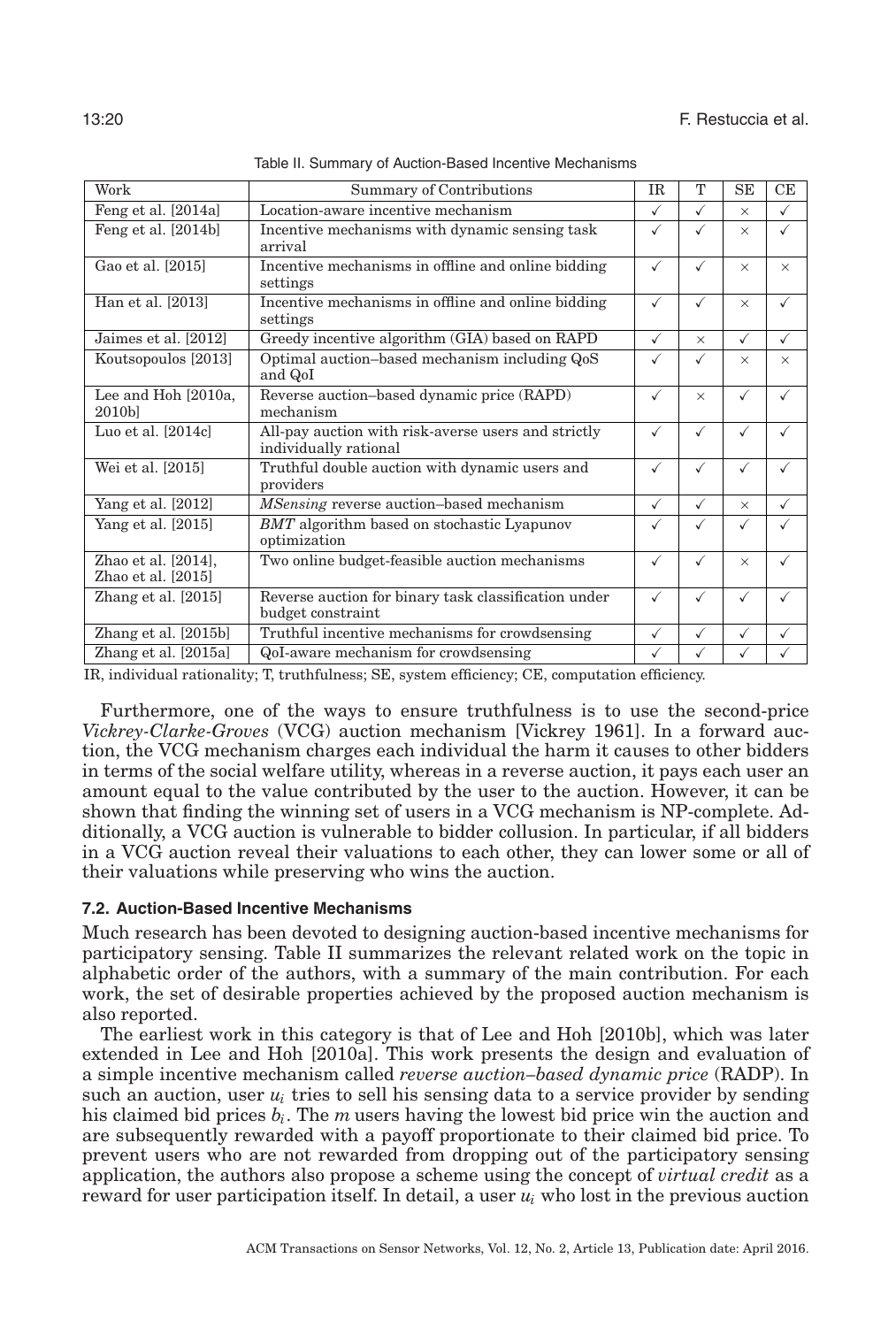round *r* − 1 receives virtual participation credit v in current auction round *r*. Such credit can only be used for decreasing bid price, thus increasing a winning probability of the user for the current auction round. Another important element of RADP is the return on investment (ROI) indicator *Si*, which is used as a criterion to determine when a user is dropping out of the system. The ROI index is a function of earned reward over time and the user cost of service. Users evaluate the  $S_i$  value every round; if it is below a certain threshold, then they drop out of the system. In addition, RADP includes a rejoin mechanism, which allows the auctioneer to communicate the maximum winning price  $\phi_k$  to users who churned from the system.

Jaimes et al. [2012] pointed out that the work of Lee and Hoh [\[2010b\]](#page-35-13) could be improved by considering the location of the users, area coverage, and budget constraints in the proposed auction-based mechanism. Therefore, they propose a novel mechanism called the *greedy incentive algorithm*, which is based on the RAPD mechanism discussed earlier and the *greedy budgeted maximum coverage* (GBMC) algorithm included in Khuller et al. [\[1999\]](#page-35-15). In detail, GBMC addresses the coverage problem with budget constraints (which is shown to be NP-hard) by greedily finding a set of users that covers the greatest possible area within a budget constraint.

The problem of guaranteeing a truthful incentive mechanism was explored for the first time in the seminal work of Yang et al. [\[2012\]](#page-39-1). In this work, the authors propose a *user-centric* model for participatory sensing in which the PSP announces a set of tasks  $\Gamma = {\tau_1, \tau_2, \ldots, \tau_n}$ . Each task  $\tau_i$  has a value  $\nu_i > 0$  to the PSP. Each user *i* selects a subset of tasks  $\Gamma_i \subseteq \Gamma$  according to preference. Furthermore, based on the selected task set, user *i* also has an associated cost *ci*, which in contrast to Lee and Hoh [2010b] and Jaimes et al. [2012], is *private* and only known to the user. User *i* then submits the task-bid pair  $(\Gamma_i, b_i)$  to the platform, where  $b_i$  is bidding price of user *i*. Upon receiving the task-bid pairs from all users, the PSP selects a subset  $S$  of users as winners and determines the payment  $p_i$  for each winning user *i*. The utility of user *i* is  $p_i - c_i$ , whereas the utility of the PSP is defined as

$$
u_0 = v(S) - \sum_{i \in S} p_i, \text{ where}
$$
  

$$
v(S) = \sum_{\tau_j \in \bigcup_{i \in S} \Gamma_i} v_j,
$$
 (2)

which is the sum of value of the tasks executed by the selected users minus the price paid to the users for execution of the sensing tasks. The proposed auction mechanism, called *MSensing*, selects winners and determines payments by following a greedy approach, and therefore it is computation efficient. This, however, makes the auction not system efficient because the user selection and payment is not optimal. The auction is shown to be truthful by using Theorem [1,](#page-18-1) as well as individually rational. Therefore, four out of five properties are guaranteed by MSensing.

Koutsopoulos [\[2013\]](#page-35-5) tackles the problem of the truthful incentive mechanism and proposes a mechanism based on an *optimal* reverse auction [Myerson [1981\]](#page-36-12), in which the PSP needs to fulfill a given quality of service (QoS) constraint by "buying" different participation levels from different users. The novelty with respect to Yang et al. [\[2012\]](#page-39-1) lies in the consideration of QoS constraints, as well as the aspect of QoI of sensing reports in the winner determination phase. In detail, the QoI of sensing reports is modeled by an empirical *quality indicator qi* continuously updated by the PSP, which essentially measures the relevance or usefulness of information provided by user *i* in the past. The author claims that this can be quantified by the average deviation of submitted samples from the result of the aggregation of all user samples. On the other hand, QoS is captured by a generic, positive-valued function  $g(x)$  of participation-level vector  $x = (x_1 \cdots x_n)$ , which includes as parameters the vector of qualities of submitted data by users,  $q = (q_1, \dots, q_n)$ . For example, in applications that consider monitoring of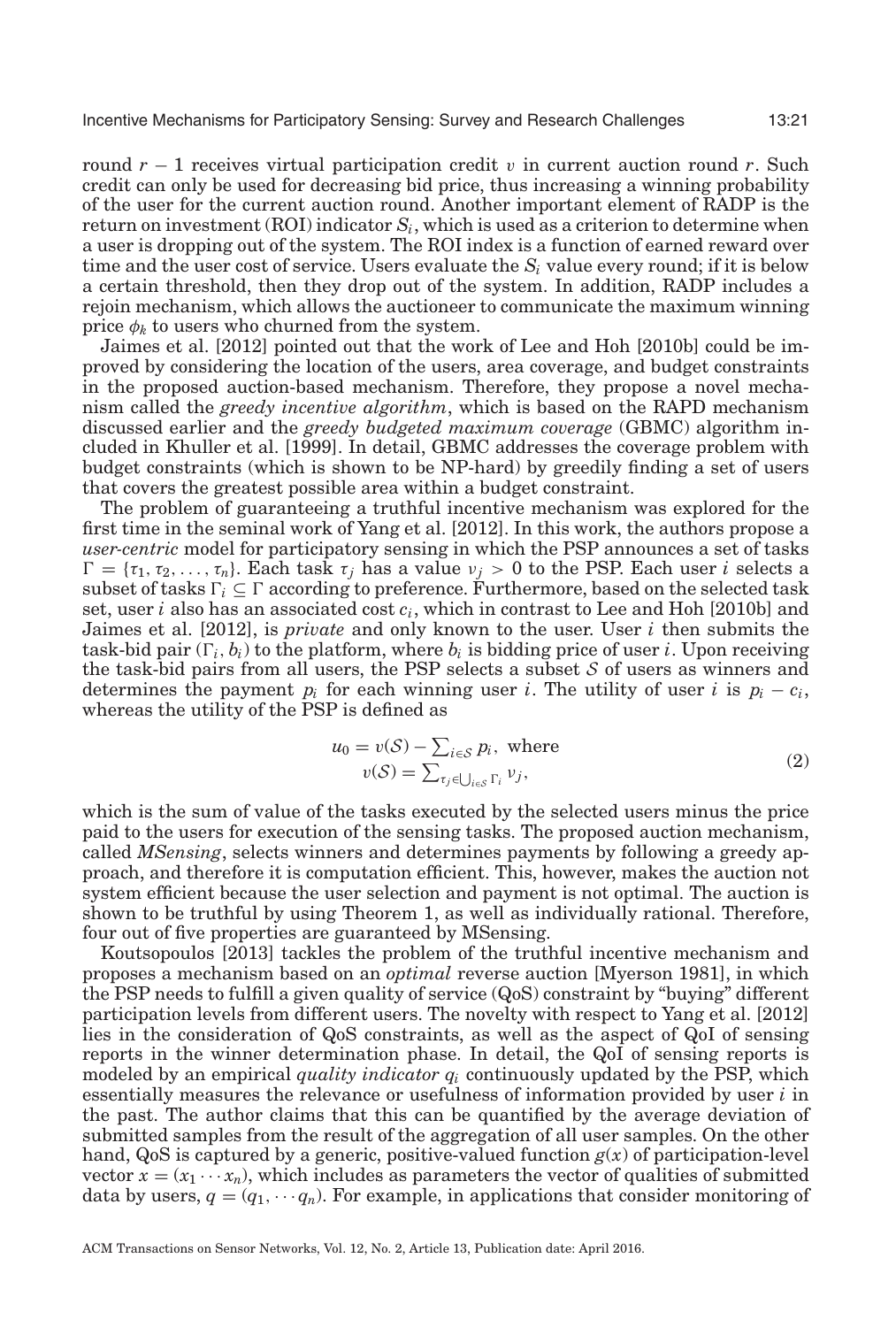<span id="page-21-0"></span>

Fig. 7. Offline versus online auction setting in Han et al. [\[2013\]](#page-34-8).

a quantity of interest, such as air pollution or road traffic condition,  $g(\cdot)$  may denote the accuracy of estimation. The target of the mechanism  $M(c) = \{x(c), p(c)\}\$ is then to compute a winner vector  $x(c)$  and a payment level vector  $p(c)$ , which are a function of the cost vector *c*, such that its expected expenditure for reimbursing users is minimized. A mechanism is then proposed that guarantees truthfulness and individual rationality.

Luo et al. [\[2014c\]](#page-36-11) tackle for the first time the problem of providing a truthful mechanism that is also *system efficient*. In particular, previous work had dealt with NP-hard scheduling problems that do not allow optimum revenue for the PSP. In this work, the authors set the prize as a *function* of the winners' contribution to induce the maximum profit, which is defined as the total contribution acquired from all users less the contribution-dependent prize. In addition, they assume that users may be *risk averse*, which means that users may be reluctant to accept a bargain with an uncertain payoff rather than another bargain with a more certain, but possibly lower, expected payoff. They then design an all-pay auction mechanism that maximizes the revenue of the PSP and is *strictly* individually rational for both risk-neutral and weakly risk-averse agents. In other words, such agents can expect a payoff strictly greater than zero and therefore are more incentivized to participate.

Han et al. [2013] studied for the first time the problem of designing truthful incentive mechanisms for participatory sensing in an *online* bidding setting. In particular, in an offline setting, the PSP collects all users' bids before deciding the winners and scheduling the sensing tasks. Conversely, in an online setting, users' bids are revealed one by one, and the PSP must make an irrevocable decision on assigning sensing tasks right at the moment when the user's bid is revealed (Figure [7\)](#page-21-0). Note that this setting is also applicable to a scenario where users arrive at the sensing area at different moments in time. The authors first define the optimum task scheduling problem, which includes for the first time the possible sensing start time *si* and end *ei* for each user. After showing the NP-hardness of the problem, they propose two polynomial-time approximation algorithms that approximate the optimum by a value  $\mathcal{O}(1)$ . Finally, two incentive mechanisms are proposed for the online and offline settings, which are shown to be truthful, individually rational, and computation efficient as they both run in  $\mathcal{O}(n^2)$ .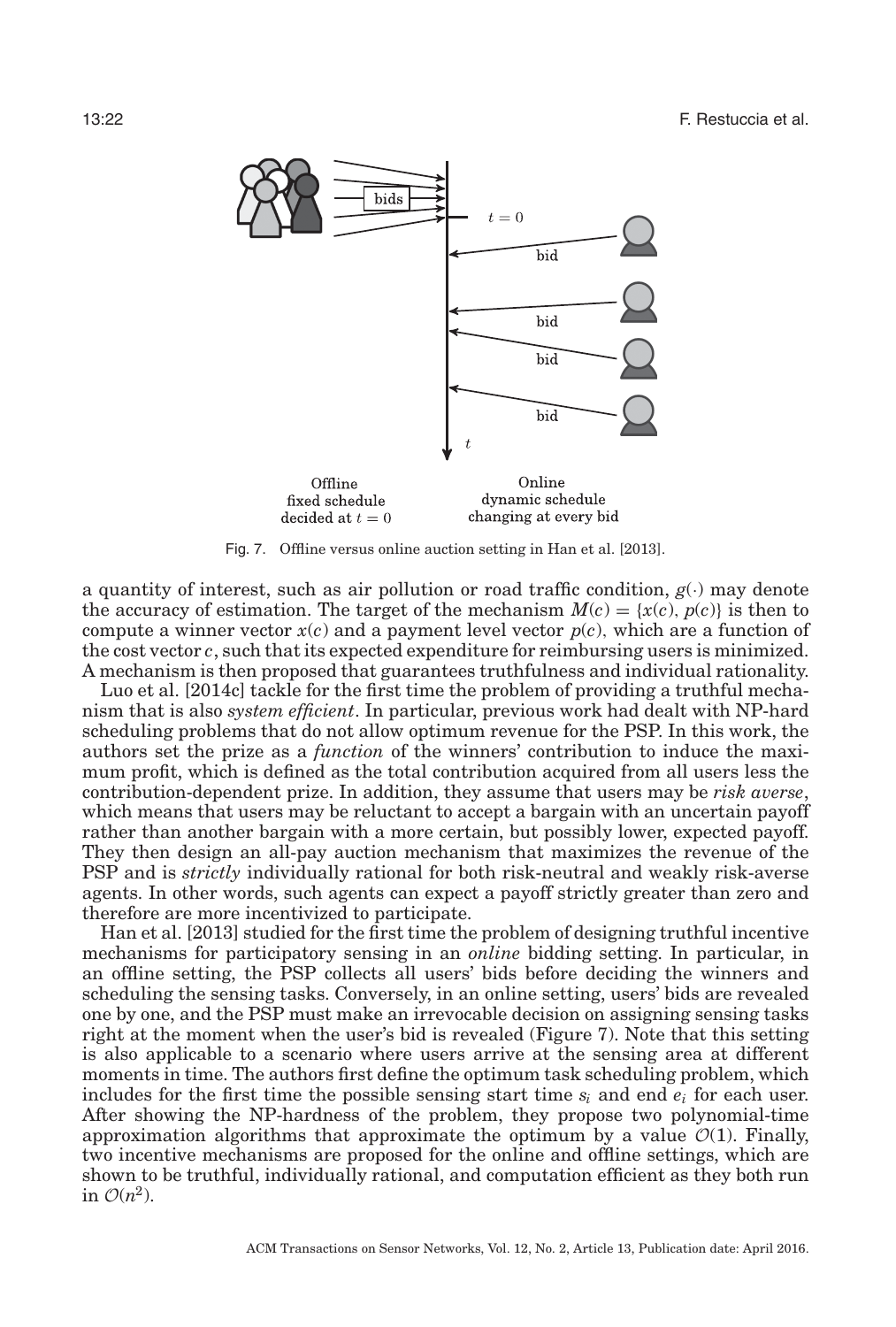Zhao et al. [\[2014\]](#page-39-3) (extended in Zhao et al. [\[2015\]](#page-39-6)) further explore the problem of user incentivization in an online auction setting. In particular, the problem here is to select a subset of users before a specified deadline so that the value of services provided by selected users is maximized under the condition that the total payment to these users does not exceed a *budget constraint*. To this end, the authors propose two online incentive mechanisms, called *OMZ* and *OMG*, which guarantee the desired properties of auctions and achieve a competitive ratio<sup>6</sup> of  $\mathcal{O}(1)$  with respect to the offline case. Feng et al. [\[2014b\]](#page-34-7) also study the problem of online sensing task scheduling as in the work of Han et al. [\[2013\]](#page-34-8) and Zhao et al. [\[2014\]](#page-39-3) by also considering *dynamic arrival* of sensing tasks. In particular, they propose two truthful auction mechanisms that take both dynamic smartphones and random arrivals of tasks into consideration. For the offline case, they design an efficient truthful mechanism with an optimal task allocation algorithm of polynomial-time computation complexity  $\mathcal{O}(n + \gamma)^3$ , where *n* is the number of smartphones and  $\gamma$  is the number of sensing tasks. For the online case, the authors design a near-optimal truthful mechanism with an online task allocation algorithm that achieves a constant competitive ratio of  $\theta({}^1/2)$ . It is also demonstrated that the proposed auction mechanisms achieve truthfulness, individual rationality, and computational efficiency. In another work, Feng et al. [\[2014a\]](#page-34-6) proposed a different incentive mechanism that takes into account the *location* of smartphone users. Specifically, the tasks here are location based, and users can bid only on tasks that are in the sensing coverage of the smartphone. After proving that optimally determining the winning bids with location awareness is NP-hard, the authors' proposed mechanism consists of a polynomial time and near-optimal task allocation algorithm, as well as a payment scheme that guarantees truthfulness. Differently from Feng et al. [\[2014b\]](#page-34-7), here the sensing tasks and users' positions are assumed to be known in advance and static.

Gao et al. [\[2015\]](#page-34-13) consider the sensor selection problem in a general time-dependent and location-aware participatory sensing system, taking the long-term user participation incentive into explicit consideration as in the work of Lee and Hoh [\[2010b\]](#page-35-13). To this end, they propose a VCG auction policy for the online sensor selection, which achieves a constant competitive ratio of  $\mathcal{O}(1)$  with the optimal offline solution. Yang et al. [\[2015\]](#page-39-5) develop an adaptive and distribute algorithm OptMPSS to maximize phone user financial rewards accounting for their costs. To incentivize phone users to participate, they propose an algorithm that merges stochastic Lyapunov optimization with mechanism design theory. The authors show that the mechanism achieves an asymptotically optimal gross profit for all phone users.

For the first time, Zhang et al. [\[2015a\]](#page-39-9) designed schemes to tackle the problem of malicious users in crowdsensing. They first designed a mechanism called *EFF* that eliminates dishonest behavior with the help of a TTP. Then, another mechanism called *DFF* was designed that discourages dishonest behavior without the help from any third party. They prove that DFF is semitruthful, which discourages dishonest behavior such as free-riding and false reporting when the rest of the individuals are honest while guaranteeing transaction-wise budget balance and computational efficiency.

7.2.1. Discussion. Despite the merit of being the first auction-based mechanisms proposed for participatory sensing systems, Lee and Hoh [\[2010b\]](#page-35-13) and Jaimes et al. [\[2012\]](#page-34-0) do not guarantee all four properties of auctions. In particular, these approaches do not consider that cost information is private and that users may misrepresent their real costs to maximize their own payoffs. As a result, the schemes are not truthful. Given that GIA and the RAPD algorithm determine the winners of the auction in polynomial

<span id="page-22-0"></span> $6A$  mechanism is  $\mathcal{O}(g(n))$ -competitive if the ratio between the online solution and the optimal solution is  $\mathcal{O}(g(n)).$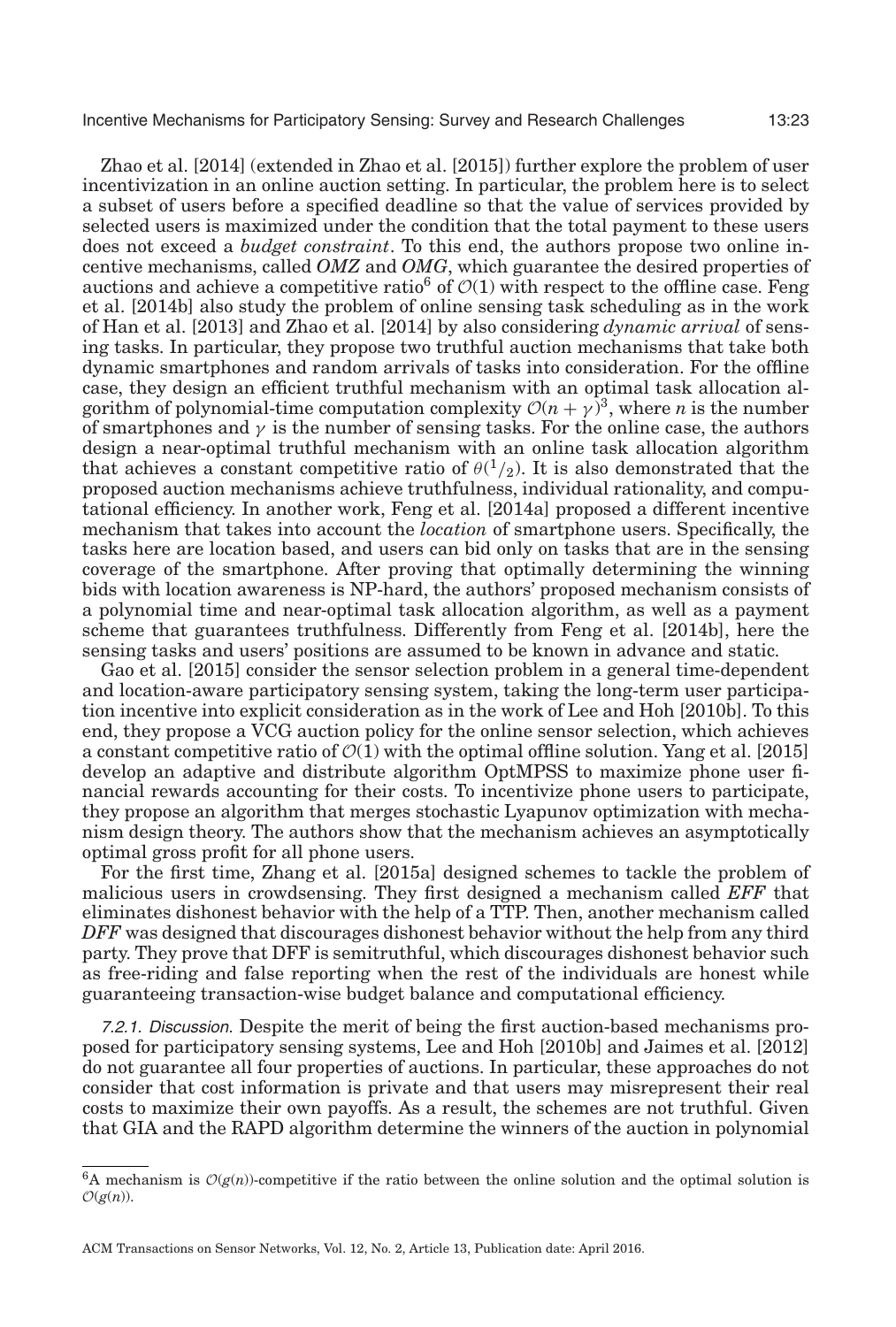time and guarantee nonnegative utility, the mechanisms are system efficient and individually rational. Differently from Lee and Hoh [2010b] and James et al. [2012] do not select the users in an optimum way due to the hardness of the coverage problem, and therefore it is not system efficient.

Although the work of Koutsopoulos [\[2013\]](#page-35-5) provides the only attempt to formalize information quality as part of the incentive mechanisms, the formulation of QoS and QoI does not take into account the actual complexity of determining the quality of each sensing report. Indeed, no algorithm is proposed to accomplish such a goal. The authors also fail to calculate the complexity of the optimization problem defined in the work, nor are algorithms formalized to solve the optimization. Therefore, the system and computational efficiency of the mechanism are not guaranteed. Furthermore, the main weakness of Yang et al. [2012], Feng et al. [2014a], and Gao et al. [2015] lies in the assumption of static tasks and users. Although the mathematical analysis in these works is sound, such an assumption makes the approaches unrealistic for practical applications.

Similarly to non–auction-based mechanisms, the limitations of existing work in designing an auction-based mechanism is the assumption of perfect rationality of participants. Furthermore, a large-scale validation of auction-based mechanisms is still missing, which is needed to understand whether auction-based mechanisms can work in real-world implementations.

#### **7.3. Preliminaries on Game Theory**

Game theory is "the study of mathematical models of conflict and cooperation between intelligent rational decision-makers" [Myerson [1991\]](#page-36-13). Originally developed to model problems in the field of economics, game theory has recently been applied to a variety of problems, in most cases to solve the resource allocation problems in competitive environments [Hassan et al. [2012;](#page-34-14) Birje et al. [2014\]](#page-32-8), including the design of incentive mechanisms for participatory sensing systems. This is because the entities involved (i.e., the participating users) are autonomous agents, making decisions only for their own interests. To this end, game theory provides sufficient theoretical tools to analyze users' behaviors and actions.

7.3.1. General Concepts. Game theory models scenarios where individual decision makers have to choose specific actions that have mutual or possibly conflicting consequences. A game consists of three major components:

- —*Players*: Players are the entities involved in the decision-making process and are denoted by a finite set  $\mathcal{N} = \{1, 2, ..., n\}.$
- —*Strategies*: Each player can choose a strategy *si* in the set *Si* of possible strategies. A strategy profile *s* is a vector containing all of the strategies (i.e.,  $s = (s_1, s_2, \ldots, s_n)$ ). Obviously, we have  $s \in S = \otimes_{i \in \mathcal{N}} S_i$ , where  $\otimes$  is the Cartesian product.
- —*Utility or payoff*: The utility  $u_i : S \to \mathbb{R}$  of player *i* is a measurement function on the possible outcome determined by the strategies of all players, where R is the set of real numbers.

Players are usually assumed to be rational and selfish, which means that each player is only interested in maximizing his own utility without respecting others' and the system's performance [Tadelis [2013\]](#page-37-0). Let *s*<sup>−</sup>*<sup>i</sup>* denote any strategy profile excluding  $s_i$ , and let  $s = (s_i, s_{-i})$  for simplicity. We say that player *i* prefers  $s_i$  to  $s'_i$  if  $u_i(s_i, s_{-i}) >$  $u_i(s'_i, s_i)$ . When other players' strategies are fixed, player *i* can select a strategy, denoted by *bi*(*s*<sup>−</sup>*i*), which maximizes its utility function. Such a strategy is called a *best response* of player *i*. A strategy of player *i* is *dominant* if, regardless of what other players do, the strategy earns player *i* a larger utility than any other strategy. To study the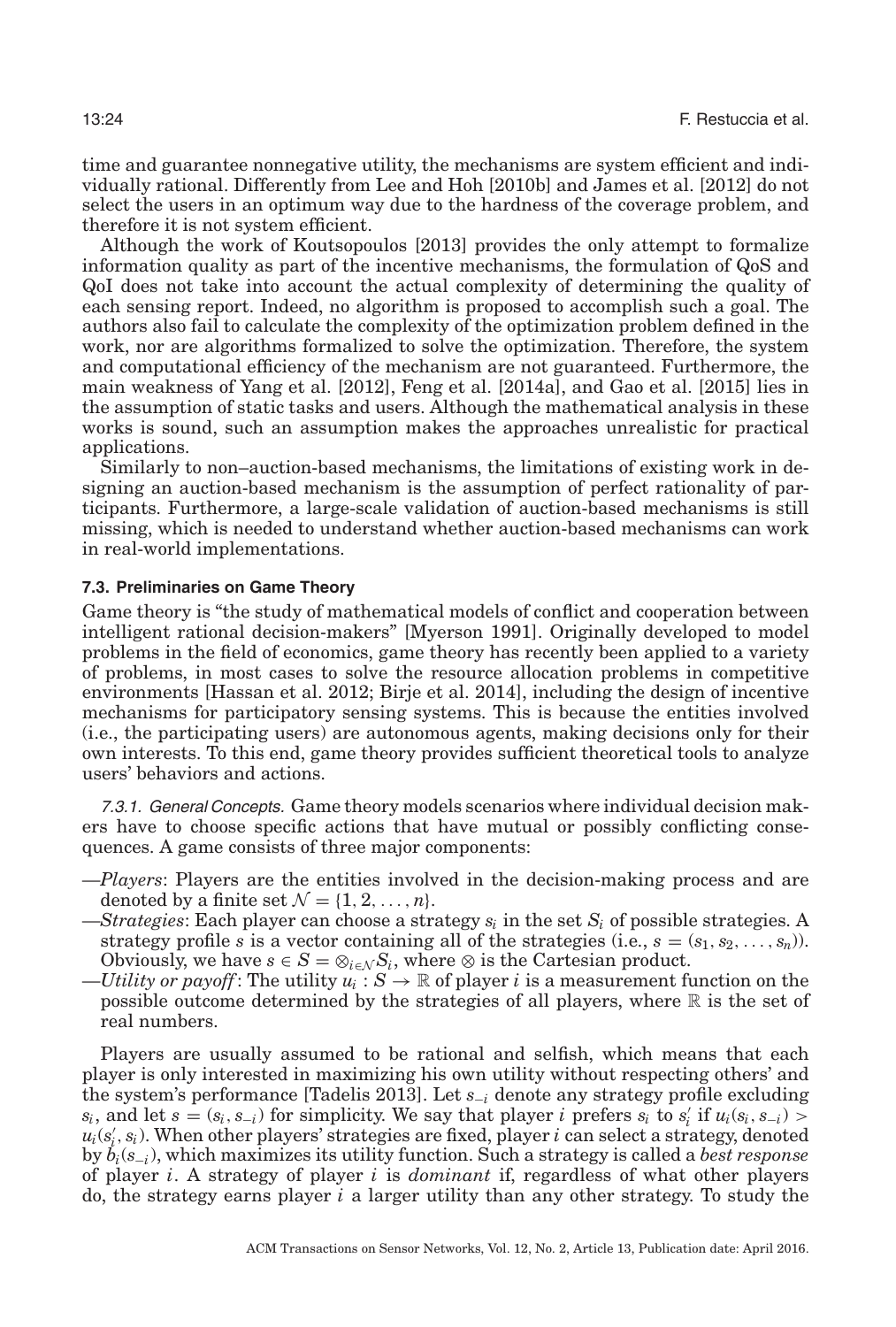<span id="page-24-0"></span>

|               |               |   | Low Price High Price |
|---------------|---------------|---|----------------------|
|               |               | 2 | 5                    |
| Participant A | Low<br>Price  | 3 | 6                    |
|               | High<br>Price | 3 | 2                    |
|               |               |   |                      |

#### Participant B

Fig. 8. An example of Stackelberg equilibrium.

interactions among players, the concept of *Nash equilibrium* (NE) is introduced. A strategy profile constitutes an NE if none of the players can improve his utility by unilaterally deviating from his current strategy.

*Definition* 1*.* A strategy profile *s*<sup>∗</sup> is a Nash equilibrium if

$$
u_i(s^*) \geq u_i(s_{-i}^*, s_i') \ \forall i, \forall s_i' \in S_i.
$$

Games can be classified into two categories: *strategic* or *extensive* form game. The strategic form game is played only once. In this game, the players make their decisions simultaneously without knowing what others will do. On the contrary, the extensive form game represents the structure of interactions between players and defines possible orders of moves in different games. The *repeated* game is a class of the extensive form game, in which the strategic game is repeated every time. At the beginning of each stage, players observe the past history of strategies before making decisions. The number of stages may be finite or infinite. The utility of each player is the accumulated or discounted utility through all stages. Therefore, players care not only about the current utility but also the future utilities.

7.3.2. Stackelberg Games. A Stackelberg game is an extensive form game used to model the competition between one player, called the *leader*, and a set of players, called the *followers*. In this game, the leader takes action first and then the followers take actions. The leader knows ex ante that the followers observe his action and take actions accordingly. The NE in the Stackelberg game is called *Stackelberg equilibrium* (SE).

Figure [8](#page-24-0) depicts the payoff matrix of a Stackelberg game between two competing law firms as example. We assume that Participant A is the leader and Participant B is the follower. The actions for both A and B are low price (LP) and high price (HP). If A plays strategy LP, B would play strategy HP, as it gives player B a utility of 5 (as opposed to a utility of 2 should B play strategy LP). This leads to a utility of 6 for A. If A plays strategy HP, B would play strategy LP, as it gives B a utility of 3 (as opposed to a utility of 2 should B play strategy HP). This leads to a utility of 4 for A. Hence, A would play strategy LP, as doing so would result in a utility of 6 compared to 4 by playing strategy HP. As explained before, B would play HP if A plays LP. Therefore, the SE of this game is (LP, HP).

The *existence* of an SE is important, as an SE strategy profile is *stable* (no player has an incentive to make a unilateral change), whereas a non-NE strategy profile is unstable. In addition, the *uniqueness* of an SE allows the leader to predict the behaviors of the followers and thus enables the leader to select the optimal strategy for himself.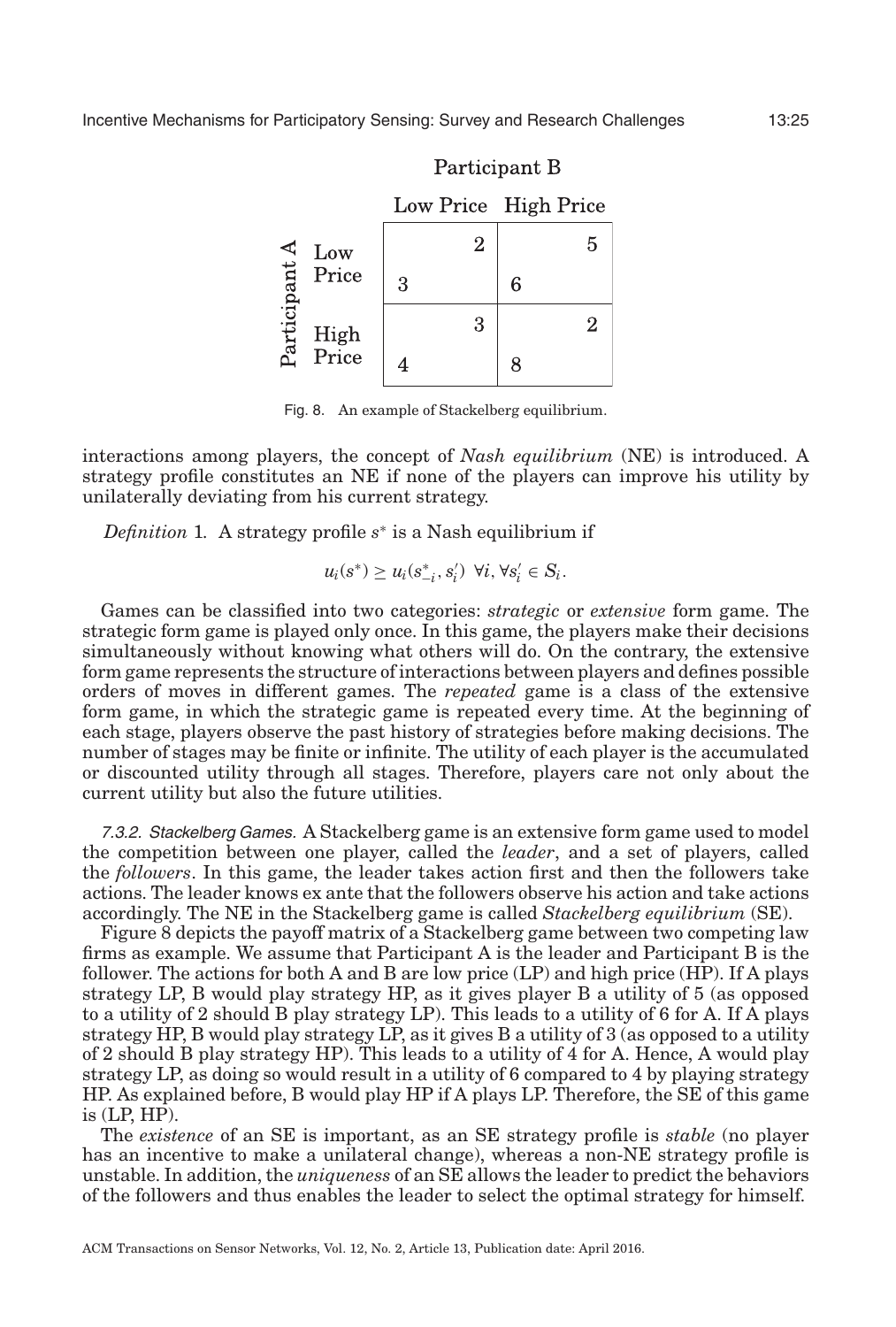<span id="page-25-0"></span>

|              | <b>Behavior</b> |           |  |
|--------------|-----------------|-----------|--|
| Parking      | Honest          | Dishonest |  |
| Successful   | $D+pX$          | R         |  |
| Unsuccessful | R               | 1)        |  |

Fig. 9. Payoff matrix for consumers: Parking versus Behavior.

#### **7.4. Non–Auction-Based Incentive Mechanisms**

Very few incentive mechanisms involving non–auction-based game theory have been proposed. Hoh et al. [\[2012\]](#page-34-9) considered the problem of trustworthy crowdsourced parking and presented an incentive platform named *TruCentive*. The target of such a platform is twofold: (1) it provides incentives to stimulate the contribution of high-quality parking information, and (2) it prevents malicious participants from spamming the parking service with a high volume of useless data. The first aim is achieved by a simple yet effective protocol in which contributors and consumers "trade" parking information. In detail,

- —A contributor submits a message to TruCentive, receiving in turn a reward of *D* units.
- —A consumer "buys" a message for available parking spot information, depositing *N* units.
- —The consumer drives to the parking spot and sends back an active confirmation of whether the parking spot information led to her successfully parking in a reserved space or not. If the confirmation is unsuccessful, *R* credits are refunded to the consumer. If successful, *X* bonus points are credited to the contributor.

The second target is achieved by introducing a game-theoretical–formulated incentive protocol. The key idea behind the approach is that consumers who successfully park at a traded spot can resell that spot through TruCentive if they tell the truth. In particular, if consumers lie about the success status of their prior parking, they cannot resell this parking spot to the next consumer. Therefore, reward parameters are set to ensure that the average gain of reselling is higher than the gain by lying and receiving a refund. Figure [9](#page-25-0) depicts the payoff matrix for consumers as a function of the behavior (honest or dishonest) and prior parking status (successful or unsuccessful). To have (Successful, Honest) and (Unsuccessful, Honest) best strategies,  $D + pX \ge R \ge D$ must hold, which means that  $X \geq \frac{1}{p}(R - D)$ . This provides a lower bound for the bonus *X*. Regarding the upper bound, the authors argue that the payment strategy must be profitable for the administration of the system, and therefore the choice of *X* must take into account total revenue and costs of providing the service.

Duan et al. introduced [Duan et al. [2012\]](#page-33-7) and extended Duan et al. [\[2014\]](#page-33-6) an analysis of different incentive mechanisms to motivate the collaboration of smartphone users on data acquisition and distributed computing applications. To collect massive amounts of sensitive data from users, they propose a game-theoretical reward mechanism based on a Stackelberg game, where the PSP can earn a fixed positive revenue only if enough smartphone users agree to participate. The authors argue that this model is sound, as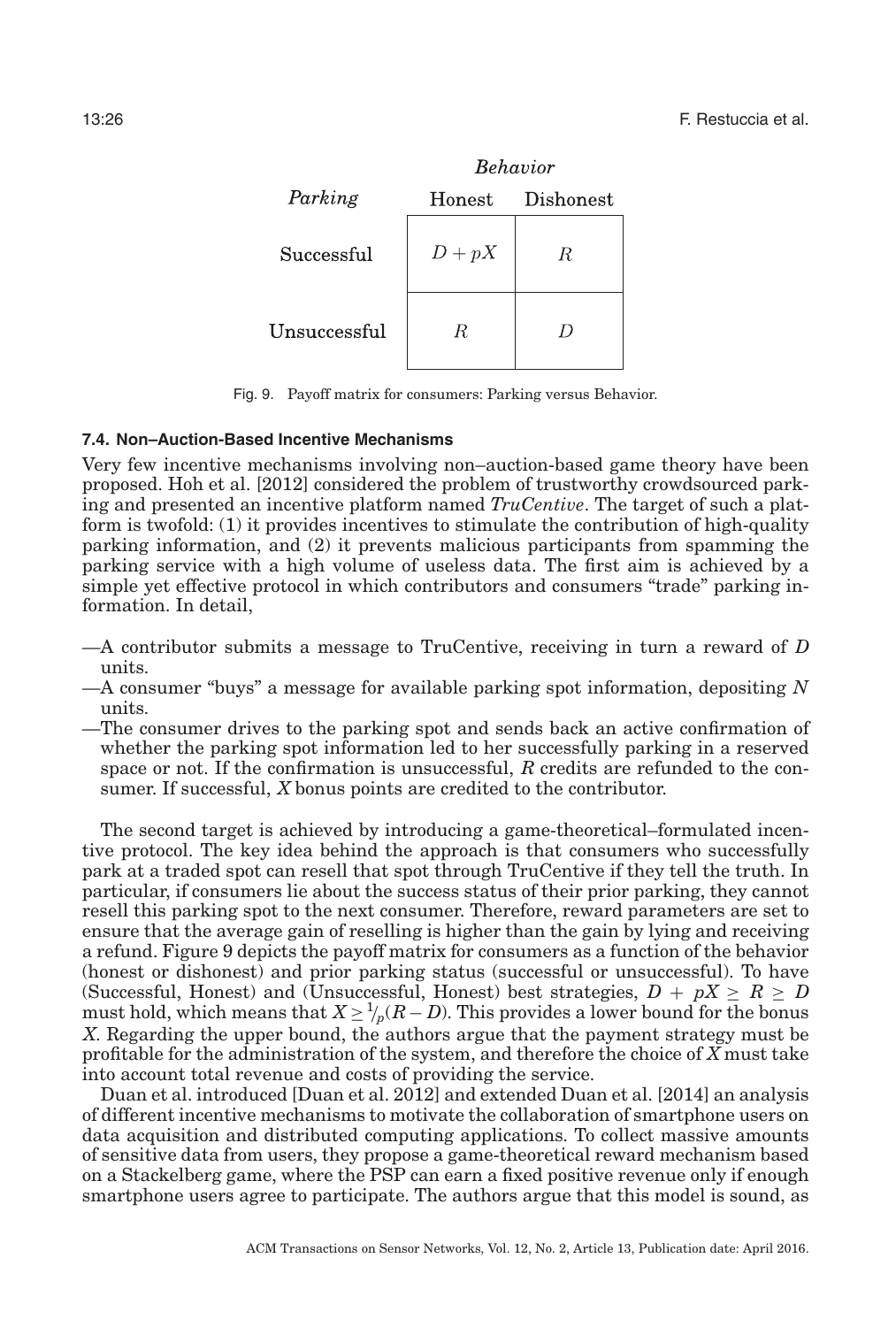an incentive mechanism is effective only when it is possible to build a large enough database to support the sensing application (e.g., live traffic maps).

Specifically, the game model proposed is a two-stage Stackelberg game under incomplete information. In the first stage, the master announces the total reward *R* to be allocated among the required minimum number  $n_0$  of participating users. For the master to receive revenue *V* , the number of participating users *n* must be greater or equal to  $n_0$ . In the second stage, each user decides whether to join the collaboration or not by predicting other users' costs and decisions, along with the expected reward. Interestingly enough, the cost  $C_i$  for user  $u_i$  is modeled as a function of both privacy loss and energy consumption. In the analysis, it turns out that it is better to reward users' participation efforts irrespective of the result of the collaboration. This encourages users to collaborate and hence increases the chance of collaboration success. Then, the target of the authors is to to characterize the subgame perfect equilibria (SPE) that specify players' stable choices in all stages. As expected, the results indicate that if the master knows the users' collaboration costs *Ci*, then the selection is optimum, as it can involve only users with the lowest costs.

The most important contribution pertaining to this class of incentive mechanisms was introduced by Yang et al. [\[2012\]](#page-39-1). In their landmark work, they consider two system models: the *platform-centric model*, where the PSP provides reward shared by participating users, and the *user-centric model*, where users have more control over the payment that they will receive. For the platform-centric model, Yang et al. designed an incentive mechanism using a Stackelberg game, where the PSP is the leader and the users are the followers.

It is worthwhile to describe this method in detail due to its remarkable theoretical properties. In such a model, there is only one sensing task, and the PSP announces a total reward  $R > 0$  to incentivize users' participation to it. The sensing plan of user  $u_i$ is denoted by  $t_i$  and represents the time units  $u_i$  is willing to provide to accomplish the sensing service, whereas  $c_i$  includes the sensing cost for user  $u_i$ . By defining as  $U$  the set of all users, the utility  $\overline{u_i}$  of the user  $u_i$  is defined as

$$
\overline{u}_i = \frac{t_i}{\sum_{j \in \mathcal{U}} t_j} \cdot R - t_i \cdot c_i,\tag{3}
$$

which ultimately is reward minus cost. The utility of the PSP is defined as

$$
\overline{u}_0 = \lambda \log \left( 1 + \sum_{i \in \mathcal{U}} \log \left( 1 + t_i \right) \right) - R,\tag{4}
$$

where  $\lambda > 1$  is a system parameter, and the inner and outer log terms quantify, respectively, the value obtained from the sensing time of user *i* and the overall participating users. The target of the PSP is to decide the optimal value of  $R$  so as to maximize Equation (4), whereas each user decides its sensing time  $t_i$  to maximize Equation (3) for the given value of *R*. This problem is modeled as a Stackelberg game, where the PSP is the leader and the participants are the followers. It is demonstrated that a unique SE exists, and it also shown how to compute such an SE. This is an important result, as the utility of the PSP is maximized, and none of the users can improve his utility by unilaterally deviating from his current strategy—hence, the strategy is stable.

7.4.1. Discussions. The major limitation of the work in this category is the assumption of *perfect rationality* of participants and the absence of *malicious participants*. In other words, the calculation of the equilibria holds only whether the participants willingly choose to perform the action that is supposed to be best for them. However, do they *know* the action that is best for them? Are they willing to do it *regardless* of other factors

ACM Transactions on Sensor Networks, Vol. 12, No. 2, Article 13, Publication date: April 2016.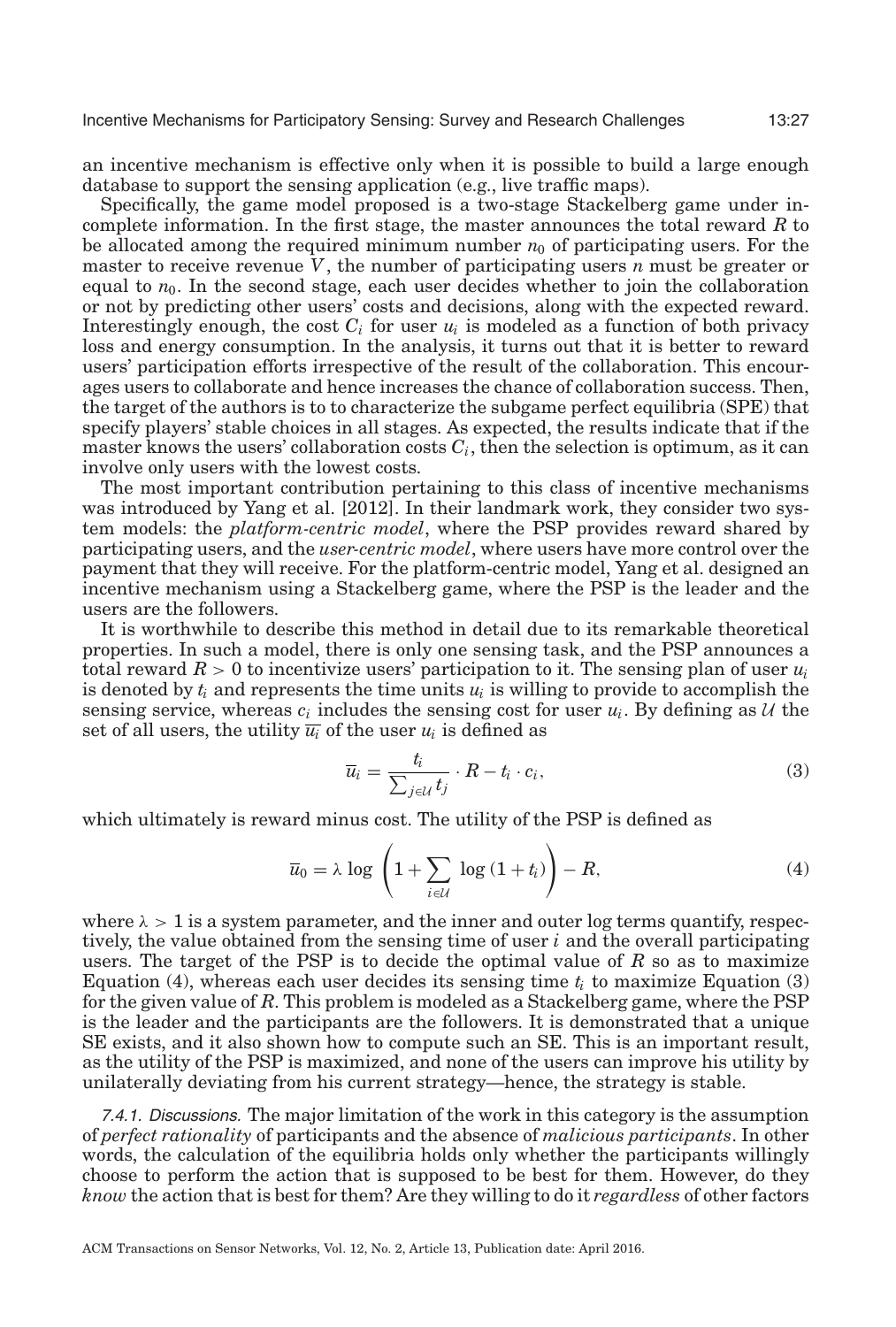<span id="page-27-1"></span>

Fig. 10. Summary of proposed research challenges.

that may influence their choice (e.g., time available to perform sensing services)? How does the system perform when participants *willingly* become malicious, even it is not the most rational choice for them? These questions are not addressed by current approaches, which allow for comprehensive mathematical analysis by relying on strong assumptions that, in reality, may not hold.

Regarding such limitations, the performance of the TruCentive solution [Hoh et al. [2012\]](#page-34-9) depends on a good choice of parameter *X*, which represents the bonus points that are credited for a successful and honest contribution. However, the authors did not propose any methodology to estimate or set *X* as a function of other system parameters, which limits the system's applicability in real-world applications. The two-stage Stackelberg game approach introduced by Duan et al. [\[2012\]](#page-33-7) assumes that the optimum strategy is found by knowing the collaboration costs of all users, which is unrealistic in practical scenarios, as users may (perhaps maliciously) provide incorrect information about their costs. An even stronger assumption is applied in the platform-centric Stackelberg game introduced by Yang et al. [\[2012\]](#page-39-1), which assumes that costs and sensing times are perfectly known by the PSP.

# **8. OPEN RESEARCH CHALLENGES**

<span id="page-27-0"></span>There has been an increasing emergence of research devoted to designing incentivization mechanisms for participatory sensing systems. Although a significant number of solutions applicable to multiple contexts have been proposed, there are still several research challenges to be tackled to allow the widespread use of effective incentive mechanisms in participatory sensing. Figure [10](#page-27-1) summarizes the proposed research agenda to improve and transform existing incentive mechanisms.

# **8.1. What is the Best Way to Incentivize Users?**

Before developing an incentive mechanism, a fundamental question must be answered: what incentive works *best* to motivate volunteers to contribute to a participatory sensing campaign? In the context of participatory sensing, the best way to incentivize users remains unknown. More specifically, although recent research has tried to understand the relation between demographics and user participation [Christin et al. [2013a;](#page-33-12) Omokaro and Payton [2014\]](#page-36-14), there is lack of a general, empirical study on the motivations of volunteers to perform participatory sensing tasks and the effectiveness of participatory sensing incentives across different contexts. Furthermore, to date, incentives for participatory sensing have largely been applied in an ad hoc, "one size fits all" manner, assuming that all applications have the same requirements and people have all the same needs. Additional study is needed to develop a systematic approach to the design and selection of incentives that are *tailored* to a particular application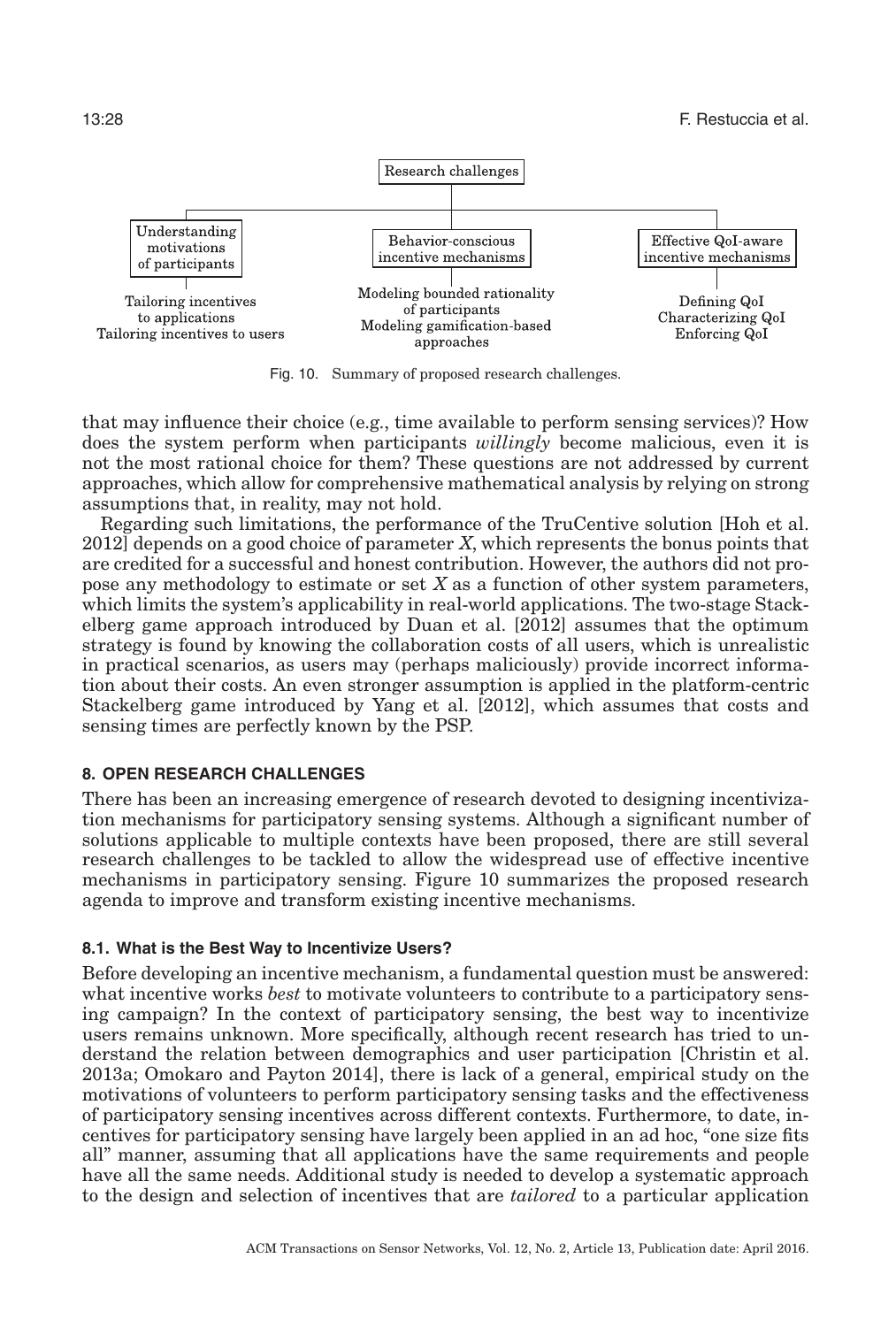and *personalized* to motivate individual volunteers to perform participatory sensing tasks.

8.1.1. Tailoring Incentives to Applications. Recent work on participatory sensing has posited that the characteristics of applications, particularly with respect to the kinds of sensing tasks required, can impact the effectiveness of incentives [Rula et al. [2014\]](#page-37-11). In particular, sensing tasks may be implicit, occurring in the background with little or no user interaction (e.g., capturing location traces over the course of a predetermined time period), or may require explicit user intervention (e.g., capturing a report of the perceived conditions at a local watershed). Some sensing tasks have spatiotemporal constraints, requiring a volunteer to be at a particular location at a particular time. Sensing tasks also differ in terms of the cognitive overhead required; some sensing tasks simply require the capture of a sample from sensors on a mobile device, whereas others require volunteers to provide observations, interpretations, or opinions. Experimental research with large-scale deployments of participatory sensing applications can lead to a better understanding of how incentives can be tailored to the required sensing task. More broadly, the purpose of the participatory application itself may appeal to a potential volunteer's intrinsic motivation and impact participation. Studies in the related domains of citizen science and crowdsourcing show that intrinsic motivators often have a greater impact than remunerative rewards on increasing the quality of task performance [Nov et al. [2011;](#page-36-15) Rogstadius et al. [2011;](#page-37-12) Kaufmann et al. [2011\]](#page-35-16). In fact, offering an incentive that appeals as an extrinsic motivator may have a negative impact on an individual's intrinsic motivation and can therefore result in reducing the overall motivation to perform a task [Gneezy and Rustichini [2000\]](#page-34-15). Understanding what motivates individuals, through the use of surveys and interviews, can aid in tailoring participatory sensing incentives that are effective in garnering participation.

8.1.2. Tailoring Incentives to Users. Research that explores motivation in the context of volunteerism has shown that several factors influence the motivations of an individual, including age [Carstensen et al. [1999;](#page-33-13) Wilson [2000;](#page-38-13) Okun and Schultz [2003\]](#page-36-16), race [Musick et al. [2000;](#page-36-17) Morrow-Howell et al. [1990\]](#page-36-18), class [Musick et al. [2000\]](#page-36-17), religion [Musick et al. [2000\]](#page-36-17), gender [Eisenberg [1992;](#page-33-14) Wilson and Musick [1997;](#page-38-14) Wuthnow [1995;](#page-38-15) Raddick et al. [2009\]](#page-37-13), and education [Rosenthal et al. [2010\]](#page-37-14). This suggests that there is an opportunity for *personalized* incentives that appeal to the motivations of an individual.

Researchers are beginning to explore this idea within the context of participatory sensing. Work by Omokaro and Payton [\[2014\]](#page-36-14) takes a first step toward exploring how demographics affect the motivations of potential participatory sensing volunteers. Preliminary results from a survey of more than 200 people indicate that individuals from different age groups respond similarly to incentives intended to appeal to extrinsic motivations but display significant differences in their response to incentives intended to appeal to intrinsic motivations. Another study was conducted by Christin et al. [\[2013a\]](#page-33-12), who analyze the impact of demographics, incentives, and gathering conditions on both the importance and value of privacy by means of a questionnaire-based user study with 200 anonymous participants.

Although these preliminary findings show promise for this direction of research, other factors that impact an individual's motivation to contribute to participatory sensing campaigns remain to be explored. In particular, the sensing process takes time, interrupts other activities, and consumes additional battery power and data traffic bandwidth. How do these issues impact the users' willingness to participate? What is the right amount of incentive, and how much can we ask from a particular user in terms of privacy loss, time, energy, and bandwidth resources? Further quantitative and qualitative study through the use of surveys, interviews, and participatory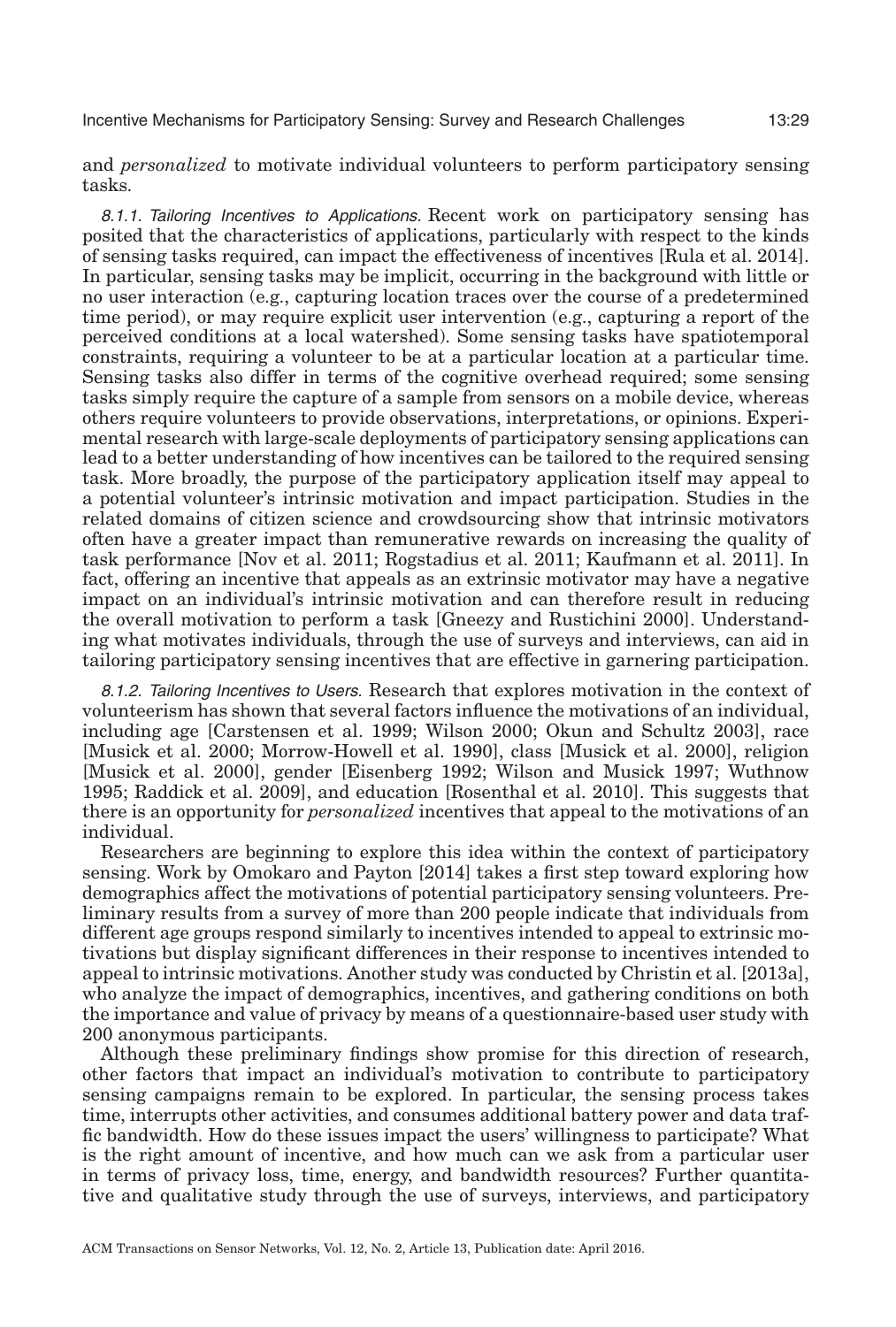sensing deployments with large and diverse user populations is needed to understand the motivations of volunteers and the effectiveness of incentives to appeal to those motivations within the unique context of participatory sensing. Research efforts should also consider the life cycle of motivation; an individual's motivation to contribute to a participatory sensing campaign may change over time, as has been found to be the case in citizen science projects [Rotman et al. [2012\]](#page-37-15).

# **8.2. Toward Behavior-Conscious Incentive Mechanisms**

So far, game-theoretical–based incentive mechanisms have always implicitly assumed the users are *perfectly rational*, which means always taking the choice that maximizes their utility. However, what happens when users behave in a way that is *less than rational*? Practical experience suggests that the assumption of perfect rationality hardly holds in reality, as human beings are driven and influenced by different motivations, such as emotional or personal constraints [Pita et al. [2010\]](#page-37-16), or simply because remunerative incentives are not effective. Therefore, even individuals who intend to make rational choices are often bound to make *satisfying* or *necessary* (rather than maximizing or optimizing) choices in complex situations. For these reasons, the incentive mechanisms proposed present a significant gap between the theoretical modeling and the *actual* behavior of users in participatory sensing contexts. To tackle such a challenge, one possible solution may be modeling interactions by using concepts from *behavioral game theory* (BGT) [Camerer [2003a\]](#page-33-15). BGT uses experimental evidence to inform mathematical models of cognitive limits, learning rules, and social utility of choices [Camerer [2003b\]](#page-33-16). It primarily has three components: (1) mathematical theories of how moral obligation and vengeance affect the way people bargain and trust each other, (2) a theory of how limits in the brain constrain the number of steps of reasoning that people naturally do, and (3) a theory of how people learn from experience to make better strategic decisions.

8.2.1. Modeling Bounded Rationality of Participants. Among others, one of the powerful tools that BGT offers is the concept of *bounded rationality* [Simon [1957,](#page-37-17) [1982\]](#page-37-18). The concept stems from the fact that in general, humans make decisions under three unavoidable constraints: (1) only limited, often unreliable, information is available regarding possible alternatives and their consequences; (2) the human mind has only limited capacity to evaluate and process the information that is available; and (3) only a limited amount of time is available to make a decision. One of the approaches [Rubinstein [1998\]](#page-37-19) to model bounded-rationality behaviors is to directly and explicitly involve *procedural* aspects of decision making in the model. A procedural aspect is defined in this context as the *rationale* that leads the decision maker to a particular behavior, which might be different from the expected one (i.e., the one that maximizes the user's utility). Some examples, cast in the context of participatory sensing, are as follows:

- —Users may be concerned about the *complexity* of the strategy that they employ. For example, choosing the simpler strategy instead of the optimum one might be better for some users, as demonstrated in Kahneman and Tversky [\[1979\]](#page-35-17).
- —Users might have limited ability to *understand* the game, such as from having incomplete information at their disposal. The information may also be *asymmetrical*, which means that some users know more than others about the game being played.
- —Users may be *time constrained* and may not be able (or willing) to play the optimum strategy according to the game being played. For example, if the interaction between the user and the PSP is repeated, the PSP might play an equilibrium according to a model based on an extensive form game. However, the equilibrium played by the users may be calculated by considering a different time horizon and therefore mismatch the ones calculated by the PSP.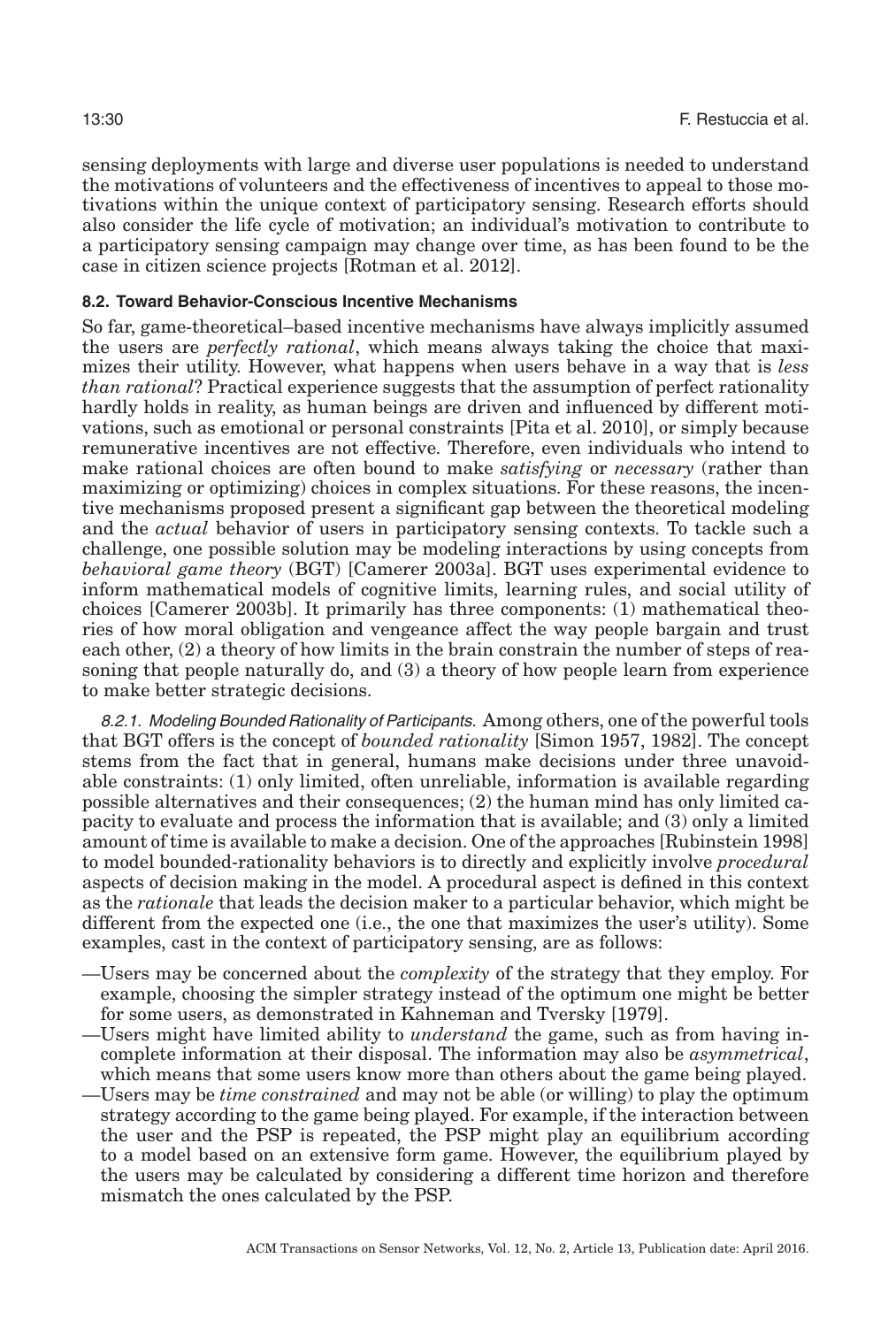—In realistic contexts, participating users might not know the details of the game been played. Therefore, they need to *learn* over time the strategy that maximizes the payoff. In such a context, users might have different *learning strategies*. For example, some might use a reinforcement approach [Barto [1998\]](#page-32-9) (i.e., adapting the strategy as a function of current and past payoffs), whereas others might use anticipatory learning [Camerer et al. [2002\]](#page-33-17) to reason more thoughtfully on what the other players are doing and the game being played.

Therefore, it becomes necessary to embed these and other procedural aspects while modeling incentive mechanisms. We need to identify restrictions on the space of preferences that are compatible with those procedures and then optimize based on those restrictions. One way to incorporate procedural aspects, and therefore uncertainty in the equilibria that will be played by users, is to study the *quantal response equilibria* (QRE) of the game, a concept first proposed by McKelvey and Palfrey [\[1995\]](#page-36-19). QRE provide a statistical framework to analyze games that incorporate realistic limitations to rational choice modeling of games. In particular, QRE allow every strategy to be played with nonzero probability, and so any strategy is possible (although not necessarily reasonable). By far, the most common specification for QRE is the *logit* equilibrium (LQRE) [McKelvey and Palfrey [1995\]](#page-36-19), where a player's strategies are chosen according to the probability distribution

$$
\mathbb{P}\{a_i\} = \frac{exp\{\lambda \cdot \sum_{a_{-i} \in A_i} \mathbb{P}\{a_{-i}\} \cdot u_i(a_i, a_{-i})\}}{\sum_{a'_i \in A_i} exp\{\lambda \cdot \sum_{a_{-i} \in A_{-i}} \mathbb{P}\{a_i\} \cdot u_i(a'_i, a_{-i})\}}.
$$
(5)

The  $\lambda$  parameter is defined as the "rationality" parameter: the choice of action becomes purely random as  $\lambda \to 0$ , whereas the action with the higher expected payoff is chosen as  $\lambda \to \infty$ . Analogously to Nash equilibria, QRE can be calculated for normal form games [McKelvey and Palfrey [1995\]](#page-36-19) and extensive form games [McKelvey and Palfrey [1998\]](#page-36-20). Recent advances in the field have shown that the computation of QRE can be done by maximum likelihood estimation of the model's parameters [Choi et al. [2012\]](#page-33-18) or by techniques such as the homotopy method [Rong et al. [2015\]](#page-37-20), which takes polynomial time. The value of  $\lambda$  is usually chosen according to experimental data; however, such data does not yet exist to formulate QRE for games in the context of participatory sensing.

Additional research is therefore needed to model the  $\lambda$  parameter and therefore obtain more realistic equilibria. Although it is true in general that irrationality might depend on the participatory sensing application being considered, we believe that largescale data collection campaigns with a sufficient number of participants could help solve this issue.

8.2.2. Modeling Gamification-Based Approaches. As we discussed in Section [6,](#page-10-0) gamification [Deterding et al. [2011\]](#page-33-9) has been proposed as a viable and effective technique to incentivize users' participation using a natural (i.e., based on joy or entertainment) incentive type instead of a remunerative one. Although some gamification-based incentive mechanisms have already been proposed [Kawajiri et al. [2014;](#page-35-10) Mukherjee et al. [2014;](#page-36-10) Ueyama et al. [2014\]](#page-38-5), it is still to be demonstrated through large-scale deployments whether these mechanisms may work effectively in the context of participatory sensing. In particular, on one hand, the leaderboard-based system used by Furchgott [\[2010\]](#page-34-10) has proven to be effective in keeping users in the sensing loop. However, on the other hand, recent studies [Hamari et al. [2014\]](#page-34-16) cast doubts on gamification, as the authors argue that gamification effects greatly depend on the context in which gamification is being implemented, as well as on the users using it. Therefore, additional experimental research is needed to understand and validate the conditions by which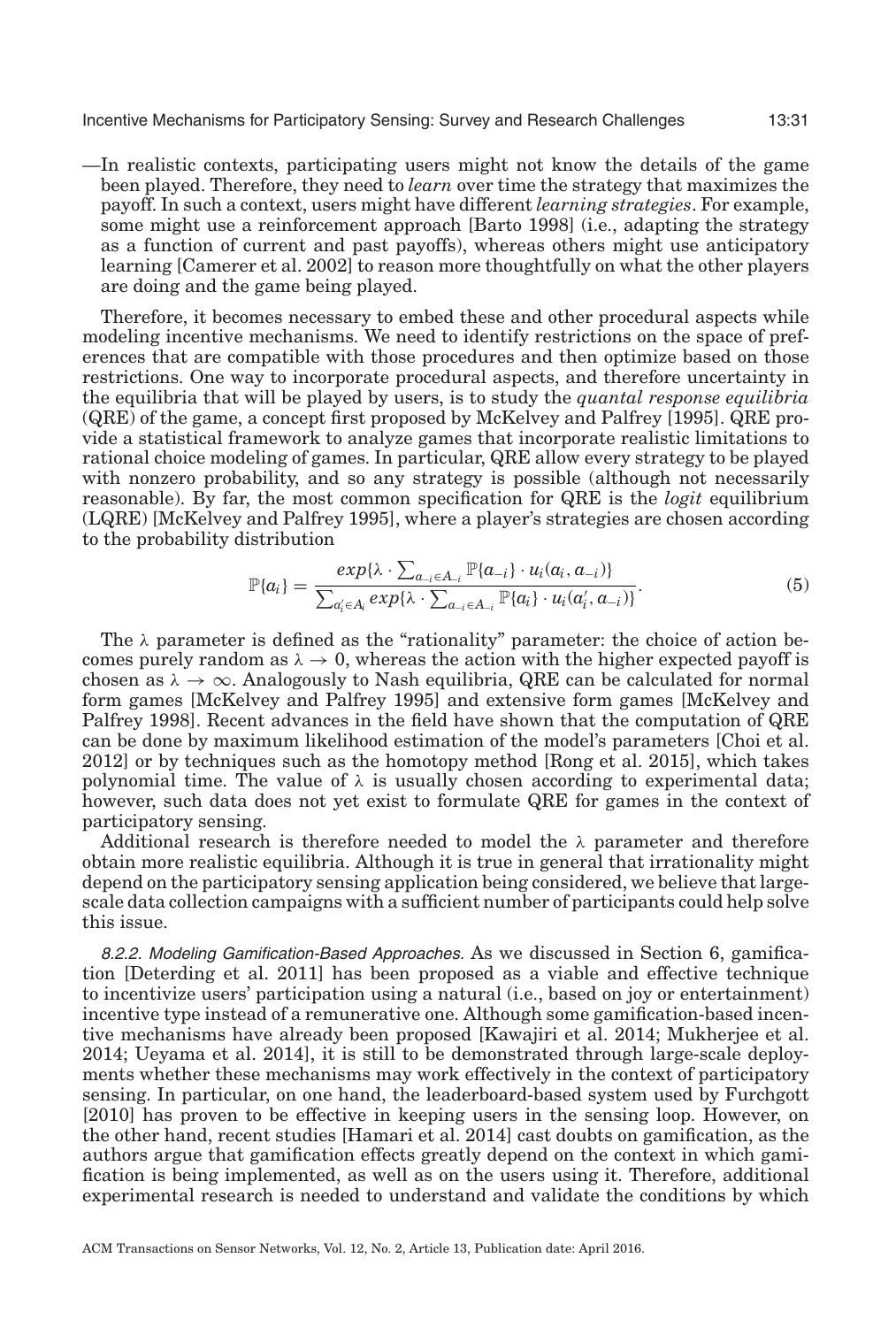gamification is a good strategy for user incentivization in participatory sensing and, possibly, generalize the concept to a common framework that can be used by participatory sensing systems. Indeed, by far, existing gamification-based mechanisms have essentially been based on heuristics and do not provide a framework to analyze and model the behavior of users in participatory sensing under gamification-based incentives. Although some modeling languages have been proposed [Herzig et al. [2013\]](#page-34-17), they are general purpose and lacking the ability to capture the complex interactions in participatory sensing. Therefore, research effort has to be put forth to identify positive and negative aspects of the approach as a function of the specific participatory sensing being considered.

#### **8.3. Toward Effective QoI-Aware Incentive Mechanisms**

One of the greatest limitations of existing incentive mechanisms, and more generally of participatory sensing systems, is that they are not effective in tackling the problem of verifying the actual QoI of sensing reports. In particular, the research efforts to solve such challenge can be divided in two main categories:

- —*Reputation-based frameworks*: These frameworks use concepts such as information provenance (i.e., location of users) [Wang et al. [2011,](#page-38-16) [2013\]](#page-38-4) or consensus-based techniques [Huang et al. [2010\]](#page-34-4) to determine the reliability of users and therefore filter out unreliable reports from the systems. The main issue of reputation-based systems is that they are prone to collusion-based attacks or the location-spoofing–based attacks described in Section [5.1.](#page-9-0) Therefore, such frameworks cannot be directly used in real-world participatory sensing systems.
- —*QoI-aware incentive mechanisms*: Some incentive mechanisms, such as those of Koutsopoulos [2011, 2013], reward the participating users based on the perceived QoI of sensing reports. Usually, the QoI of sensing reports is calculated using heuristic functions [Tham and Luo [2013\]](#page-38-17) and do not measure the actual quality of the sensing report as compared to the real-world quantity being measured.

To the best of our knowledge, the only work that addresses at once collusion- and location-based attacks is that of Restuccia and Das [\[2014\]](#page-37-1), by proposing a methodology based on MSAs (see Section [6\)](#page-10-0) that validates and improves the QoI of sensing reports in a realistic, scalable, and secure way. However, one of the limitations of the work of Restuccia and Das [\[2014\]](#page-37-1) is that they do not provide a detailed definition of QoI, nor do they address the problem of *how* to determine the QoI of sensing reports. More specifically, they assume that QoI can be computed by using external functions tailored to such a purpose. However, this might not be the case when *multimedia* data (e.g., audio/video feed, pictures) is being collected by the participatory sensing system.

In particular, when the data is coming from physical sensors such as temperature, pressure, or light, the QoI may be defined as the accuracy of that measurement with respect to the real phenomenon being monitored. However, how do we define the QoI of a picture, of a sound, of a video? In such a case, the specific context of the participatory sensing application may significantly influence the definition of QoI. For example, in the case of noise pollution monitoring [D'Hondt et al. [2013\]](#page-33-2), the maximum noise level in decibels might be sufficient to characterize QoI. On the other hand, in the case of voice recognition [Lu et al. [2011\]](#page-35-18) and/or applications that count the number of speakers in a room [Xu et al. [2014\]](#page-38-18), precise audio measurements (in terms of portion of spectrum detected) could be needed to recognize the person and/or how many people are currently in that room. Therefore, additional research is necessary to provide different definitions of QoI that are valid for the spectrum of participatory sensing systems available today.

Furthermore, although the approach based on MSAs [Restuccia and Das [2014\]](#page-37-1) is very promising, it is still necessary to model, and possibly optimize, the QoI as a function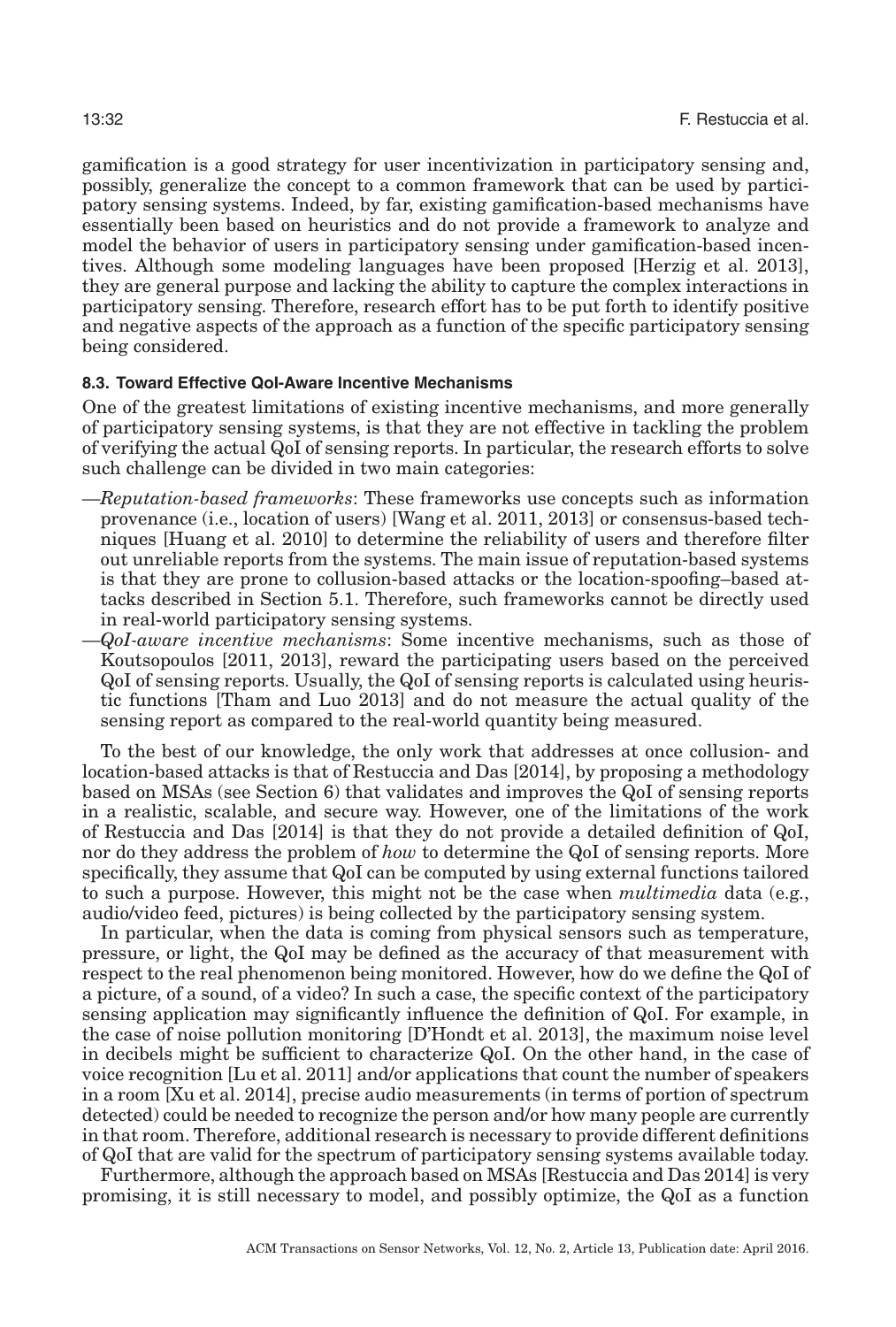of the resources (e.g., MSAs) employed. In particular, can we design a mechanism to know in advance how many resources are needed to guarantee a certain QoI of the accepted sensing reports? Can we predict the probability of accepting an unreliable sensing report and reduce it as a function of the resources employed? Addressing these issues is extremely challenging, given the hardly predictable behavior of participants.

# <span id="page-32-4"></span>**9. CONCLUSIONS**

Smart devices have revolutionized our lives and the way we interact with the surrounding environment. What was technologically a dream 20 years ago has now become reality, and with more and more users embedding pervasive technologies in their daily lives, an immense number of novel applications that drastically improve people's everyday life are now possible. Among all, participatory sensing is certainly one of the most promising paradigms, as it allows one to dramatically decrease infrastructure costs and obtain detailed information about the phenomenon being monitored.

In this article, we have characterized the state of the art of incentive mechanisms in participatory sensing systems and have proposed a set of open research challenges related to the topic. First, we provided an overview of participatory sensing and identified the main components of existing incentive mechanisms. Then, we presented a taxonomy of such mechanisms, based on their purpose and their methodology, and discussed important contributions, insights, and limitations of the state of the art within each category of the taxonomy. Finally, we proposed and discussed a set of research challenges in incentivizing users in participatory sensing, which comprise guaranteeing QoI, modeling the behavior of users, and understanding the best reward strategy.

Future work will be dedicated to investigating the proposed research challenges. In particular, we plan to build a large-scale deployment of a participatory sensing system on our campus and study the impact of various incentive types, both intrinsic and extrinsic, on the frequency and quality of sensing reports by participants. We also plan to design incentive mechanisms that assume bounded user rationality and test them on practical test beds.

#### **REFERENCES**

- <span id="page-32-0"></span>Tarek Abdelzaher, Yaw Anokwa, Peter Boda, Jeff Burke, Deborah Estrin, Leonidas Guibas, Aman Kansal, ´ Samuel Madden, and Jim Reich. 2007. Mobiscopes for human spaces. *IEEE Pervasive Computing* 6, 2, 20–29. DOI:<http://dx.doi.org/10.1109/MPRV.2007.38>
- <span id="page-32-3"></span>Andreas Albers, Ioannis Krontiris, Noboru Sonehara, and Isao Echizen. 2013. Coupons as monetary incentives in participatory sensing. In *Collaborative, Trusted and Privacy-Aware e/m-Services*. IFIP Advances in Information and Communication Technology, Vol. 399. Springer, 226–237. DOI:[http://dx.doi.org/](http://dx.doi.org/10.1007/978-3-642-37437-119) [10.1007/978-3-642-37437-1\\_19](http://dx.doi.org/10.1007/978-3-642-37437-119)
- <span id="page-32-6"></span>Amazon. 2014. Amazon Mechanical Turk. Retrieved December 28, 2014, from [https://www.mturk.com/](https://www.mturk.com/mturk/welcome) [mturk/welcome.](https://www.mturk.com/mturk/welcome)
- <span id="page-32-5"></span>Michael Armstrong and Tina Stephens. 2005. *A Handbook of Employee Reward Management and Practice*. Kogan Page Publishers.
- <span id="page-32-7"></span>Kelsey D. Atherton. 2014. Israeli students spoof Waze with fake traffic jam. *Popular Science*. Retrieved March 17, 2016, from [http://www.popsci.com/article/gadgets/israeli-students-spoof-waze-app-fake-traffic-jam.](http://www.popsci.com/article/gadgets/israeli-students-spoof-waze-app-fake-traffic-jam)
- <span id="page-32-2"></span>Xuan Bao and Romit Roy Choudhury. 2010. MoVi: Mobile phone based video highlights via collaborative sensing. In *Proceedings of the 2010 ACM International Conference on Mobile Systems, Applications, and Services (MobiSys'10)*. ACM, New York, NY, 357–370. DOI:<http://dx.doi.org/10.1145/1814433.1814468>
- <span id="page-32-9"></span>Andrew G. Barto. 1998. *Reinforcement Learning: An Introduction*. MIT Press, Cambridge, MA.
- <span id="page-32-8"></span>Mahantesh N. Birje, Sunilkumar S. Manvi, and Sajal K. Das. 2014. Reliable resources brokering scheme in wireless grids based on non-cooperative bargaining game. *Journal of Network and Computer Applications* 39, 266–279. DOI:<http://dx.doi.org/10.1016/j.jnca.2013.07.007>
- <span id="page-32-1"></span>Jeff Burke, Deborah Estrin, Mark Hansen, Andrew Parker, Nithya Ramanathan, Sasank Reddy, and Mani B. Srivastava. 2006. Participatory sensing. In *Proceedings of the 2006 Workshop on World-Sensor-Web: Mobile Device Centric Sensor Networks and Applications (WSW'06)*. 117–134.

ACM Transactions on Sensor Networks, Vol. 12, No. 2, Article 13, Publication date: April 2016.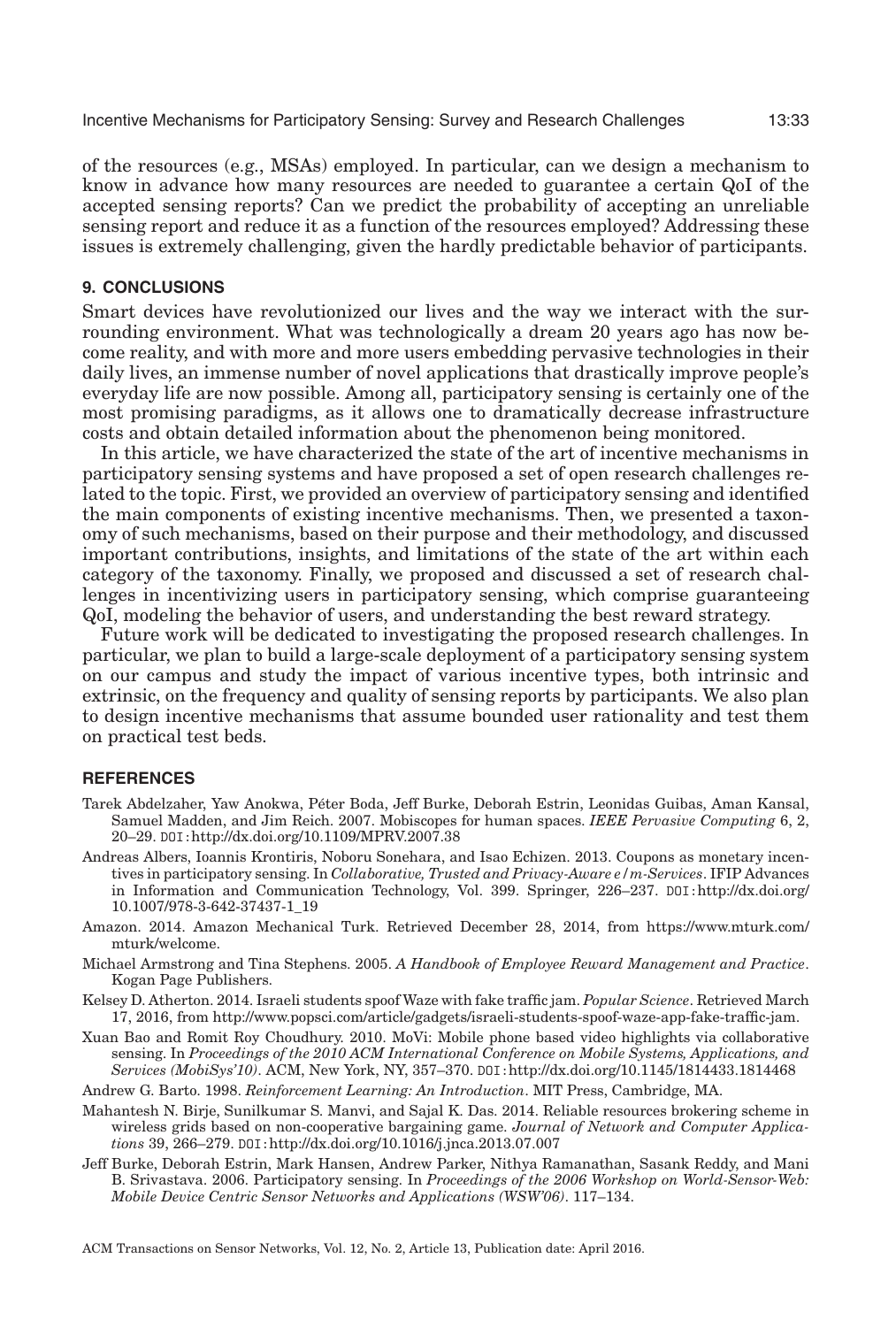- <span id="page-33-15"></span>Colin Camerer. 2003a. *Behavioral Game Theory: Experiments in Strategic Interaction*. Princeton University Press, Princeton, NJ.
- <span id="page-33-16"></span>Colin F. Camerer. 2003b. Behavioural studies of strategic thinking in games. *Trends in Cognitive Sciences* 7, 5, 225–231.
- <span id="page-33-17"></span>Colin F. Camerer, Teck-Hua Ho, and Juin-Kuan Chong. 2002. Sophisticated experience-weighted attraction learning and strategic teaching in repeated games. *Journal of Economic Theory* 104, 1, 137–188.
- <span id="page-33-1"></span>Andrew T. Campbell, Shane B. Eisenman, Nicholas D. Lane, Emiliano Miluzzo, and Ronald A. Peterson. 2006. People-centric urban sensing. In *Proceedings of the 2006 ACM Annual International Workshop on Wireless Internet (WICON'06)*. ACM, New York, NY, Article No. 18. DOI:[http://dx.doi.org/](http://dx.doi.org/10.1145/1234161.1234179) [10.1145/1234161.1234179](http://dx.doi.org/10.1145/1234161.1234179)
- Andrew T. Campbell, Shane B. Eisenman, Nicholas D. Lane, Emiliano Miluzzo, Ronald A. Peterson, Hong Lu, Xiao Zheng, Mirco Musolesi, Kristof Fodor, and Gahng-Seop Ahn. 2008. The rise of people-centric ´ sensing. *IEEE Internet Computing* 12, 4, 12–21. DOI:<http://dx.doi.org/10.1109/MIC.2008.90>
- <span id="page-33-13"></span>Laura L. Carstensen, Derek M. Isaacowitz, and Susan T. Charles. 1999. Taking time seriously: A theory of socioemotional selectivity. *American Psychologist* 54, 3, 165–181.
- Cai Chen and Yinglin Wang. 2013. SPARC: Strategy-proof double auction for mobile participatory sensing. In *Proceedings of the 2013 International Conference on Cloud Computing and Big Data (CLOUDCOM-ASIA'13)*. IEEE, Los Alamitos, CA, 133–140. DOI:<http://dx.doi.org/10.1109/CLOUDCOM-ASIA.2013.99>
- <span id="page-33-5"></span>L. Chen, L. Libman, and J. Leneutre. 2011. Conflicts and incentives in wireless cooperative relaying: A distributed market pricing framework. *IEEE Transactions on Parallel and Distributed Systems* 22, 5, 758–772. DOI:<http://dx.doi.org/10.1109/TPDS.2010.152>
- <span id="page-33-10"></span>Man Hon Cheung, Fen Hou, and Jianwei Huang. 2014. Participation and reporting in participatory sensing. In *Proceedings of the 2014 International Symposium on Modeling and Optimization in Mobile, Ad Hoc, and Wireless Networks (WiOpt'14)*. 357–364. DOI:<http://dx.doi.org/10.1109/WIOPT.2014.6850320>
- <span id="page-33-18"></span>Syngjoo Choi, Douglas Gale, and Shachar Kariv. 2012. Social learning in networks: A quantal response equilibrium analysis of experimental data. *Review of Economic Design* 16, 2–3, 135–157. DOI:<http://dx.doi.org/10.1007/s10058-012-0122-x>
- <span id="page-33-12"></span>Delphine Christin, Christian Buchner, and Niklas Leibecke. 2013a. What's the value of your privacy? Exploring factors that influence privacy-sensitive contributions to participatory sensing applications. In *Proceedings of the 2013 IEEE Conference on Local Computer Networks Workshops (LCN Workshops'13)*. 918–923. DOI:<http://dx.doi.org/10.1109/LCNW.2013.6758532>
- <span id="page-33-3"></span>Delphine Christin, Andreas Reinhardt, Salil S. Kanhere, and Matthias Hollick. 2011. A survey on privacy in mobile participatory sensing applications. *Journal of Systems and Software* 84, 11, 1928–1946. DOI:<http://dx.doi.org/10.1016/j.jss.2011.06.073> Mobile Applications: Status and Trends.
- <span id="page-33-11"></span>Delphine Christin, Christian Rosskopf, Matthias Hollick, Leonardo A. Martucci, and Salil S. Kanhere. 2013b. IncogniSense: An anonymity-preserving reputation framework for participatory sensing applications. *Pervasive and Mobile Computing* 9, 3, 353–371. DOI:[http://dx.doi.org/10.1016/j.pmcj.2013.01.003"](http://dx.doi.org/10.1016/j.pmcj.2013.01.003)
- <span id="page-33-0"></span>Cisco. 2014. Visual Networking Index: Global Mobile Data Traffic Forecast Update. Retrieved December 4, 2014, from [http://www.cisco.com/c/en/us/solutions/service-provider/visual-networking-index-vni/index.](http://www.cisco.com/c/en/us/solutions/service-provider/visual-networking-index-vni/index.html) [html.](http://www.cisco.com/c/en/us/solutions/service-provider/visual-networking-index-vni/index.html)
- <span id="page-33-4"></span>Kimiz Dalkir. 2013. *Knowledge Management in Theory and Practice*. Routledge.
- <span id="page-33-8"></span>Linda Deng and Landon P. Cox. 2009. LiveCompare: Grocery bargain hunting through participatory sensing. In *Proceedings of the 2009 ACM Workshop on Mobile Computing Systems and Applications (HotMobile'09)*. ACM, New York, NY, Article No. 4. DOI:<http://dx.doi.org/10.1145/1514411.1514415>
- <span id="page-33-9"></span>Sebastian Deterding, Dan Dixon, Rilla Khaled, and Lennart Nacke. 2011. From game design elements to gamefulness: Definint "gamification." In *Proceedings of the 2011 ACM International Academic MindTrek Conference: Envisioning Future Media Environments (MindTrek'11)*. ACM, New York, NY, 9–15. DOI:<http://dx.doi.org/10.1145/2181037.2181040>
- <span id="page-33-2"></span>Ellie D'Hondt, Matthias Stevens, and An Jacobs. 2013. Participatory noise mapping works! An evaluation of participatory sensing as an alternative to standard techniques for environmental monitoring. *Pervasive and Mobile Computing* 9, 5, 681–694. DOI:<http://dx.doi.org/10.1016/j.pmcj.2012.09.002>
- <span id="page-33-7"></span>Lingjie Duan, Takeshi Kubo, Koei Sugiyama, Jianwei Huang, Teruyuki Hasegawa, and Jean Walrand. 2012. Incentive mechanisms for smartphone collaboration in data acquisition and distributed computing. In *Proceedings of the 2012 IEEE International Conference on Computer Communications (INFOCOM'12)*. 1701–1709. DOI:<http://dx.doi.org/10.1109/INFCOM.2012.6195541>
- <span id="page-33-6"></span>Lingjie Duan, Takeshi Kubo, Koei Sugiyama, Jianwei Huang, Teruyuki Hasegawa, and Jean Walrand. 2014. Motivating smartphone collaboration in data acquisition and distributed computing. *IEEE Transactions on Mobile Computing* 13, 10, 2320–2333. DOI:<http://dx.doi.org/10.1109/TMC.2014.2307327>
- <span id="page-33-14"></span>Nancy Eisenberg. 1992. *The Caring Child*. Harvard University Press, Cambridge, MA.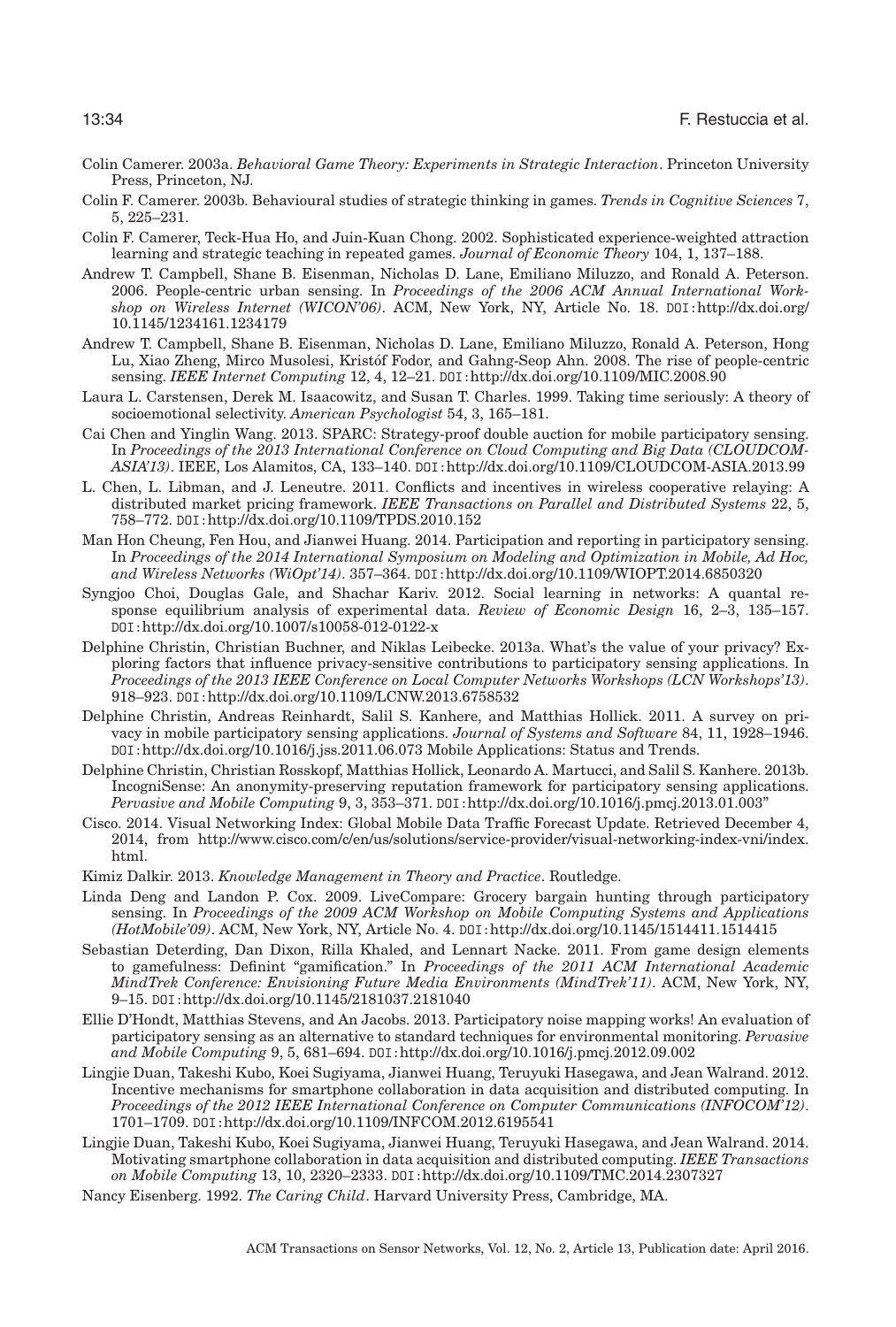- <span id="page-34-5"></span>Andrew J. Elliot and Martin V. Covington. 2001. Approach and avoidance motivation. *Educational Psychology Review* 13, 2, 73–92. DOI:<http://dx.doi.org/10.1023/A:1009009018235>
- <span id="page-34-1"></span>Rasool Fakoor, Mayank Raj, Azade Nazi, Mario Di Francesco, and Sajal K. Das. 2012. An integrated cloud-based framework for mobile phone sensing. In *Proceedings of the 1st Edition of the MCC Workshop on Mobile Cloud Computing (MCC'12)*. ACM, New York, NY, 47–52. DOI:[http://dx.doi.org/10.1145/](http://dx.doi.org/10.1145/2342509.2342520) [2342509.2342520](http://dx.doi.org/10.1145/2342509.2342520)
- <span id="page-34-6"></span>Z. Feng, Y. Zhu, Q. Zhang, L. M. Ni, and A. V. Vasilakos. 2014a. TRAC: Truthful auction for locationaware collaborative sensing in mobile crowdsourcing. In *Proceedings of the 2014 IEEE International Conference on Computer Communications (INFOCOM'14)*. 1231–1239. DOI:[http://dx.doi.org/10.1109/](http://dx.doi.org/10.1109/INFOCOM.2014.6848055) [INFOCOM.2014.6848055](http://dx.doi.org/10.1109/INFOCOM.2014.6848055)
- <span id="page-34-7"></span>Z. Feng, Y. Zhu, Q. Zhang, H. Zhu, J. Yu, J. Cao, and L. M. Ni. 2014b. Towards truthful mechanisms for mobile crowdsourcing with dynamic smartphones. In *Proceedings of the 2014 IEEE International Conference on Distributed Computing Systems (ICDCS'14)*. 11–20. DOI:<http://dx.doi.org/10.1109/ICDCS.2014.10>
- <span id="page-34-10"></span>Roy Furchgott. 2010. Filling in Map Gaps with Waze Games. Retrieved December 4, 2014, from [http://wheels.](http://wheels.blogs.nytimes.com/2010/05/06/filling-in-the-map-gaps-with-waze-games/) [blogs.nytimes.com/2010/05/06/filling-in-the-map-gaps-with-waze-games/.](http://wheels.blogs.nytimes.com/2010/05/06/filling-in-the-map-gaps-with-waze-games/)
- <span id="page-34-13"></span>Lin Gao, Fen Hou, and Jianwei Huang. 2015. Providing long-term participatory incentive in participatory sensing. In *Proceedings of the 2015 IEEE International Conference on Computer Communications (INFOCOM'15)*.
- <span id="page-34-2"></span>Shravan Gaonkar, Jack Li, Romit Roy Choudhury, Landon Cox, and Al Schmidt. 2008. Micro-blog: Sharing and querying content through mobile phones and social participation. In *Proceedings of the 2008 ACM International Conference on Mobile Systems, Applications, and Services (MobiSys'08)*. ACM, New York, NY, 174–186. DOI:<http://dx.doi.org/10.1145/1378600.1378620>
- <span id="page-34-15"></span>Uri Gneezy and Aldo Rustichini. 2000. Pay enough or don't pay at all. *Quarterly Journal of Economics* 115, 3, 791–810.
- Gagan Goel, Afshin Nikzad, and Adish Singla. 2014. Allocating tasks to workers with matching constraints: Truthful mechanisms for crowdsourcing markets. In *Proceedings of the 23rd International Conference on World Wide Web (WWW'14 Companion)*. 279–280. DOI:<http://dx.doi.org/10.1145/2567948.2577311>
- <span id="page-34-3"></span>William I. Grosky, Aman Kansal, Suman Nath, Jie Liu, and Feng Zhao. 2007. SenseWeb: An infrastructure for shared sensing. *IEEE Multimedia* 14, 4, 8–13. DOI:<http://dx.doi.org/10.1109/MMUL.2007.82>
- <span id="page-34-16"></span>Juho Hamari, Jonna Koivisto, and Harri Sarsa. 2014. Does Gamification work? A literature review of empirical studies on gamification. In *Proceedings of the 2014 Hawaii International Conference on System Sciences (HICSS'14)*. IEEE, Los Alamitos, CA, 3025–3034. DOI:<http://dx.doi.org/10.1109/HICSS.2014.377>
- <span id="page-34-8"></span>Kai Han, Chi Zhang, and Jun Luo. 2013. Truthful scheduling mechanisms for powering mobile crowdsensing. *CoRR* abs/1308.4501.<http://arxiv.org/abs/1308.4501>
- <span id="page-34-14"></span>Jahan A. Hassan, Mahbub Hassan, Sajal K. Das, and Arthur Ramer. 2012. Managing quality of experience for wireless VOIP using noncooperative games. *IEEE Journal on Selected Areas in Communications* 30, 7, 1193–1204. DOI:<http://dx.doi.org/10.1109/JSAC.2012.120805>
- <span id="page-34-11"></span>Zongjian He, Jiannong Cao, and Xuefeng Liu. 2015. High quality participant recruitment in vehicle-based crowdsourcing using predictable mobility. In *Proceedings of the 2015 IEEE Conference on Computer Communications (INFOCOM'15)*. 2542–2550. DOI:<http://dx.doi.org/10.1109/INFOCOM.2015.7218644>
- <span id="page-34-17"></span>Philippe Herzig, Kay Jugel, Christof Momm, Michael Ameling, and Alexander Schill. 2013. GaML—a modeling language for gamification. In *Proceedings of the 2013 IEEE/ACM International Conference on Utility and Cloud Computing (UCC'13)*. 494–499. DOI:<http://dx.doi.org/10.1109/UCC.2013.96>
- <span id="page-34-9"></span>B. Hoh, T. Yan, D. Ganesan, K. Tracton, T. Iwuchukwu, and J.-S. Lee. 2012. TruCentive: A gametheoretic incentive platform for trustworthy mobile crowdsourcing parking services. In *Proceedings of the 2012 International IEEE Conference on Intelligent Transportation Systems (ITSC'12)*. 160–166. DOI:<http://dx.doi.org/10.1109/ITSC.2012.6338894>
- <span id="page-34-4"></span>Kuan Lun Huang, Salil S. Kanhere, and Wen Hu. 2010. Are you contributing trustworthy data? The case for a reputation system in participatory sensing. In *Proceedings of the 2010 ACM International Conference on Modeling, Analysis, and Simulation of Wireless and Mobile Systems (MSWIM'10)*. ACM, New York, NY, 14–22. DOI:<http://dx.doi.org/10.1145/1868521.1868526>
- <span id="page-34-12"></span>Kuan Lun Huang, Salil S. Kanhere, and Wen Hu. 2014. On the need for a reputation system in mobile phone based sensing. *Ad Hoc Networks* 12, 130–149. DOI:<http://dx.doi.org/10.1016/j.adhoc.2011.12.002>
- <span id="page-34-0"></span>Luis G. Jaimes, Idalides Vergara-Laurens, and Miguel A. Labrador. 2012. A location-based incentive mechanism for participatory sensing systems with budget constraints. In *Proceedings of the 2012 IEEE International Conference on Pervasive Computing and Communications (PerCom'12)*. 103–108. DOI:<http://dx.doi.org/10.1109/PerCom.2012.6199855>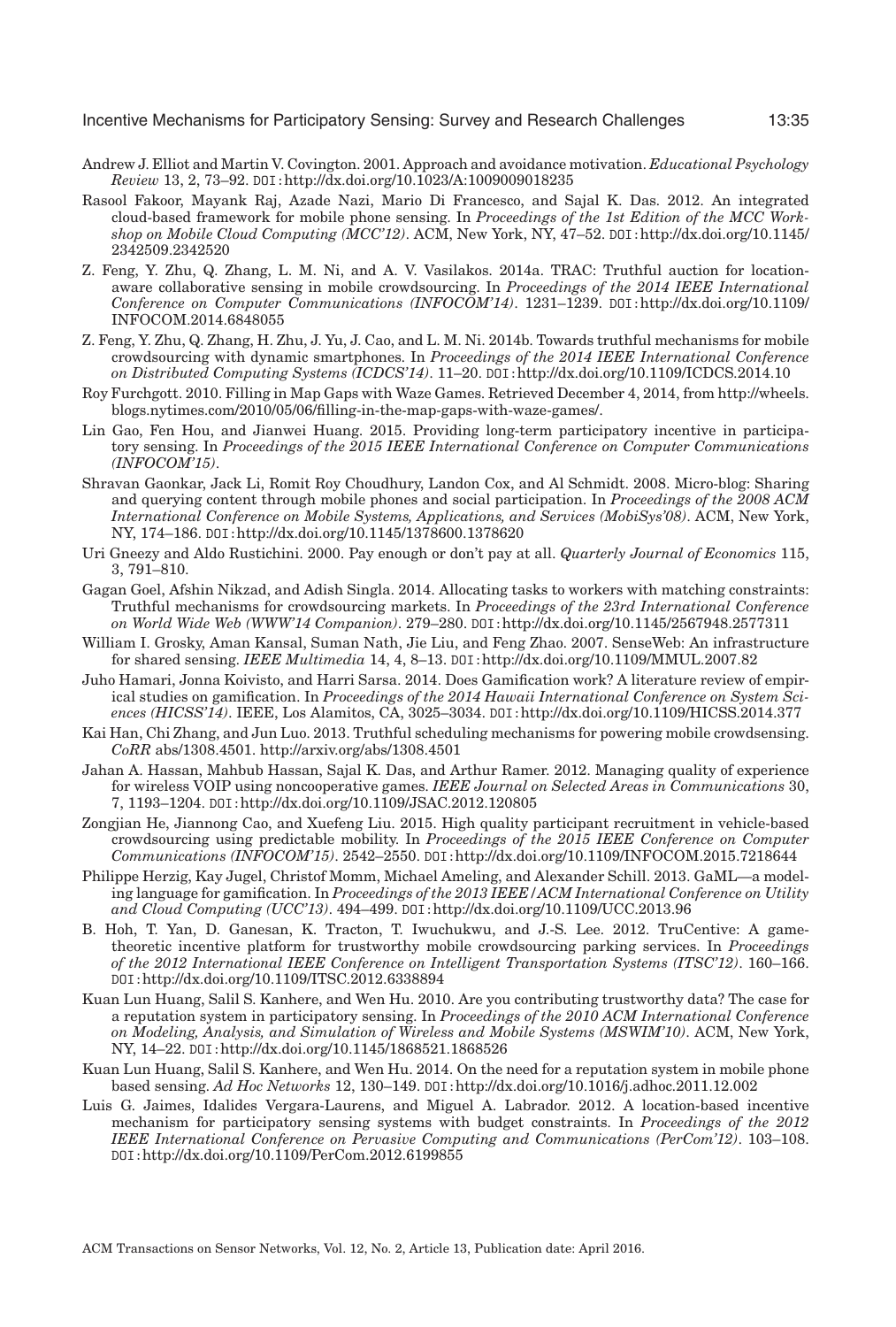- <span id="page-35-6"></span>Shiyu Ji and Tingting Chen. 2014. Crowdsensing incentive mechanisms for mobile systems with finite precisions. In *Proceedings of the 2014 IEEE International Conference on Communications (ICC'14)*. 2544–2549. DOI:<http://dx.doi.org/10.1109/ICC.2014.6883706>
- <span id="page-35-17"></span>Daniel Kahneman and Amos Tversky. 1979. Prospect theory: An analysis of decision under risk. *Econometrica: Journal of the Econometric Society* 47, 2, 263–291.
- Ece Kamar and Eric Horvitz. 2012. Incentives for truthful reporting in crowdsourcing. In *Proceedings of the 11th International Conference on Autonomous Agents and Multiagent Systems—Volume 3 (AAMAS'12)*. 1329–1330. [http://dl.acm.org/citation.cfm?id](http://dl.acm.org/citation.cfm?id$=$2343896.2343988)=2343896.2343988.
- <span id="page-35-16"></span>Nicholas Kaufmann, Thimo Schulze, and Daniel Veit. 2011. More than fun and money: Worker motivation in crowdsourcing—a study on Mechanical Turk. In *Proceedings of the 17th Americas Conference on Information Systems (AMCIS'11)*.
- <span id="page-35-10"></span>Ryoma Kawajiri, Masamichi Shimosaka, and Hisashi Kahima. 2014. Steered Crowdsensing: Incentive design towards quality-oriented place-centric crowdsensing. In *Proceedings of the 2014 ACM International Joint Conference on Pervasive and Ubiquitous Computing (UbiComp'14)*. ACM, New York, NY, 691–701. DOI:<http://dx.doi.org/10.1145/2632048.2636064>
- <span id="page-35-2"></span>Wazir Z. Khan, Yang Xiang, Mohammed Y. Aalsalem, and Quratulain Arshad. 2013. Mobile phone sensing systems: A survey. *IEEE Communications Surveys and Tutorials* 15, 1, 402–427. DOI:[http://dx.doi.org/](http://dx.doi.org/10.1109/SURV.2012.031412.00077) [10.1109/SURV.2012.031412.00077](http://dx.doi.org/10.1109/SURV.2012.031412.00077)
- <span id="page-35-15"></span>Samir Khuller, Anna Moss, and Joseph (Seffi) Naor. 1999. The budgeted maximum coverage problem. *Information Processing Letters* 70, 1, 39–45. DOI:[http://dx.doi.org/10.1016/S0020-0190\(99\)00031-9](http://dx.doi.org/10.1016/S0020-0190(99)00031-9)
- <span id="page-35-5"></span>Iordanis Koutsopoulos. 2013. Optimal incentive-driven design of participatory sensing systems. In *Proceedings of the 2013 IEEE International Conference on Computer Communications (INFOCOM'13)*. 1402–1410. DOI:<http://dx.doi.org/10.1109/INFCOM.2013.6566934>
- <span id="page-35-1"></span>Andreas Krause, Eric Horvitz, Aman Kansal, and Feng Zhao. 2008. Toward community sensing. In *Proceedings of the 2008 ACM/IEEE International Conference on Information Processing in Sensor Networks (IPSN'08)*. 481–492. DOI:<http://dx.doi.org/10.1109/IPSN.2008.37>
- <span id="page-35-3"></span>Vijay Krishna. 2009. *Auction Theory*. Academic Press.
- <span id="page-35-4"></span>Ioannis Krontiris, Felix C. Freiling, and Tassos Dimitriou. 2010. Location privacy in urban sensing networks: Research challenges and directions [security and privacy in emerging wireless networks]. *IEEE Wireless Communications* 17, 5, 30–35. DOI:<http://dx.doi.org/10.1109/MWC.2010.5601955>
- <span id="page-35-0"></span>Nicholas D. Lane, Emiliano Miluzzo, Hong Lu, Daniel Peebles, Tanzeem Choudhury, and Andrew T. Campbell. 2010. A survey of mobile phone sensing. *IEEE Communications Magazine* 48, 9, 140–150. DOI:<http://dx.doi.org/10.1109/MCOM.2010.5560598>
- <span id="page-35-14"></span>Juong-Sik Lee and Baik Hoh. 2010a. Dynamic pricing incentive for participatory sensing. *Pervasive and Mobile Computing* 6, 6, 693–708. DOI:<http://dx.doi.org/10.1016/j.pmcj.2010.08.006>
- <span id="page-35-13"></span>Juong-Sik Lee and Baik Hoh. 2010b. Sell your experiences: A market mechanism based incentive for participatory sensing. In *Proceedings of the 2010 IEEE International Conference on Pervasive Computing and Communications (PerCom'10)*. 60–68. DOI:<http://dx.doi.org/10.1109/PERCOM.2010.5466993>
- <span id="page-35-11"></span>Hanshang Li, Ting Li, and Yu Wang. 2015. Dynamic participant recruitment of mobile crowd sensing for heterogeneous sensing tasks. In *Proceedings of the 2015 IEEE International Conference on Mobile Ad-Hoc and Sensor Systems (MASS'15)*.
- <span id="page-35-7"></span>Qinghua Li and Guohong Cao. 2013. Providing privacy-aware incentives for mobile sensing. In *Proceedings of the 2013 IEEE International Conference on Pervasive Computing and Communications (PerCom'13)*. 76–84. DOI:<http://dx.doi.org/10.1109/PerCom.2013.6526717>
- <span id="page-35-9"></span>Qinghua Li and Guohong Cao. 2014. Providing efficient privacy-aware incentives for mobile sensing. In *Proceedings of the 2014 IEEE International Conference on Distributed Computing Systems (ICDCS'14)*. 208–217. DOI:<http://dx.doi.org/10.1109/ICDCS.2014.29>
- <span id="page-35-12"></span>Chi H. Liu, Jun Fan, Pan Hui, Jie Wu, and Kin K. Leung. 2014. Towards QoI and energy-efficiency in participatory crowdsourcing. *IEEE Transactions on Vehicular Technology* PP, 99, 1. DOI:[http://dx.doi.org/](http://dx.doi.org/10.1109/TVT.2014.2367029) [10.1109/TVT.2014.2367029](http://dx.doi.org/10.1109/TVT.2014.2367029)
- <span id="page-35-8"></span>Chi H. Liu, Pan Hui, Joel W. Branch, Chatschik Bisdikian, and Bo Yang. 2011. Efficient network management for context-aware participatory sensing. In *Proceedings of the 2011 Annual IEEE Communications Society Conference on Sensor, Mesh, and Ad Hoc Communications and Networks (SECON'11)*. 116–124. DOI:<http://dx.doi.org/10.1109/SAHCN.2011.5984882>
- <span id="page-35-18"></span>Hong Lu, A. J. Bernheim Brush, Bodhi Priyantha, Amy K. Karlson, and Jie Liu. 2011. SpeakerSense: Energy efficient unobtrusive speaker identification on mobile phones. In *Proceedings of the 2011 International Conference on Pervasive Computing (Pervasive'11)*. 188–205. [http://dl.acm.org/citation.](http://dl.acm.org/citation.cfm?id=2021975.2021992) cfm?id=[2021975.2021992](http://dl.acm.org/citation.cfm?id=2021975.2021992)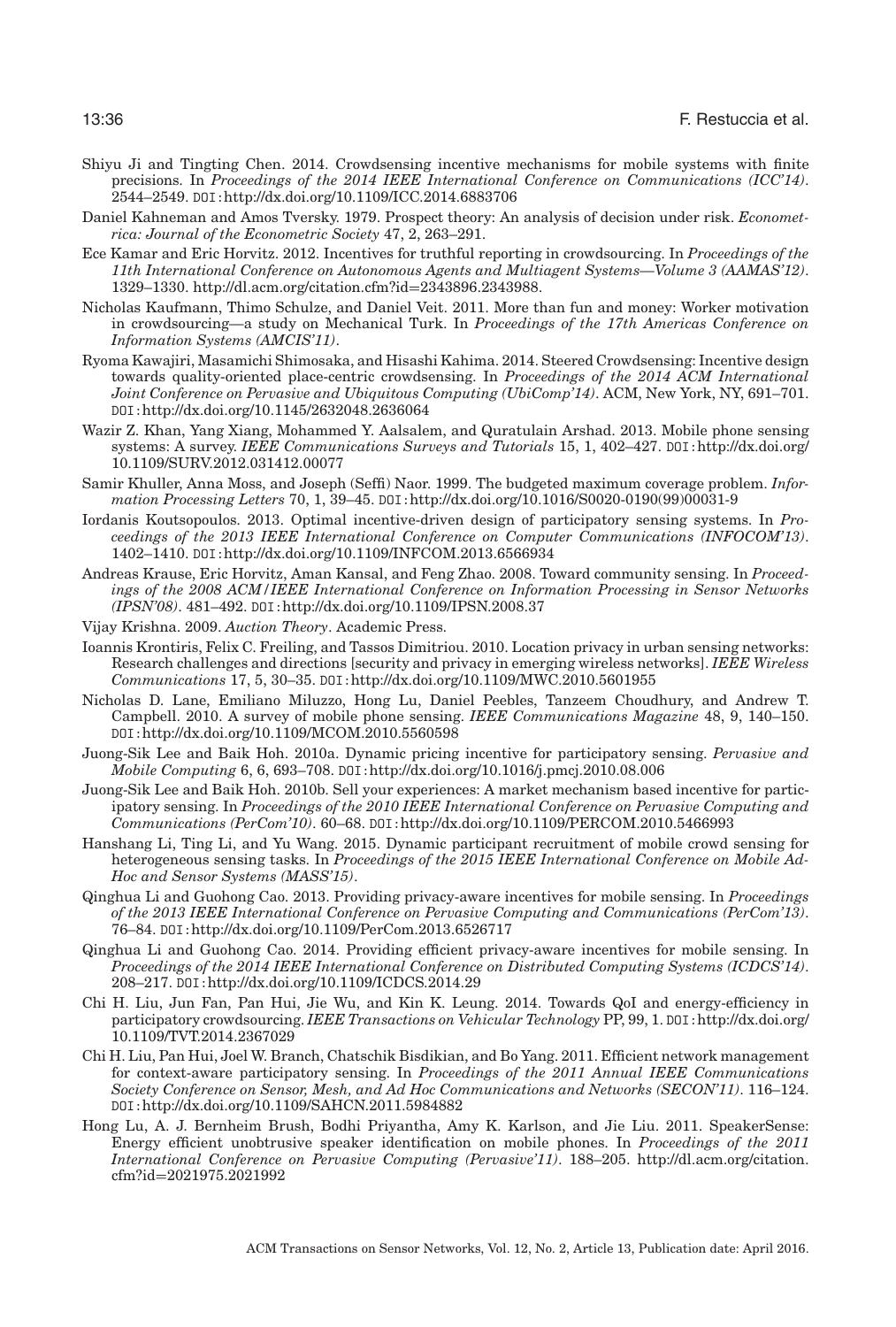- <span id="page-36-8"></span>Tie Luo, Salil S. Kanhere, Sajal K. Das, and Tan Hwee-Pink. 2014b. Optimal prizes for all-pay contests in heterogeneous crowdsensing. In *Proceedings of the 2014 IEEE International Conference on Mobile Ad-Hoc and Sensor Systems (MASS'14)*. 1–9. DOI:<http://dx.doi.org/10.1109/MASS.2014.34>
- <span id="page-36-9"></span>Tie Luo, Salil S. Kanhere, and Hwee-Pink Tan. 2014a. SEW-ing a simple endorsement Web to incentivize trustworthy participatory sensing. In *Proceedings of the 2014 Annual IEEE Communications Society Conference on Sensor, Mesh, and Ad Hoc Communications and Networks (SECON'14)*.
- <span id="page-36-11"></span>Tie Luo, Hwee-Pink Tan, and Lirong Xia. 2014c. Profit-maximizing incentive for participatory sensing. In *Proceedings of the 2014 IEEE International Conference on Computer Communications (INFOCOM'14)*. 127–135. DOI:<http://dx.doi.org/10.1109/INFOCOM.2014.6847932>
- <span id="page-36-4"></span>Tie Luo and Chen-Khong Tham. 2012. Fairness and social welfare in incentivizing participatory sensing. In *Proceedings of the 2012 Annual IEEE Communications Society Conference on Sensor, Mesh, and Ad Hoc Communications and Networks (SECON'12)*. 425–433. DOI:[http://dx.doi.org/10.1109/](http://dx.doi.org/10.1109/SECON.2012.6275807) [SECON.2012.6275807](http://dx.doi.org/10.1109/SECON.2012.6275807)
- <span id="page-36-7"></span>Huadong Ma, Dong Zhao, and Peiyan Yuan. 2014. Opportunities in mobile crowd sensing. *IEEE Communications Magazine* 48, 9, 29–35. DOI:<http://dx.doi.org/10.1109/MCOM.2010.5560598>
- <span id="page-36-5"></span>Martin L. Maehr and Heather A. Meyer. 1997. Understanding motivation and schooling: Where we've been, where we are, and where we need to go. *Educational Psychology Review* 9, 4, 371–409. DOI:[http://dx.](http://dx.doi.org/10.1023/A:1024750807365) [doi.org/10.1023/A:1024750807365](http://dx.doi.org/10.1023/A:1024750807365)
- <span id="page-36-6"></span>Abraham Harold Maslow. 1943. A theory of human motivation. *Psychological Review* 50, 4, 370.
- <span id="page-36-19"></span>Richard D. McKelvey and Thomas R. Palfrey. 1995. Quantal response equilibria for normal form games. *Games and Economic Behavior* 10, 1, 6–38.
- <span id="page-36-20"></span>Richard D. McKelvey and Thomas R. Palfrey. 1998. Quantal response equilibria for extensive form games. *Experimental Economics* 1, 1, 9–41. DOI:<http://dx.doi.org/10.1007/BF01426213>
- <span id="page-36-2"></span>Diego Mendez, Alvaro J. Perez, Miguel A. Labrador, and Juan J. Marron. 2011. P-sense: A participatory ´ sensing system for air pollution monitoring and control. In *Proceedings of the 2011 IEEE International Conference on Pervasive Computing and Communications Workshops (PERCOM Workshops'11)*. 344– 347. DOI:<http://dx.doi.org/10.1109/PERCOMW.2011.5766902>
- <span id="page-36-3"></span>Emiliano Miluzzo, Nicholas D. Lane, Shane B. Eisenman, and Andrew T. Campbell. 2007. CenceMe: Injecting sensing presence into social networking applications. In *Proceedings of the 2007 European Conference on Smart Sensing and Context (EuroSSC'07)*. 1–28. [http://dl.acm.org/citation.cfm?id](http://dl.acm.org/citation.cfm?id$=$1775377.1775379)=1775377.1775379
- <span id="page-36-1"></span>Prashanth Mohan, Venakta N. Padmanabhan, and Ramachandran Ramjee. 2008. Nericell: Rich monitoring of road and traffic conditions using mobile smartphones. *Proceedings of the 2008 ACM Conference on Embedded Networked Sensor Systems.* 323–336. [http://www.scopus.com/inward/record.](http://www.scopus.com/inward/record.url?eid=2-s2.0-84866503356amp;partnerID=40amp;md5=88b9d75452ac6f0e279bd23e039f74ef) url?eid=2-s2.0-84866503356&partnerID=40&md5=[88b9d75452ac6f0e279bd23e039f74ef.](http://www.scopus.com/inward/record.url?eid=2-s2.0-84866503356amp;partnerID=40amp;md5=88b9d75452ac6f0e279bd23e039f74ef)
- <span id="page-36-18"></span>Nancy Morrow-Howell, Leeanne Lott, and Martha Ozawa. 1990. The impact of race on volunteer helping relationships among the elderly. *Social Work* 35, 5, 395–402.
- <span id="page-36-10"></span>Tridib Mukherjee, Deepthi Chander, Anirban Mondal, Koutsuv Dasgupta, Amit Kumar, and Ashwin Venkat. 2014. CityZen: A cost-effective city management system with incentive-driven resident engagement. In *Proceedings of the 2014 IEEE International Conference on Mobile Data Management (MDM'14)*, Vol. 1. 289–296. DOI:<http://dx.doi.org/10.1109/MDM.2014.41>
- <span id="page-36-17"></span>Marc A. Musick, John Wilson, and William B. Bynum. 2000. Race and formal volunteering: The differential effects of class and religion. *Social Forces* 78, 4, 1539–1570.
- <span id="page-36-12"></span>Roger B. Myerson. 1981. Optimal auction design. *Mathematics of Operations Research* 6, 1, 58–73.
- <span id="page-36-13"></span>Roger B. Myerson. 1991. *Game Theory: Analysis of Conflict*. Harvard University Press, Cambridge, MA.
- Swaprava Nath, Pankaj Dayama, Dinesh Garg, Yadati Narahari, and James Zou. 2012. Mechanism design for time critical and cost critical task execution via crowdsourcing. In *Proceedings of the 8th International Conference on Internet and Network Economics (WINE'12)*. 212–226. DOI:[http://dx.doi.org/](http://dx.doi.org/10.1007/978-3-642-35311-616) [10.1007/978-3-642-35311-6\\_16](http://dx.doi.org/10.1007/978-3-642-35311-616)
- <span id="page-36-0"></span>Sarfraz Nawaz and Cecilia Mascolo. 2014. Mining users' significant driving routes with low-power sensors. In *Proceedings of the 2014 ACM Conference on Embedded Network Sensor Systems (SenSys'14)*. ACM, New York, NY, 236–250. DOI:<http://dx.doi.org/10.1145/2668332.2668348>
- <span id="page-36-15"></span>Oded Nov, Ofer Arazy, and David Anderson. 2011. Dusting for science: Motivation and participation of digital citizen science volunteers. In *Proceedings of the 2011 iConference (iConference'11)*. 68–74.
- <span id="page-36-16"></span>Morris A. Okun and Amy Schultz. 2003. Age and motives for volunteering: Testing hypotheses derived from socioemotional selectivity theory. *Psychology and Aging* 18, 2, 231.
- <span id="page-36-14"></span>Osarieme Omokaro and Jamie Payton. 2014. *Towards a Framework to Promote User Engagement in Participatory Sensing Applications*. Technical Report. University of North Carolina at Charlotte.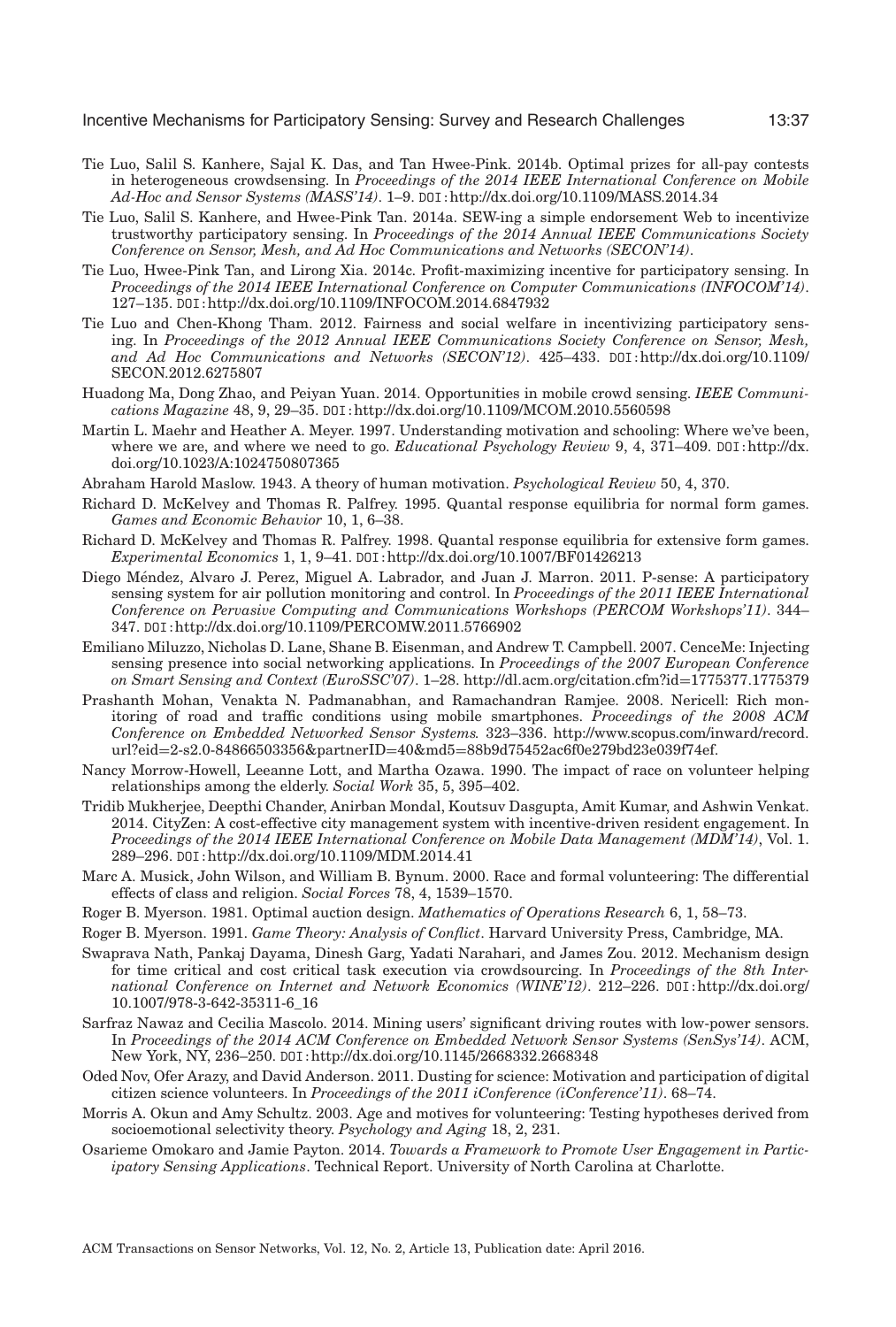- <span id="page-37-2"></span>Ronald L. Pardee. 1990. *Motivation Theories of Maslow, Herzberg, McGregor & McClelland. A Literature Review of Selected Theories Dealing with Job Satisfaction and Motivation*. ERIC.
- <span id="page-37-16"></span>James Pita, Manish Jain, Milind Tambe, Fernando Ordez, and Sarit Kraus. 2010. Robust solutions to Stackelberg games: Addressing bounded rationality and limited observations in human cognition. *Artificial Intelligence* 174, 15, 1142–1171. DOI:<http://dx.doi.org/10.1016/j.artint.2010.07.002>
- <span id="page-37-13"></span>M. Jordan Raddick, Georgia Bracey, Pamela L. Gay, Chris J. Lintott, Phil Murray, Kevin Schawinski, Alexander S. Szalay, and Jan Vandenberg. 2009. Galaxy Zoo: Exploring the motivations of citizen science volunteers. arXiv preprint 0909.2925.
- <span id="page-37-6"></span>Sasank Reddy, Deborah Estrin, Mark Hansen, and Mani Srivastava. 2010b. Examining micro-payments for participatory sensing data collections. In *Proceedings of the 2010 ACM International Conference on Ubiquitous Computing (Ubicomp'10)*. ACM, New York, NY, 33–36. DOI:[http://dx.doi.org/](http://dx.doi.org/10.1145/1864349.1864355) [10.1145/1864349.1864355](http://dx.doi.org/10.1145/1864349.1864355)
- <span id="page-37-7"></span>Sasank Reddy, Deborah Estrin, and Mani Srivastava. 2010a. Recruitment framework for participatory sensing data collections. In *Proceedings of the 2010 International Conference on Pervasive Computing (Pervasive'10)*. 138–155. DOI:[http://dx.doi.org/10.1007/978-3-642-12654-3\\_9](http://dx.doi.org/10.1007/978-3-642-12654-3_9)
- <span id="page-37-8"></span>Ju Ren, Yaoxue Zhang, Kuan Zhang, and Xuemin Shen. 2014. SACRM: Social aware crowdsourcing with reputation management in mobile sensing. *CoRR* abs/1411.7416.<http://arxiv.org/abs/1411.7416>
- <span id="page-37-1"></span>Francesco Restuccia and Sajal K. Das. 2014. FIDES: A trust-based framework for secure user incentivization in participatory sensing. In *Proceedings of the 2014 IEEE International Symposium on a World of Wireless, Mobile, and Multimedia Networks (WoWMoM'14)*. 1–10. DOI:[http://dx.doi.org/](http://dx.doi.org/10.1109/WoWMoM.2014.6918972) [10.1109/WoWMoM.2014.6918972](http://dx.doi.org/10.1109/WoWMoM.2014.6918972)
- Francesco Restuccia, Andrea Saracino, Sajal K. Das, and Fabio Martinelli. 2015. Preserving QoI in participatory sensing by tackling location-spoofing through mobile WiFi hotspots. In *Proceedings of the 2015 IEEE International Conference on Pervasive Computing and Communication Workshops (PerCom Workshops'15)*. 81–86. DOI:<http://dx.doi.org/10.1109/PERCOMW.2015.7133998>
- <span id="page-37-12"></span>Jakob Rogstadius, Vassilis Kostakos, Aniket Kittur, Boris Smus, Jim Laredo, and Maja Vukovic. 2011. An assessment of intrinsic and extrinsic motivation on task performance in crowdsourcing markets. In *Proceedings of the AAAI Conference on Weblogs and Social Media*.
- <span id="page-37-20"></span>Jiang Rong, Tao Qin, and Bo An. 2015. Computing quantal response equilibrium for sponsored search auctions. In *Proceedings of the 2015 International Conference on Autonomous Agents and Multiagent Systems (AAMAS'15)*. 1803–1804. [http://dl.acm.org/citation.cfm?id](http://dl.acm.org/citation.cfm?id$=$2772879.2773445)=2772879.2773445.
- <span id="page-37-14"></span>Saul Rosenthal, Candice Feiring, and Michael Lewis. 2010. Political volunteering from late adolescence to young adulthood. *Journal of Social Issues* 54, 3, 477–493.
- <span id="page-37-15"></span>Dana Rotman, Jenny Preece, Jen Hammock, Kezee Procita, Derek Hansen, Cynthia Parr, Darcy Lewis, and David Jacobs. 2012. Dynamic changes in motivation in collaborative citizen-science projects. In *Proceedings of the ACM Conference on Computer Supported Cooperative Work (CSCW'12)*. 217–226.
- <span id="page-37-19"></span>Ariel Rubinstein. 1998. *Modeling Bounded Rationality*. MIT Press Books, Cambridge, MA.
- <span id="page-37-11"></span>John P. Rula, Vishnu Navda, Fabian E. Bustamante, Ranjita Bhagwan, and Saikat Guha. 2014. No "one-size ´ fits all": Towards a principled approach for incentives in mobile crowdsourcing. In *Proceedings of the 15th Workshop on Mobile Computing Systems and Applications (HotMobile'14)*. 3:1–3:5.
- <span id="page-37-4"></span>Richard M. Ryan and Edward L. Deci. 2000a. Intrinsic and extrinsic motivations: Classic definitions and new directions. *Contemporary Educational Psychology* 25, 1, 54–67.
- <span id="page-37-3"></span>Richard M. Ryan and Edward L. Deci. 2000b. Self-determination theory and the facilitation of intrinsic motivation, social development, and well-being. *American Psychologist* 55, 1, 68.
- <span id="page-37-17"></span>Herbert A. Simon. 1957. *Models of Man: Social and Rational*. John Wiley & Sons, New York, NY.
- <span id="page-37-18"></span>Herbert Alexander Simon. 1982. *Models of Bounded Rationality: Empirically Grounded Economic Reason*. Vol. 3. MIT Press, Cambridge, MA.
- <span id="page-37-10"></span>Yaron Singer. 2010. Budget feasible mechanisms. In *Proceedings of the 2010 IEEE Annual Symposium on Foundations of Computer Science (FOCS'10)*. IEEE, Los Alamitos, CA, 765–774. DOI:[http://dx.doi.](http://dx.doi.org/10.1109/FOCS.2010.78) [org/10.1109/FOCS.2010.78](http://dx.doi.org/10.1109/FOCS.2010.78)
- <span id="page-37-5"></span>Adish Singla and Andreas Krause. 2013. Truthful incentives in crowdsourcing tasks using regret minimization mechanisms. In *Proceedings of the 22nd International Conference on World Wide Web (WWW'13)*. 1167–1178. [http://dl.acm.org/citation.cfm?id](http://dl.acm.org/citation.cfm?id$=$2488388.2488490)=2488388.2488490.
- <span id="page-37-9"></span>Zheng Song, Chi H. Liu, Jie Wu, Jian Ma, and Wendong Wang. 2014. QoI-aware multitask-oriented dynamic participant selection with budget constraints. *IEEE Transactions on Vehicular Technology* 63, 9, 4618– 4632. DOI:<http://dx.doi.org/10.1109/TVT.2014.2317701>
- <span id="page-37-0"></span>Steven Tadelis. 2013. *Game Theory: An Introduction*. Princeton University Press, Princeton, NJ.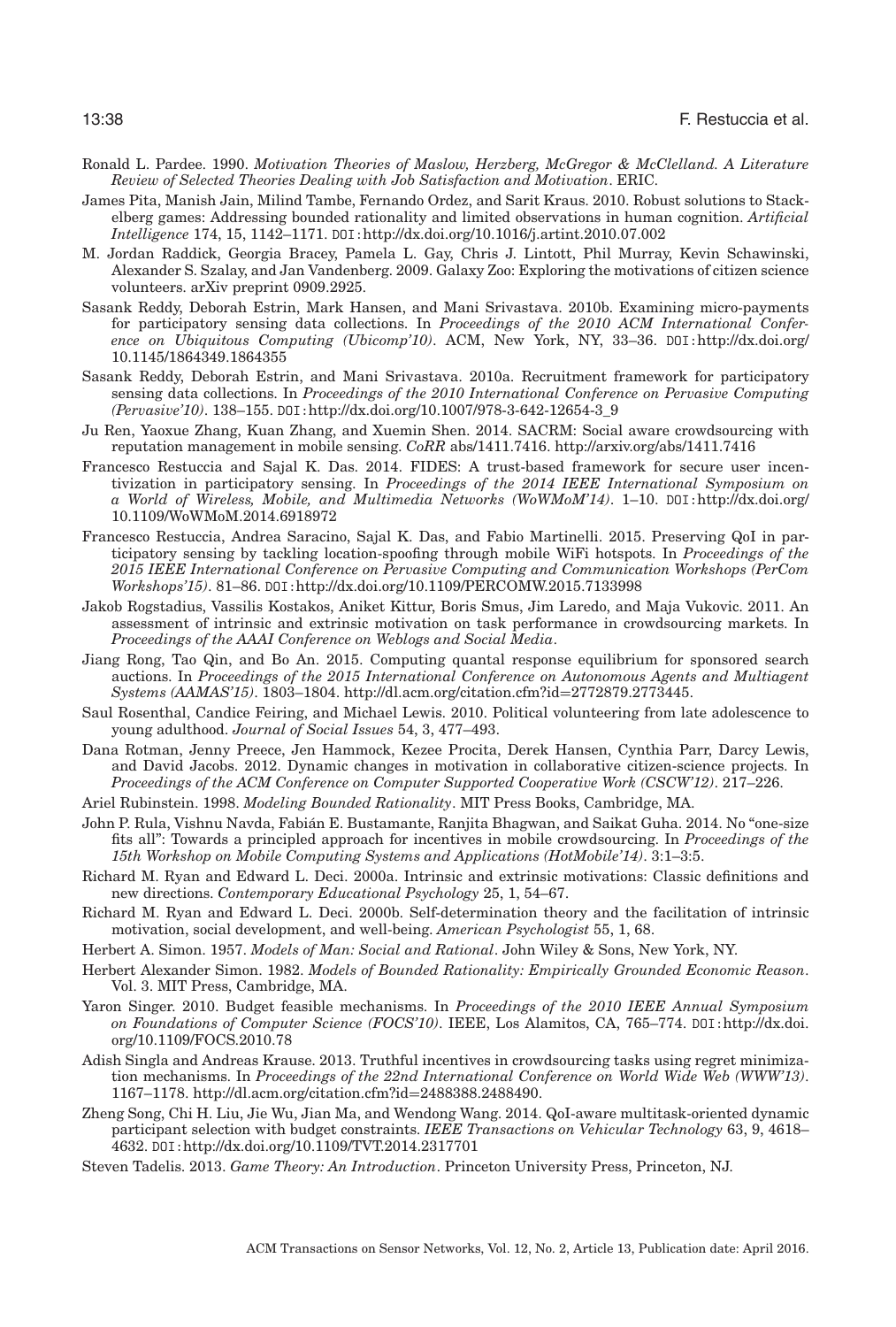- Manoop Talasila, Reza Curtmola, and Cristian Borcea. 2015. Collaborative Bluetooth-based location authentication on smart phones. *Pervasive and Mobile Computing*, 17, Part A, 43–62. DOI:[http://dx.doi.org/](http://dx.doi.org/10.1016/j.pmcj.2014.02.004) [10.1016/j.pmcj.2014.02.004](http://dx.doi.org/10.1016/j.pmcj.2014.02.004)
- <span id="page-38-8"></span>A. Tarable, A. Nordio, E. Leonardi, and M. A. Marsan. 2015. The importance of being earnest in crowdsourcing systems. In *Proceedings of the 2015 IEEE Conference on Computer Communications (INFOCOM'15)*. 2821–2829. DOI:<http://dx.doi.org/10.1109/INFOCOM.2015.7218675>
- <span id="page-38-17"></span>Chen-Khong Tham and Tie Luo. 2013. Quality of contributed service and market equilibrium for participatory sensing. In *Proceedings of the 2013 IEEE International Conference on Distributed Computing in Sensor Systems (DCOSS'13)*. 133–140. DOI:<http://dx.doi.org/10.1109/DCOSS.2013.54>
- <span id="page-38-3"></span>Chen-Khong Tham and Tie Luo. 2014. Fairness and social welfare in service allocation schemes for participatory sensing. *Computer Networks* 73, 58–71. DOI:<http://dx.doi.org/10.1016/j.comnet.2014.07.013>
- Chen-Khong Tham and Tie Luo. 2015. Quality of contributed service and market equilibrium for participatory sensing. *IEEE Transactions on Mobile Computing* 14, 4, 829–842. DOI:[http://dx.doi.org/](http://dx.doi.org/10.1109/TMC.2014.2330302) [10.1109/TMC.2014.2330302](http://dx.doi.org/10.1109/TMC.2014.2330302)
- <span id="page-38-0"></span>Thermodo. 2014. Thermodo Temperature Sensor. Retrieved December 4, 2014, from [http://www.thermodo.](http://www.thermodo.com) [com.](http://www.thermodo.com)
- <span id="page-38-2"></span>Arvind Thiagarajan, Lenin Ravindranath, Katrina LaCurts, Samuel Madden, Hari Balakrishnan, Sivan Toledo, and Jakob Eriksson. 2009. VTrack: Accurate, energy-aware road traffic delay estimation using mobile phones. In *Proceedings of the 2009 ACM Conference on Embedded Networked Sensor Systems (SenSys'09)*. ACM, New York, NY, 85–98. DOI:<http://dx.doi.org/10.1145/1644038.1644048>
- <span id="page-38-10"></span>Brian Tung and Leonard Kleinrock. 1993. Distributed control methods. In *Proceedings of the 1993 International Symposium on High Performance Distributed Computing*. 206–215. DOI:[http://dx.doi.org/](http://dx.doi.org/10.1109/HPDC.1993.263840) [10.1109/HPDC.1993.263840](http://dx.doi.org/10.1109/HPDC.1993.263840)
- <span id="page-38-5"></span>Yoshitaka Ueyama, Morihiko Tamai, Yutaka Arakawa, and Keiichi Yasumoto. 2014. Gamification-based incentive mechanism for participatory sensing. In *Proceedings of the 2014 IEEE International Conference on Pervasive Computing and Communications Workshops (PERCOM Workshops'14)*. 98–103. DOI:<http://dx.doi.org/10.1109/PerComW.2014.6815172>
- <span id="page-38-12"></span>William Vickrey. 1961. Counterspeculation, auctions, and competitive sealed tenders. *Journal of Finance* 16, 1, 8–37.
- <span id="page-38-4"></span>Xinlei Wang, Wei Cheng, Prasant Mohapatra, and Tarek Abdelzaher. 2013. ARTSense: Anonymous reputation and trust in participatory sensing. In *Proceedings of the 2013 IEEE International Conference of Computer Communications (INFOCOM'13)*. 2517–2525. DOI:[http://dx.doi.org/10.1109/INFCOM.](http://dx.doi.org/10.1109/INFCOM.2013.6567058) [2013.6567058](http://dx.doi.org/10.1109/INFCOM.2013.6567058)
- <span id="page-38-9"></span>Xinlei Wang, Wei Cheng, Prasant Mohapatra, and Tarek Abdelzaher. 2014. Enabling reputation and trust in privacy-preserving mobile sensing. *IEEE Transactions on Mobile Computing* 13, 12, 2777–2790. DOI:<http://dx.doi.org/10.1109/TMC.2013.150>
- <span id="page-38-16"></span>Xinlei Wang, Kannan Govindan, and Prasant Mohapatra. 2011. Collusion-resilient quality of information evaluation based on information provenance. In *Proceedings of the 2011 Annual IEEE Communications Society Conference on Sensor, Mesh, and Ad Hoc Communications and Networks (SECON'11)*. 395–403. DOI:<http://dx.doi.org/10.1109/SAHCN.2011.5984923>
- <span id="page-38-1"></span>Waze. 2014. The Waze Traffic Monitoring Application. Retrieved December 16, 2014, from [http://www.](http://www.waze.com) [waze.com.](http://www.waze.com)
- <span id="page-38-11"></span>Yueming Wei, Yanmin Zhu, Hongzi Zhu, Qian Zhang, and Guangtao Xue. 2015. Truthful online double auctions for dynamic mobile crowdsourcing. In *Proceedings of the 2015 IEEE Conference on Computer Communications (INFOCOM'15)*. 2074–2082. DOI:<http://dx.doi.org/10.1109/INFOCOM.2015.7218592>
- <span id="page-38-13"></span>John Wilson. 2000. Volunteering. *Annual Review of Sociology* 26, 215–240.
- <span id="page-38-14"></span>John Wilson and Marc Musick. 1997. Who cares? Toward an integrated theory of volunteer work. *American Sociological Review* 62, 694–713.
- <span id="page-38-15"></span>Robert Wuthnow. 1995. *Learning to Care: Elementary Kindness in an Age of Indifference*. Oxford University Press.
- <span id="page-38-18"></span>Chenren Xu, Sugang Li, Yanyong Zhang, Emiliano Miluzzo, and Yi Farn Chen. 2014. Crowdsensing the speaker count in the wild: Implications and applications. *IEEE Communications Magazine* 52, 10, 92– 99. DOI:<http://dx.doi.org/10.1109/MCOM.2014.6917408>
- <span id="page-38-7"></span>Yahoo! 2012. Waze Sale Signals New Growth for Israeli High Tech. Retrieved December 4, 2014, from [http://news.yahoo.com/waze-sale-signals-growth-israeli-high-tech-174533585.html.](http://news.yahoo.com/waze-sale-signals-growth-israeli-high-tech-174533585.html)
- <span id="page-38-6"></span>Tingxin Yan, Baik Hoh, Deepak Ganesan, Kenneth Tracton, Toch Iwuchukwu, and Juong-Sik Lee. 2011. *CrowdPark: A Crowdsourcing-Based Parking Reservation System for Mobile Phones*. Technical Report. University of Massachusetts at Amherst.